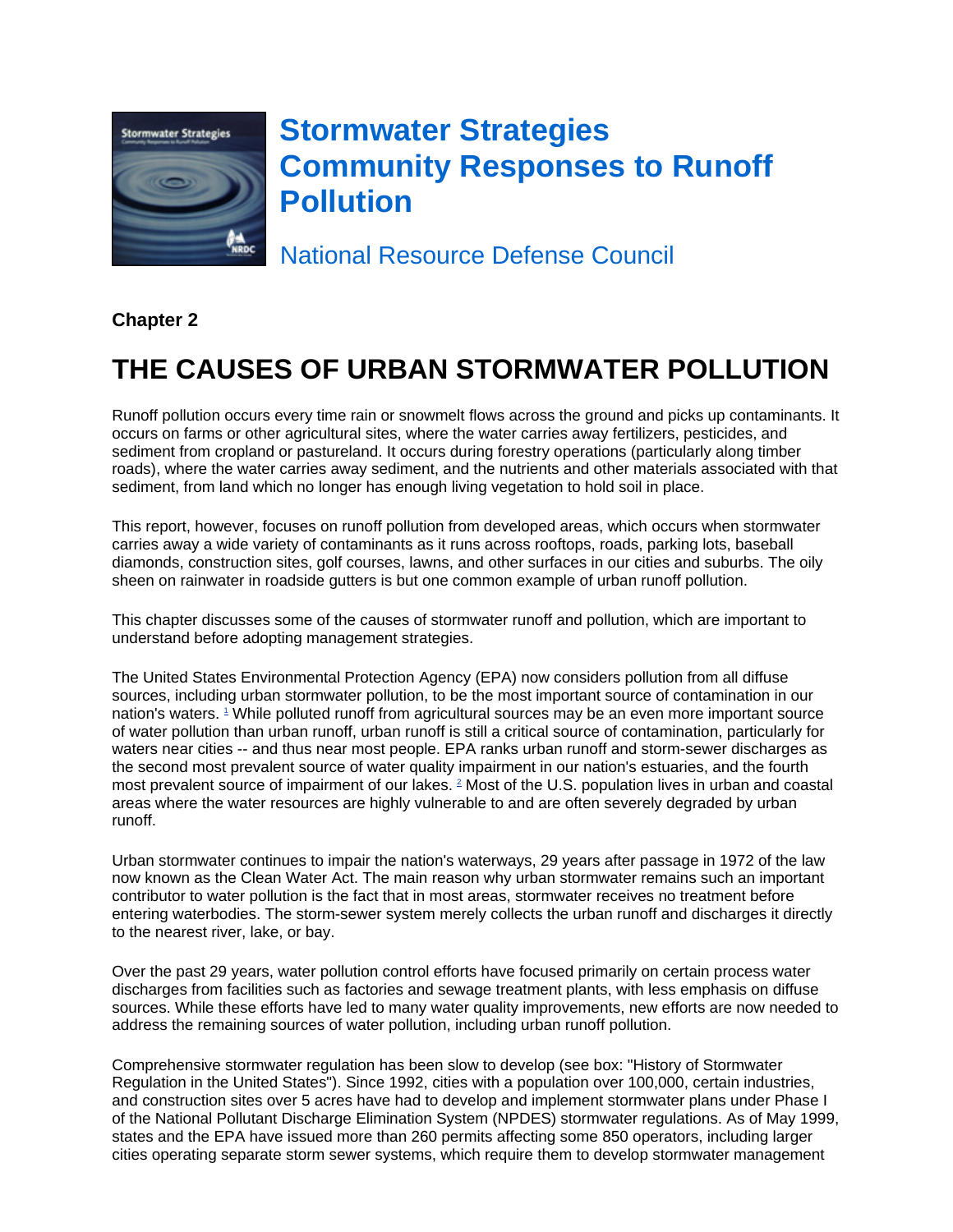plans. A number of stormwater discharges from industrial activities are also subject to NPDES stormwater permit requirements.

On December 8, 1999, EPA promulgated a rule requiring smaller municipalities, those with populations of fewer than 100,000 people located in urbanized areas (where population density is greater than 1,000 persons per square mile) to develop stormwater plans. Municipalities not in urbanized areas that have more than 10,000 residents and a population density greater than 1,000 persons per square mile will also have to develop stormwater plans if the state so designates. Under this so-called "Phase II" rule, the EPA and states will develop "tool boxes" from which the smaller local governments can choose particular stormwater strategies, including the strategies presented in this report, to develop their stormwater plans.

Stormwater must be distinguished from other urban sources of pollution largely caused by wet weather since each separate source is regulated differently. In addition to stormwater runoff, which is the focus of this study, there are two other significant sources of urban wet weather pollution: sanitary sewer overflows (SSOs) and combined sewer overflows (CSOs). SSOs occur when sanitary sewers, often because of leaks and cracks, become surcharged in wet weather and overflow, often through manholes or into basements. CSOs occur when flows into combined sewer system (systems that receive stormwater, sanitary sewer discharges from residences and businesses, and wastewater discharges from industrial facilities and transport it all through a single pipe) exceed the treatment and storage capacity of the sewer system and waste treatment facility. At that point, this combined waste stream overflows into creeks, rivers, lakes or estuaries through designated outfalls usually without treatment. CSOs and SSOs are more of a problem with older systems while stormwater is an issue for all metropolitan areas, especially growing areas. Moreover, while prevention programs can be very important to efforts to reduce CSOs and SSOs, structural changes are usually necessary. By contrast, much stormwater pollution can be *prevented* with proper planning in growing or redevelopment areas.

Remarkably, studies have shown that stormwater alone can be almost as contaminated as these sewage/stormwater mixtures.<sup>3</sup> Yet stormwater runoff remains to be regulated in most of the nation's populated areas. While many CSO and SSO control measures may overlap with stormwater pollution control measures, strategies that deal with stormwater specifically must be implemented if the quality of America's waterbodies is to improve. These strategies are the focus of this report.

### **HISTORY OF STORMWATER REGULATION IN THE UNITED STATES**

The history of stormwater regulation began over 25 years ago. It has been in and out of the courts, Congress, EPA and is now in the hands of states and local governments.

**1972:** EPA issues exemptions from the federal Clean Water Act NPDES permit program for most sources of stormwater. NRDC sues EPA to require permits for all point sources, including urban storm sewers (applications by 1973 and permits by 1974).

**1975–1977:** The U.S. District Court finds that EPA exemptions are contrary to the Clean Water Act (NRDC v. Train).<sup>[a]</sup> This decision is upheld by U.S. Court of Appeals in 1977 (NRDC v. Costle).<sup>[b]</sup>

**1980:** EPA issues rules responding to the court's decision that exempt cities outside "urbanized areas from needing NPDES permits for their storm sewers." NRDC and industry sue EPA over the rules (NRDC v. EPA).<sup>[c]</sup>

**1980–1990:** During this period, EPA struggled with developing stormwater rules, and extends the stormwater permit deadlines for large cities until 1987 and 1989. EPA also issues "nonenforcement letters" informing cities that EPA would not take enforcement actions against cities with permit applications and proposes narrowing the definition of stormwater discharges. In 1983, EPA issues a final report on the Nationwide Urban Runoff Program. In 1984, NRDC and the states negotiated with EPA to reject narrowing coverage and revoke letters.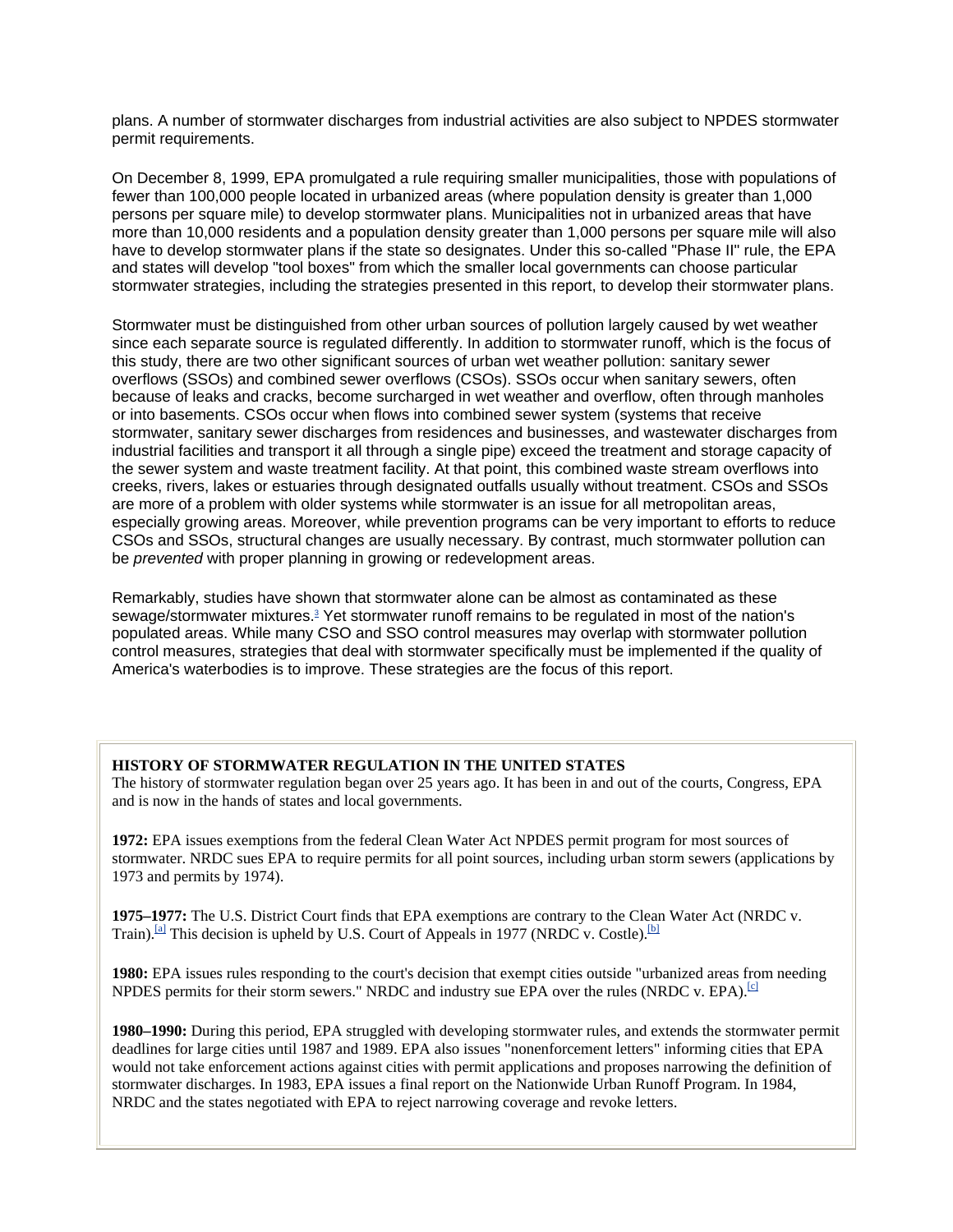**1987:** In Clean Water Act amendments, Congress requires EPA to issue by 1989 "Phase I" rules addressing stormwater from cities with a population over 100,000 and from industrial sites, and to issue by 1992 "Phase II" rules for other significant sources of stormwater pollution.

**1990:** EPA promulgates "Phase I" NPDES stormwater regulations and extends compliance beyond those dates in the 1987 law. NRDC sues EPA for illegally extending deadlines and excluding certain sources from regulations (NRDC v.  $EPA$ ). $\frac{dI}{dI}$ 

**1992:** A U.S. Court of Appeals ruling prohibits further stormwater dead-line extensions (NRDC v. EPA)<sup>[e]</sup> and invalidates certain provisions of the Phase I rule. EPA and the states issued initial general permits for storm-water discharges.

**1992:** Congress provides an additional extension to small cities for storm-water permit applications.

**1995:** EPA is sued for its failure to conduct study, file report, and issue regulations concerning Phase II stormwater pollutant sources (NRDC v. Browner).<sup>[f]</sup> EPA issues Report to Congress on "Storm Water Discharges Poten-tially Addressed by Phase II of the NPDES Storm Water Program." NRDC and EPA enter into consent decree requiring EPA to issue a final rule by March 1999 (later extended to October 1999) addressing both Phase II stormwater and Phase I issues remanded by the court. In 1996, EPA convenes a federal advisory committee.

**1997:** EPA issues draft Phase II stormwater rules.

**a** 396 F.Supp. 1393 (D.D.C. 1975), aff'd by NRDC v. Costle, 568 F.2d 1369 (D.C. Cir. 1972). **b** 568 F.2d 1369 (D.C. Cir. 1972). **c** 673 F.2d 392 (D.C. Cir. 1980) (per curiam). **d** 915 F.2d 1314 (9th Cir. 1990). **e** 966 F.2d 1292 (9th Cir. 1992). **f** No. 95-634 PLF (D.D.C.) (consent order signed April 6, 1995).

# **The Water Cycle**

To fully understand the stormwater pollution problem, it is helpful to step back and review the water cycle, also known as the hydrologic cycle. The water cycle is simply the constant movement of water from the sky to the ground and back again. The main components of the water cycle are precipitation, infiltration, evapotranspiration (evaporation and transpiration, the process by which plants release water they have absorbed into the atmosphere), surface and channel storage, and groundwater storage. As part of that cycle, when rainwater falls to the ground, or when snow or hail on the ground melt, that water may take several paths, as illustrated in Figure 2-1 (print report only).

While the magnitude of these effects varies across the country depending on the precipitation patterns, soil types and other factors, the underlying principles remain the same.  $4$  In a typical Midwestern undeveloped area, for example, with natural ground cover such as forests or meadows, a large fraction - perhaps 50 percent -- of the water infiltrates the soil. Much of this water may remain near the surface from which it often resurfaces into lakes or streams. Other infiltrated water descends to a deeper level, perhaps recharging an underground aquifer used for drinking water. A significant share -- 40 percent in this example -- of the water returns to the atmosphere through evapotranspiration. Only a small amount of the water -- the remaining 10 percent, in this example -- typically remains on the surface of undeveloped land to run off into streams and other waterbodies.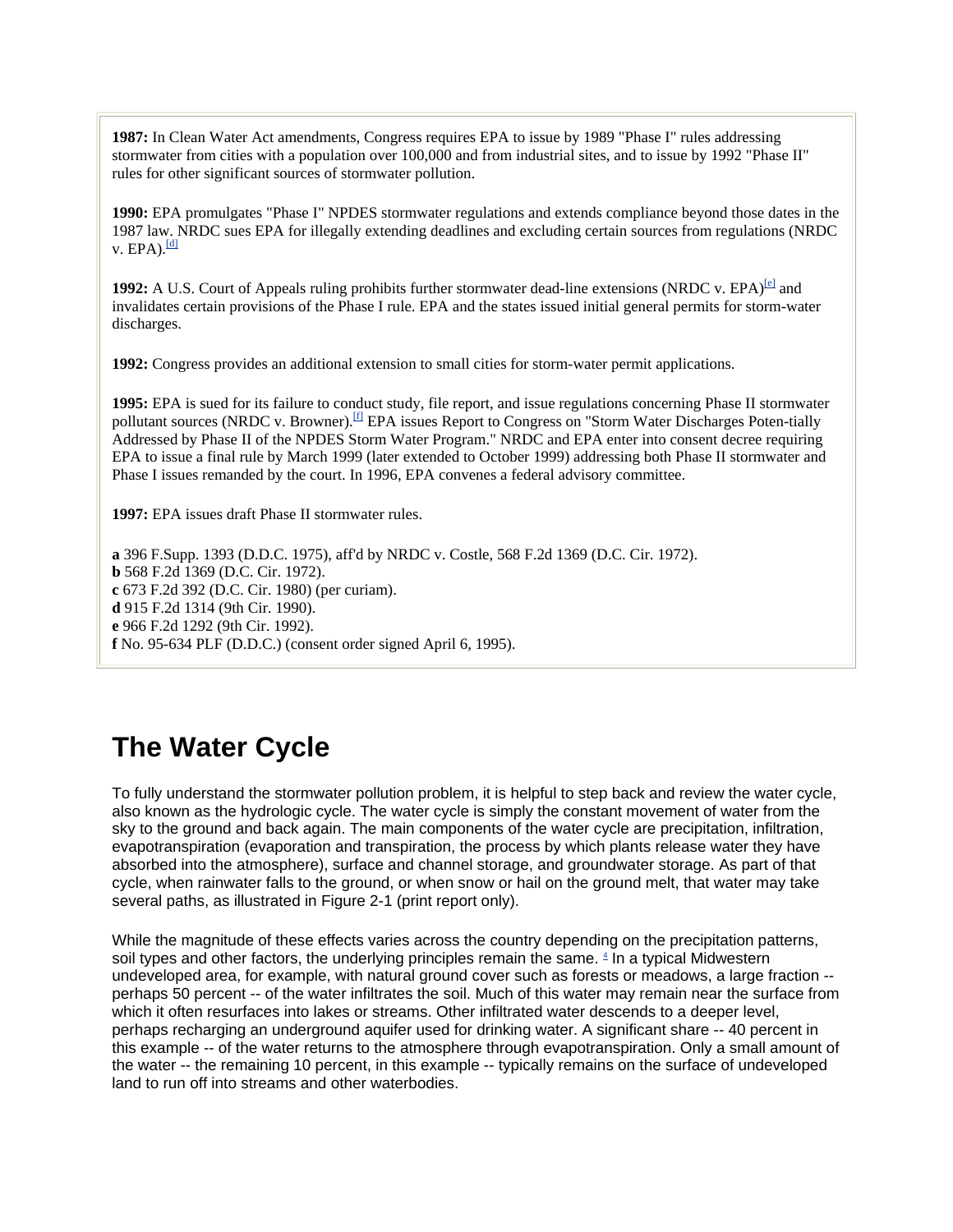Urbanization can dramatically alter this water cycle, increasing runoff and reducing, at times to almost zero, infiltration. This can completely alter the physical and chemical character of the receiving waterbody.

# **The Causes of Stormwater Pollution**

The stormwater pollution problem has two main components: the increased volume and velocity of surface runoff and the concentration of pollutants in the runoff. Both components are directly related to development in urban and urbanizing areas. Together, these components cause changes in hydrology and water quality that result in a variety of problems including habitat loss, increased flooding, decreased aquatic biological diversity, and increased sedimentation and erosion, as well as affects on our health, economy, and social well-being. These consequences will be discussed in Chapter 3; the following is a discussion of the sources of these problems.

|                                                        | <b>Resulting Impacts</b> |                                                                                      |                |                                   |                                       |
|--------------------------------------------------------|--------------------------|--------------------------------------------------------------------------------------|----------------|-----------------------------------|---------------------------------------|
| <b>Increased</b><br><b>Imperviousness Leads</b><br>to: | <b>Flooding</b>          | <b>Habitat Loss</b><br>(e.g., inadequate substrate,<br>loss of riparian areas, etc.) | <b>Erosion</b> | <b>Channel</b><br><b>Widening</b> | <b>Streambed</b><br><b>Alteration</b> |
| <b>Increased Volume</b>                                |                          |                                                                                      | $\bullet$      |                                   |                                       |
| <b>Increased Peak Flow</b>                             |                          |                                                                                      |                |                                   |                                       |
| <b>Increased Peak Flow</b><br>Duration                 |                          |                                                                                      |                |                                   |                                       |
| <b>Increased Stream</b><br>Temperature                 |                          |                                                                                      |                |                                   |                                       |
| <b>Decreased Base Flow</b>                             |                          |                                                                                      |                |                                   |                                       |
| Changes in Sediment<br>Loadings                        |                          |                                                                                      | $\bullet$      |                                   |                                       |

**INCREASED VOLUME AND VELOCITY: THE IMPERVIOUS COVER FACTOR** 

## **Types of Impervious Cover**

Some impervious cover, such as exposed rock or hardpan soil, is natural. Land development, however, greatly increases it. Human-made impervious cover comes in three varieties: rooftop imperviousness from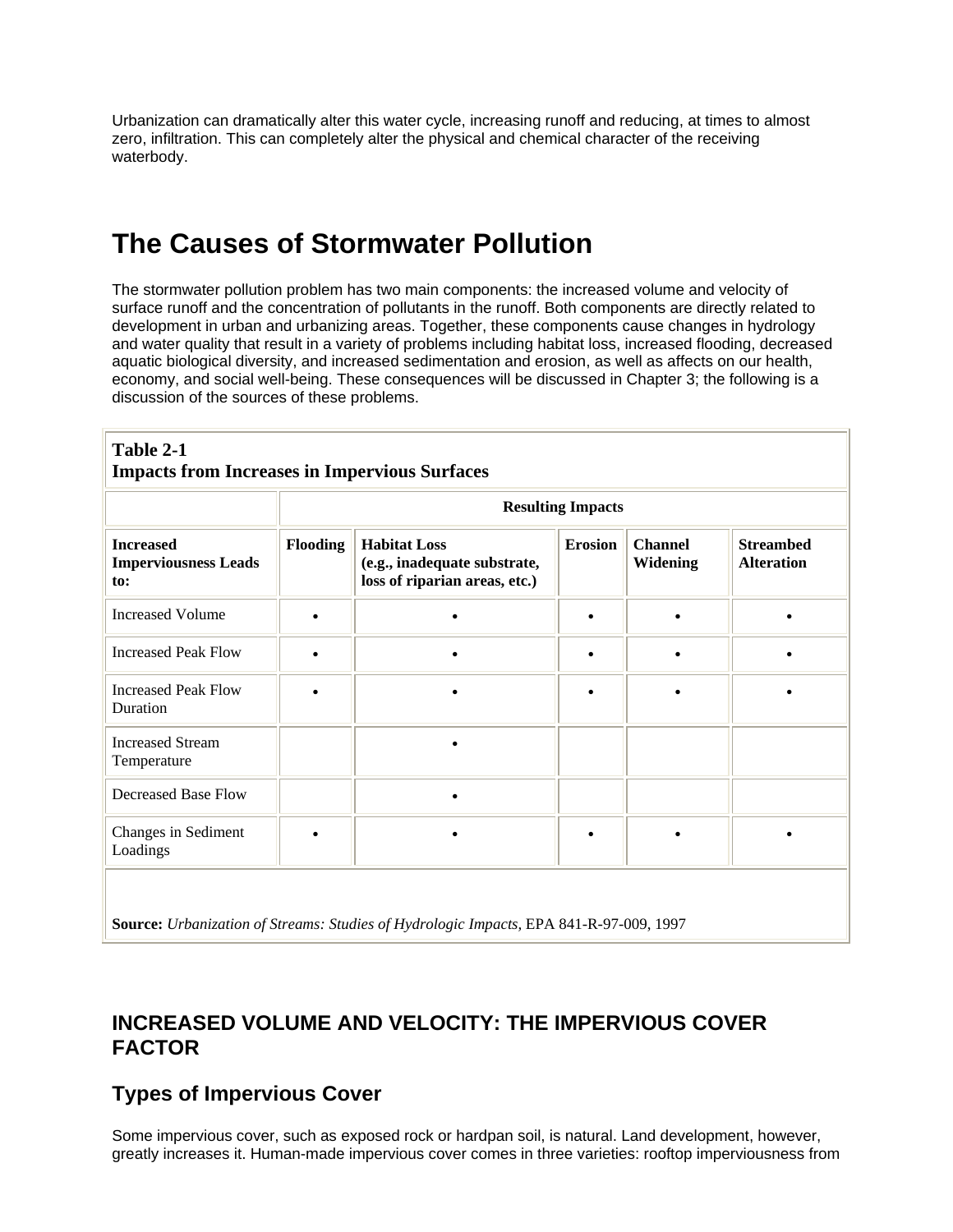buildings and other structures; transport imperviousness from roadways, parking lots, and other transportation-related facilities; and impaired pervious surfaces, also known as urban soils, which are natural surfaces that become compacted or otherwise altered and less pervious through human action. Examples of the hard soils include the base paths on a baseball diamond or a typical suburban lawn.

Transport imperviousness generally exceeds rooftop imperviousness in urban areas of the United States.<sup>5</sup> "Cumulative figures show that, worldwide, at least one third of all developed urban land is devoted to roads, parking lots, and other motor vehicle infrastructure. In the urban United States, the automobile consumes close to half the land area of cities; in Los Angeles the figure approaches two thirds."<sup>©</sup> The city of Olympia, Washington, also found that transport imperviousness constituted approximately two-thirds of total imperviousness in several residential and commercial areas.7 This distinction is important because rainfall on transportation surfaces drains directly to a stream or stormwater collection system that discharges to a waterbody usually without treatment, whereas some roofs drain into seepage pits or other infiltration devices. Research has also found a strong relationship between curb density and overall imperviousness in residential areas suggesting that roads lead to the creation of other impervious surfaces.<sup>8</sup>

The creation of additional impervious cover also reduces vegetation, which magnifies the effect of the reduced infiltration. Trees, shrubs, meadows, and wetlands, like most soil, intercept and store significant amounts of precipitation. Vegetation is also important in reducing the erosional forces of rain and runoff. In one study, conversion of forest to impervious cover resulted in an estimated 29 percent increase in runoff during a peak storm event.<sup>9</sup>

### **Imperviousness Thresholds**

Research has shown that when impervious cover reaches between 10 and 20 percent of the area of a watershed, ecological stress becomes clearly apparent.<sup>10</sup> After this point, stream stability is reduced, habitat is lost, water quality becomes degraded, and biological diversity decreases. Figure 2-3 (print report only) shows that as the amount of impervious surface in a watershed increases infiltration and evapotranspiration both drop substantially. As a result, more water, having nowhere else to go, runs off the surface picking up pollutants from activities occurring on the impervious surfaces.

To put these numbers into perspective, typical total imperviousness in medium-density, single-family home residential areas ranges from 25 percent to nearly 60 percent.<sup>11</sup> Total imperviousness at strip malls or other commercial sites can approach 100 percent.

## **Increased Volume of Runoff**

The effect of impervious surfaces on the volume of stormwater runoff can be dramatic. For example, a 1 inch rainstorm on a 1-acre natural meadow would typically produce 218 cubic feet of runoff, enough to fill a standard size office to a depth of about 2 feet. The same storm over a 1-acre paved parking lot would produce 3,450 cubic feet of runoff, nearly 16 times more than the natural meadow, and enough to fill three standard size offices completely.<sup>12</sup>

On a larger scale, the effect is even greater. In a 620-square-mile portion of the watershed of the Des Plaines River in Illinois, in 1886, when agricultural or urban development covered 10 percent of the land area, the river's median annual discharge was 4 cubic feet per second. Today, when development covers approximately 70 to 80 percent of that same area, the median annual discharge has been 700 to 800 cubic feet per second, 175 to 200 times the earlier discharge level.13

## **Greater Stream and Runoff Velocity During Storm Events**

Impervious surfaces increase the speed of runoff as it drains off the land. Unlike grassy meadows or forests, hard, impervious cover, such as parking lots and rooftops, offers little resistance to water flowing downhill, allowing it to travel faster across these surfaces.14 In addition, the faster rate of runoff delivers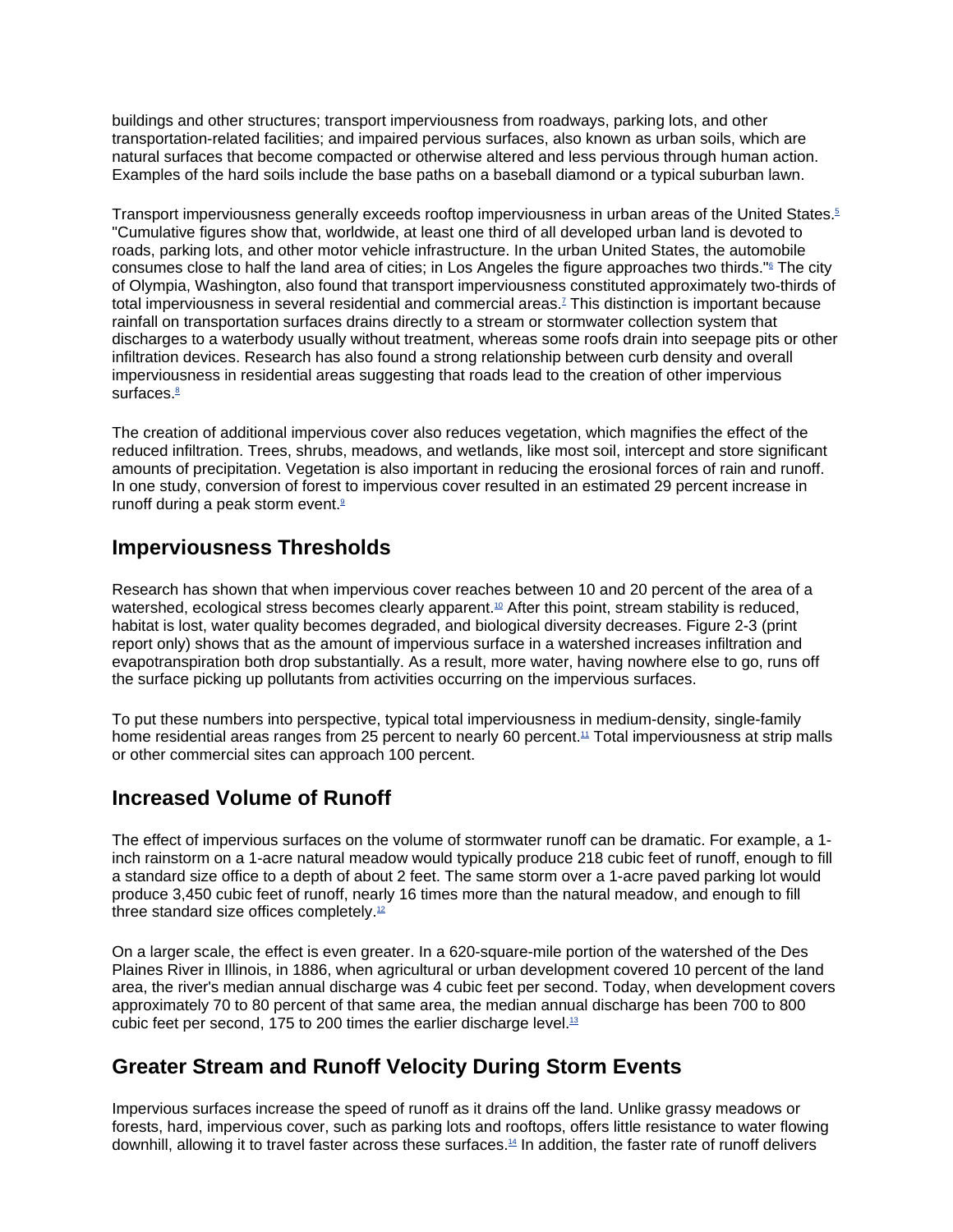more water in a shorter time to receiving waters than would occur under natural conditions. The increased velocity and delivery rate greatly magnifies the erosive power of water as it flows across the land surface and once it enters a stream.

### **Increased Peak Discharges**

Increased imperviousness not only changes the volume of stormwater flows, but also the distribution of flows over time. When land is undeveloped, the initial stormwater flow following a rain event is relatively small, since the land absorbs and infiltrates much of the water. However, impervious cover forces rainwater or snowmelt to run off the land immediately, causing a sharp peak in runoff immediately following the rain event, as illustrated in Figure 1-5 (print report only). Impervious cover can double, triple, quadruple or even quintuple peak discharge.15 Streams receiving these increased urban peak flows are described as "flashy," meaning that they are prone to sporadic and unstable discharges including flash floods or sudden high pulses of storm flows. An increase in peak flow can have significant impacts on the human and natural environment. Greater peak flows lead to increased flooding, channel erosion and widening, sediment deposition, bank cutting, and general habitat loss as discussed in Chapter 3.

## **Reduced Stream Base Flow**

Because impervious cover reduces infiltration and forces stormwater to run off the land immediately, it also typically reduces the amount of groundwater available to recharge streams when there is no rain.16 Hydrologists often refer to groundwater zones under urban areas as "starved" since they are not replenished. This groundwater-charged stream flow, known as base flow, can fall to 10 percent of the regional average when the level of imperviousness in the stream watershed reaches 65 percent. $17$ Prolonged low flow can have a significant impact on aquatic life and, in some cases, a greater impact than extreme peak flows.18 Reduced infiltration can also lead to shortages of drinking water supplies.

## **Decreased Natural Stormwater Purification Functions**

Government flood control agencies often replace the beds of creeks, streams, and other drainage ways with concrete open channels, or completely replace those drainage ways with subsurface concrete storm drain lines. These changes degrade or eliminate habitat and dramatically alter hydrology. Channelizing, diking, and levying disconnects a river from its floodplain and reduces its ability to modify floods naturally. Similarly, this and other development fills, converts, or otherwise eliminates swamps, marshes and other wetlands. Eliminating these natural drainage ways reduces flow storage and detention and soil moisture maintenance and can increase overall flooding and erosion. In addition, natural streambeds and floodplains provide a hydrologic link between groundwater and surface water and can naturally clean waters. By capturing and slowing stormwater, these areas trap sediment, trace metals, and soluble forms of nutrients.19 Studies have shown that wetlands can retain up to 100 percent of the metals present in water.<sup>20</sup> Wetlands reduce nitrogen discharges, both through the process of bacterial denitrification and through plant uptake, but less effectively reduce phosphorous when soils are saturated.

Similarly, other natural areas can reduce pollutant loads. One riparian forest in the Chesapeake Bay region removed 89 percent of the nitrogen and 80 percent of the phosphorus from runoff.<sup>21</sup> Forests also typically absorb 70 to 80 percent of atmospherically deposited nitrogen.<sup>22</sup> Trees and other plants stabilize the soil, giving it structure that prevents erosion, and reduce runoff by intercepting and storing precipitation. When rapid stormwater flows have already created erosion on bare soils, plants on downhill slopes slow those flows and allow sediment, as well as other pollutants, to settle onto the land rather than in a waterbody.

However, use of wetlands, streams, and other natural systems is not desirable unless stormwater is delivered at a rate at which pollutants can be assimilated. Natural wetlands, while playing an important role in managing the quality and quantity of runoff, should not be viewed as a sink for polluted runoff. While wetlands help remove pollutants from runoff, some pollutants can accumulate in wetlands or be converted to more potent forms, thereby degrading the natural ecosystem functions and values of these systems and impact the organisms living there.<sup>23</sup> Furthermore, the US EPA recommends protection for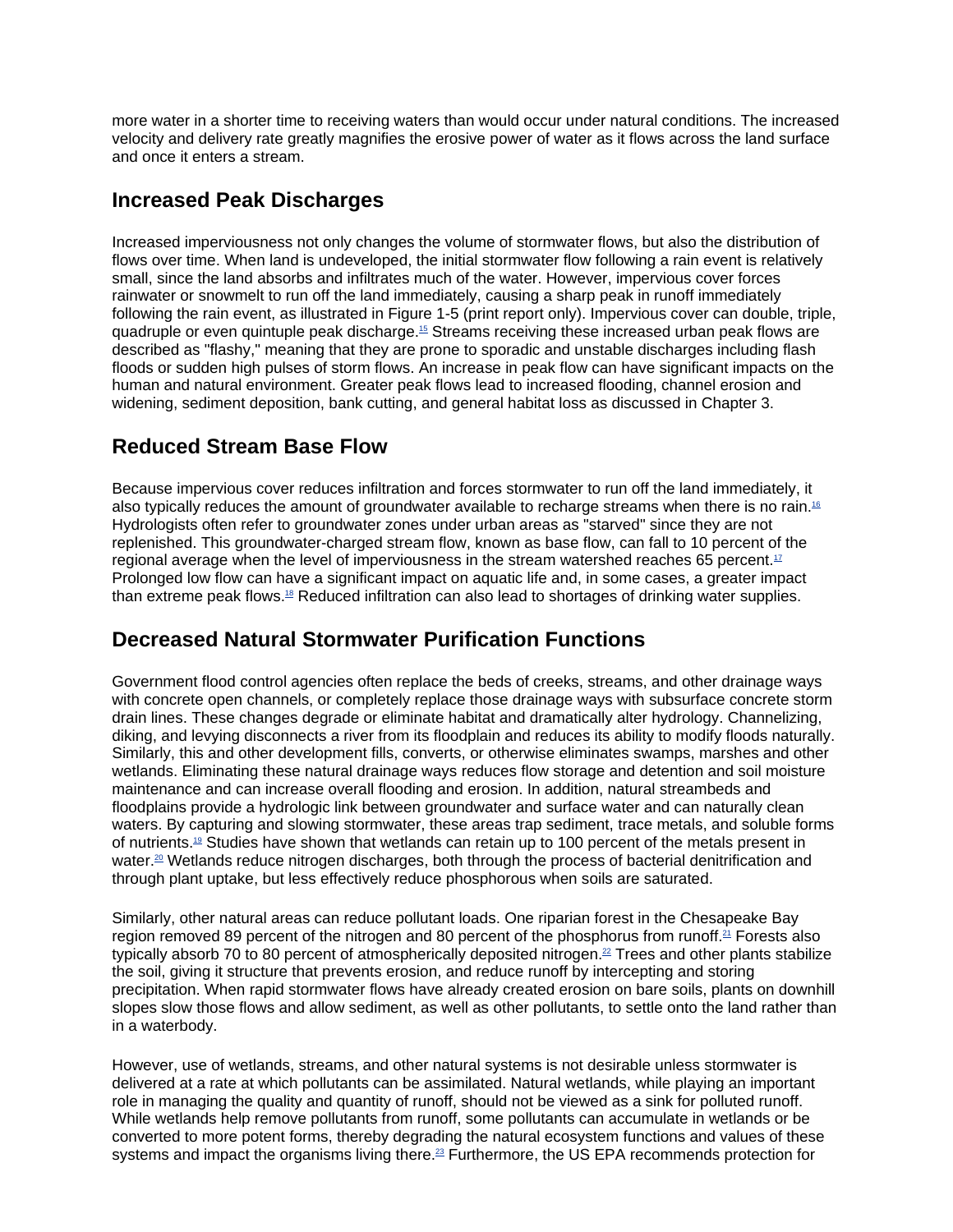any wetland or riparian area which removes pollutants from runoff to coastal waters.<sup>24</sup> Therefore, use of these systems for stormwater management should be carefully considered, realizing that these systems need quality water delivered at an appropriate rate to function properly.

## **INCREASED DEPOSITION OF POLLUTANTS**

The second aspect of urbanization that contributes to urban stormwater pollution is the increased discharge of pollutants. As human activity increases in a given area, the amount of waste material deposited on the land and in drainage systems increases. The principal contaminants of concern for stormwater fall into seven categories. The following table lists these categories and provides examples.

While all activities can be a source of some contaminants, certain activities are particularly large contributors. Industrial sites can be major sources of metals and organic chemicals. Feedlots are a large source of pathogens, nutrients, and BOD. Agricultural and timber operations discharge high quantities of sediment. This report focuses on those activities in urbanized and urbanizing areas, practices of homeowners, businesses, and government agencies that also contribute many of these contaminants.

| TABLE 2-2<br><b>Categories of Principal Contaminants in Stormwater</b> |                                                                       |  |  |
|------------------------------------------------------------------------|-----------------------------------------------------------------------|--|--|
| Category                                                               | <b>Examples</b>                                                       |  |  |
| Metals                                                                 | zinc, cadmium, copper, chromium, arsenic, lead                        |  |  |
| Organic chemicals                                                      | pesticides, oil, gasoline, grease                                     |  |  |
| Pathogens                                                              | viruses, bacteria, protozoa                                           |  |  |
| <b>Nutrients</b>                                                       | nitrogen, phosphorus                                                  |  |  |
| Biochemical oxygen demand (BOD)                                        | grass clippings, fallen leaves, hydrocarbons, human, and animal waste |  |  |
| Sediment                                                               | sand, soil, and silt                                                  |  |  |
| Salts                                                                  | sodium chloride, calcium chloride                                     |  |  |

## **Vehicle Use**

Driving a car or truck contributes a number of different types of pollutants to urban runoff. Pollutants are derived from automotive fluids, deterioration of parts, and vehicle exhaust. Once these pollutants are deposited onto road and parking surfaces, they are available for transport in runoff to receiving waters during storm events. One landmark study estimated that cars and other vehicles contributed 75 percent of the total copper load to the lower San Francisco Bay through runoff.<sup>25</sup> Brake pad wear contributed 50 percent of the total load, and 25 percent came from atmospheric deposition -- the eventual settling of metals from tailpipe emissions onto the ground. Other car- and truck-related sources of metals include tire wear, used motor oil and grease, diesel oil, and vehicle rust.26 Tire ware is a substantial source of cadmium and zinc; concentrations at outfalls often exceed acute toxicity levels. Engine coolants and antifreeze containing ethylene glycol and propylene glycol can be toxic and contribute high BOD to receiving waters.

Vehicle exhaust contributes the nutrient nitrogen to our nation's waters. Studies estimate that deposition of nitrogen from power plant and vehicle exhaust contributes 17 pounds per year of nitrogen and 0.7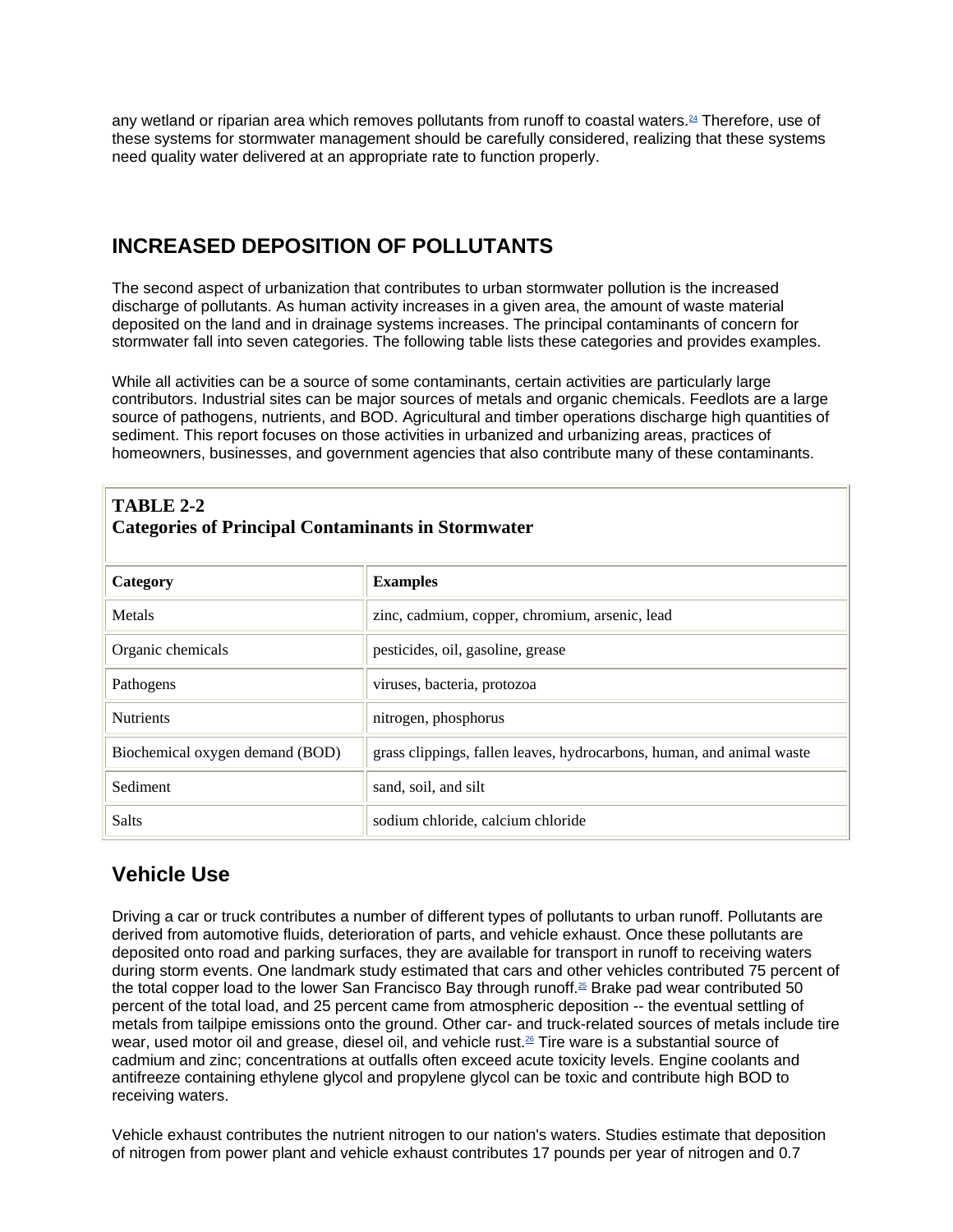pounds per year of phosphorus to a typical acre of land in the metropolitan Washington, DC, area.<sup>27</sup> In general, fossil fuel combustion is the largest contributor of nitrogen to the waters of the northeastern United States, and is a very large contributor elsewhere. $28$ 

Oil, grease, and other hydrocarbons related to vehicle use and maintenance also contaminate our waters. These come from disposal of used oil and other fluids on the ground or into storm drains, spills of gasoline or oil, and leaks from transmissions or other parts of automobiles and trucks. The stormwater discharge from one square mile of roads and parking lots can yield approximately 20,000 gallons of residual oil per year.<sup>29</sup> Runoff from residential car washing also contributes oil, grease, grit, and detergents to the stormwater system. Even gas vapor emitted when filling tanks can subsequently mix with rain, contributing significantly to polluted runoff. $30$ 

## **Roads and Parking Lots**

In many communities, most impervious cover is related to the transportation system. $31$  Material accumulates on these surfaces during dry weather conditions, only to form a highly concentrated first flush during storm events. One study found streets to be the impervious surface with the highest pollutant loads in most land use categories. $32$  Another found that transportation related land uses have the second highest level of pollutant concentrations; only piped industrial sources were higher.<sup>33</sup>

| Table 2-3<br><b>Sources of Heavy Metals from Transportation</b>                     |           |           |    |           |           |           |           |           |               |
|-------------------------------------------------------------------------------------|-----------|-----------|----|-----------|-----------|-----------|-----------|-----------|---------------|
| <b>Source</b>                                                                       | Cd        | Co        | Cr | Cu        | Fe        | Mn        | <b>Ni</b> | Pb        | $\mathbf{Zn}$ |
| Gasoline                                                                            | $\bullet$ |           |    | $\bullet$ |           |           |           | $\bullet$ | $\bullet$     |
| Exhaust                                                                             |           |           |    |           |           |           | $\bullet$ | $\bullet$ |               |
| Motor Oil & Grease                                                                  |           | $\bullet$ |    |           | $\bullet$ |           | $\bullet$ | $\bullet$ | $\bullet$     |
| Antifreeze                                                                          |           |           |    |           | $\bullet$ |           |           |           | $\bullet$     |
| Undercoating                                                                        |           |           |    |           |           |           |           | $\bullet$ | $\bullet$     |
| <b>Brake Linings</b>                                                                |           |           |    | $\bullet$ | $\bullet$ |           | $\bullet$ | $\bullet$ | $\bullet$     |
| Rubber                                                                              | $\bullet$ |           |    | $\bullet$ |           |           |           | $\bullet$ | $\bullet$     |
| Asphalt                                                                             |           |           |    | $\bullet$ |           |           | $\bullet$ |           | $\bullet$     |
| Concrete                                                                            |           |           |    | $\bullet$ |           |           | ٠         |           | $\bullet$     |
| Diesel Oil                                                                          | $\bullet$ |           |    |           |           |           |           |           |               |
| Engine Wear                                                                         |           |           |    |           | $\bullet$ | $\bullet$ | $\bullet$ | $\bullet$ | $\bullet$     |
| Source: Local Ordinances: A Users Guide, Terrene Institute and EPA, Region 5, 1995. |           |           |    |           |           |           |           |           |               |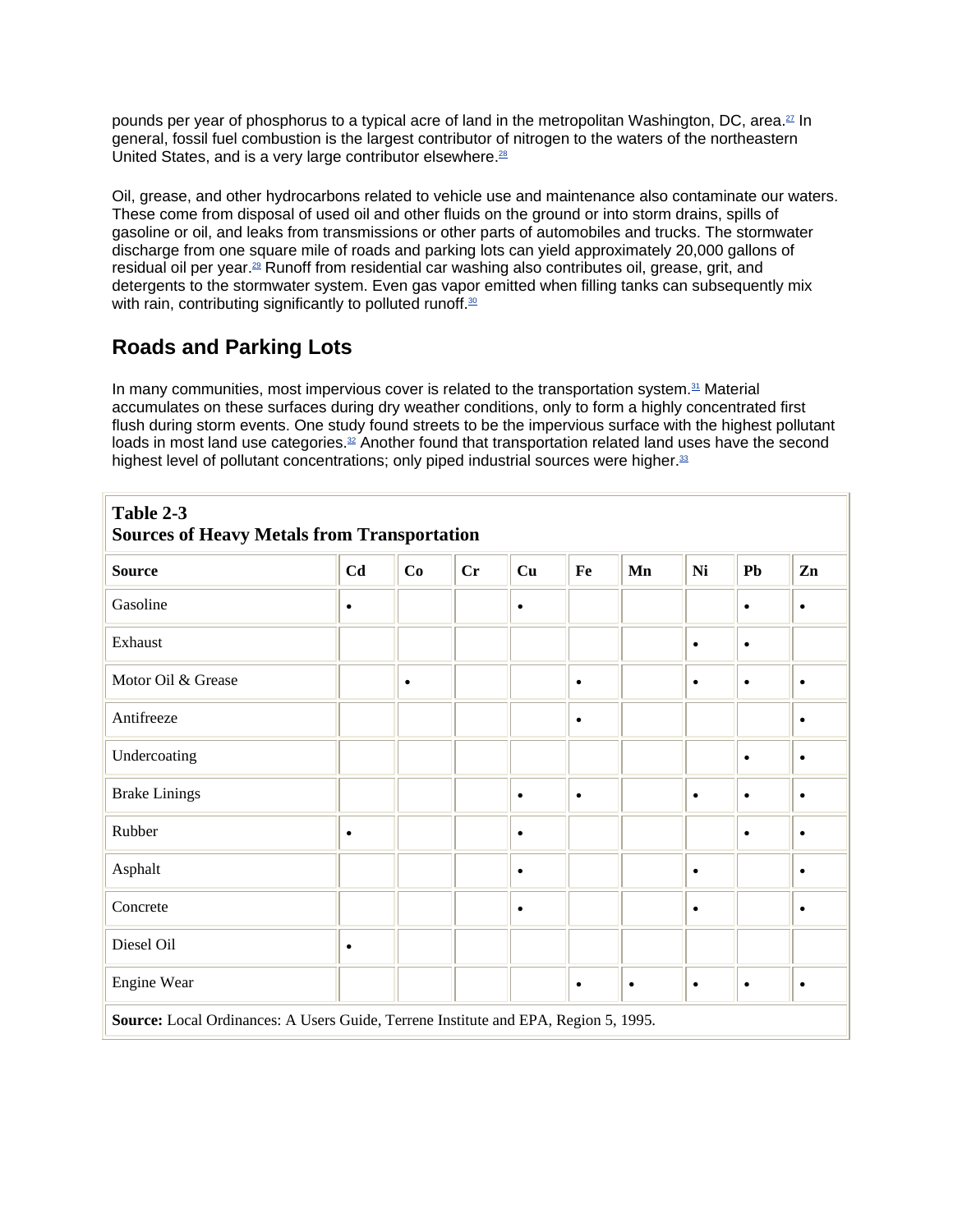## **Home Landscaping and Public Grounds Maintenance**

Landscaping practices are another potential source of pollutants in urban runoff. Turf management chemicals including fertilizers used at home and on golf courses, cemeteries, and public parks can add nutrients to runoff.34 Monitoring has shown a direct link between the chemicals found in lawn care products and urban water quality.35 While there remain questions on some details of the contribution of turf management to receiving water quality, it is clear that the type, quantity, and timing of materials used make a significant difference.

One important variable is the quantity of chemicals being applied. Over or improper application at homes and other places is far too common.<sup>36</sup> Experts estimate that residential fertilizer use accounts for one-third of the excess nitrogen entering the Sarasota Bay watershed in southwest Florida.37 Of particular concern is the application of fertilizers and pesticides just before an intense storm event, since they may not have had time to become fixed in the soil and thatch.

Similarly, harmful pesticides found in stormwater, such as chloropyrifos, 2,4-D, and diazinon come from golf courses, municipal parks, highway medians and roadsides, and residential lawns and gardens.<sup>38</sup> The percentage of pesticide lost in runoff can be large; one study found up to 90 percent of the herbicide 2,4- D was lost in runoff after being applied a few hours before a storm event. $39$ 

Since organic matter contains nutrients, raking autumn leaves or grass clippings into gutters or streets for municipal collection or otherwise facilitating the entry of these materials into the storm-sewer system also adds nutrient loads and oxygen-demanding substances to stormwater. Poorly maintained garden beds or lawns can be a source of sediment as well.

| Table 2-4<br><b>Six Pesticides Found Frequently in Stormwater Samples</b> |                                                                                                                                                          |  |  |
|---------------------------------------------------------------------------|----------------------------------------------------------------------------------------------------------------------------------------------------------|--|--|
| <b>Pesticide Name</b>                                                     | <b>Human Health and/or Environmental Effects</b>                                                                                                         |  |  |
| $2,4-D$                                                                   | Associated with lymphoma in humans; testicular toxicant in animals.                                                                                      |  |  |
| Chlorpyrifos                                                              | Moderately toxic to humans; neurotoxicant; can be highly toxic to birds, aquatic organisms,<br>and wildlife.                                             |  |  |
| Diazinon                                                                  | Moderately toxic to humans; neurotoxicant; can be highly toxic to birds, aquatic organisms,<br>and wildlife.                                             |  |  |
| Dicamba                                                                   | Neurotoxicant; reproductive toxicity in animals; association with lymphoma in some human<br>studies.                                                     |  |  |
| MCPA (Methoxane)                                                          | Low toxicity to non-toxic in test animals, birds, and fish; suspected gastrointestinal, liver,<br>and kidney toxicant.                                   |  |  |
| MCPP (Mecoprop)                                                           | Slightly to moderately toxic; some reproductive effects in dogs; suspected cardiovascular,<br>blood, gastrointestinal, liver, kidney, and neurotoxicant. |  |  |
|                                                                           |                                                                                                                                                          |  |  |

**Sources:** T.R. Schueler, quot;Urban Pesticides: From the Lawn to the Stream,quot; Watershed Protection Techniques, vol. 2, no. 1, Fall 1995, pp. 247, 250 and Extoxnet: Extension Toxicology Network Pesticide Information Profiles, http://ace/orst.edu/info/extoxnet, and Environmental Defense Fund, Scorecard Chemical Profiles, http://www.scorecard.org/chemical-profiles.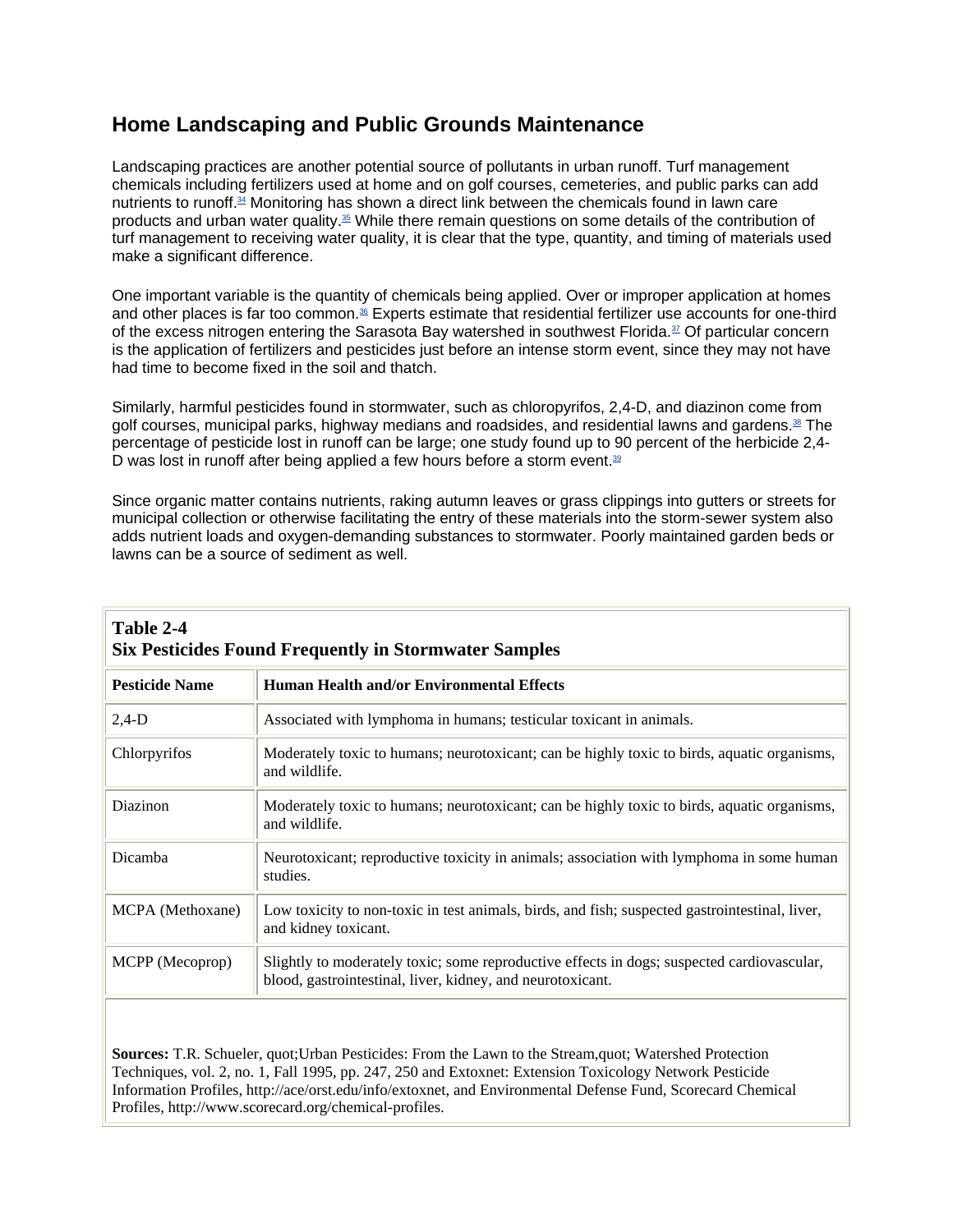## **Construction Sites**

Construction activity is the largest direct source of human-made sediment loads.40 quot;Results from both field studies and erosion models indicate that erosion rates from construction sites are typically an order of magnitude larger than row crops and several orders of magnitude greater than rates from wellvegetated areas, such as forest or pastures.quot;<sup>41</sup> Since erosion rates are much higher for construction sites relative to other land uses, the total yield of sediment and nutrients is higher.<sup>42</sup> Studies indicate that poorly managed construction sites can release 7 to 1,000 tons of sediment per acre during a year, compared to 1 ton or less from undeveloped forest or prairie land.43 Construction activity can also result in soil compaction and increased runoff.

Like nutrients, soil and sediment are, to a certain degree, a naturally occurring and functional component of all waterbodies. Yet human activities usually increase the amount of sediment entering our waterbodies to such an extent as to turn sediment into a water quality problem.

## **Illicit Sanitary Connections to Storm Sewers From Homes and Businesses**

Illicit connections from toilets to storm sewer pipes can add pathogens to stormwater. $44 \frac{45}{2}$  Pathogens are viruses, bacteria, and protozoa harmful to human health. Coliform bacteria, which come from human waste, is commonly used as an indicator that harmful pathogens may be present in the water.<sup>46</sup> Studies have found high levels of coliform bacterial in stormwater.<sup>47</sup>

Illicit sanitary connections can also add nutrients such as nitrogen and phosphorus to stormwater. Human waste also contributes to bod. Leaking sanitary sewer lines located near storm sewer lines can pose the same problems as illicit connections.<sup>48</sup>

## **Septic Systems**

Effluent from poorly maintained or failing septic systems can rise to the surface and contaminate stormwater.<sup>49</sup> Septic systems can be important sources of pathogens and nutrients, especially nitrogen, that are not effectively removed from the waste stream. Bathing beach and shellfish bed closures are frequently the result of septic system effluent. One study found that 74 percent of the nitrogen entering the Buttermilk Bay estuary in Massachusetts originated from septic systems.<sup>50</sup> Fecal coliform and BOD can be present in stormwater if the system is improperly sited, designed, installed, or maintained.

## **Illicit Industrial Connections to Storm Sewers**

Businesses that illicitly connect pipes containing wastewater from industrial processes to the storm sewer system rather than to the sanitary sewers can add metals, solvents or other contaminants to stormwater. In Seattle, one industrial facility's discharge of lead to the storm sewer system resulted in sediment so contaminated that it could be sent to a smelter to be refined.<sup>51</sup> Floor drains, dry wells, and cesspools are also frequent sources of illicit industrial discharges and connections.

## **Uncovered Materials Stored Outside**

Rain or melting snow can erode piles of bulk material, such as sand, loose topsoil, or road salt if left uncovered, adding sediment, salts or other pollutants to nearby waterbodies. Likewise, precipitation can wash contaminants off leaking or dirty objects left outdoors. For example, water quality monitoring showed that untreated runoff collected from auto recycling facilities near Los Angeles frequently exceeded EPA benchmark figures, for biochemical oxygen demand, nitrogen, oil and grease, phosphorus, and sediment.<sup>52</sup>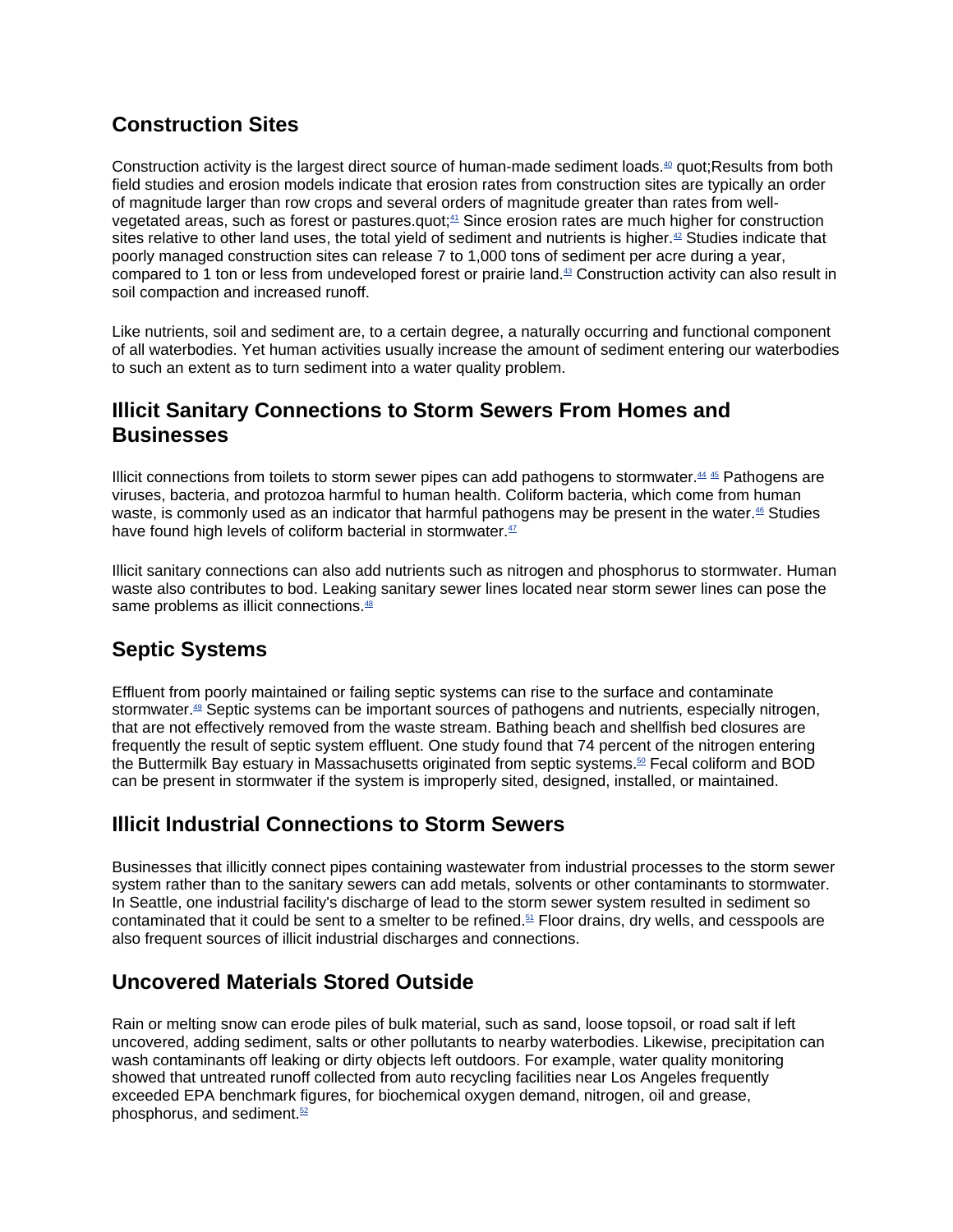## **Street, Sidewalk, and Airport De-icing**

In colder parts of the country, salts used to keep roads, parking lots and sidewalks free of ice often drain into our waterbodies as snow and ice melt and spring rain falls. While some salt and ice treatment is necessary to keep roads safe in winter, measures can be taken to reduce or prevent the impacts from deicing. The principal salts used are sodium chloride and calcium chloride, although materials such as calcium magnesium acetate and other commercial products are also used.53 Some municipalities spread sand to maintain road traction on snow and ice, and this sand eventually may increase sediment loads. Airports de-ice runways and planes, usually with glycol mixtures that can be both toxic to fish, wildlife, and humans and exert high BOD on receiving streams.

### **Landfills**

Because the soil cover on landfills is not stabilized with vegetation or other retaining cover while the landfill is operational, soil can erode from landfills as it does from construction sites. Additionally, improperly maintained hazardous-waste landfills can allow toxic contaminants to reach or stay on the surface of the landfill, allowing stormwater to carry these pollutants to nearby waterbodies.

## **Pets and Wild Animals**

Waste from domestic and wild animals is a source of pathogens, nutrients and BOD in stormwater.<sup>54</sup> The Northern Virginia Soil and Water Conservation District estimates that each day, dogs leave 180,000 pounds of waste on the ground in Fairfax County, Virginia, alone.55 Waste from birds such as pigeons, geese, and gulls that are attracted to human activity can also be a problem. Wild geese that congregate in large numbers on cultivated turf adjacent to bodies of water also contribute to pathogen, nutrient and BOD loadings.<sup>56</sup>

## **Littering**

Not only does stormwater frequently receive no treatment, it also often does not even have the benefit of simple filtering or screening for visible objects. As a result, paper cups, cigarette butts, virtually anything made of styrofoam, newspaper, and other materials that people toss on the ground are carried into storm sewer systems -- and eventually into lakes, streams, and oceans.

This list, exhaustive as it is, is incomplete. Galvanized roofs, unpaved roads, the dust that collects on paved streets, and countless other aspects of daily life in urban areas contribute to polluted runoff. The first step in stormwater management is not to memorize any particular list, but rather to recognize the breadth of opportunities for pollution prevention and the need to think holistically about the entire chain of human activities that affect runoff quantity and quality. The case studies presented in this report demonstrate a wide variety of effective and efficient strategies for addressing stormwater runoff at the source.

#### **Notes**

1. U.S. Environmental Protection Agency, *Nonpoint Source Pollution: The Nation's Largest Water Quality Problem*, www.epa.gov/OWOW/NPS/facts/point1, January 21, 1997.

2. U.S. Environmental Protection Agency, *National Water Quality Inventory: 1996 Report to Congress*, EPA841-R-97-008, April 1998, p. ES-13.

3. Haile, R. W. et al, *An Epidemiological Study of Possible Adverse Health Effects of Swimming in Santa Monica Bay,* Santa Monica Bay Restoration Project, 1996. 70 pp.; Novotny V. H. and H. Olem, *Water Quality: Prevention, Identification, and Management of Diffuse Pollution*, Van Nostrand Reinhold, New York, 1994, p. 36; Pitt, R., *Stormwater Quality Management,* CRC Press, forthcoming 1999; Moffa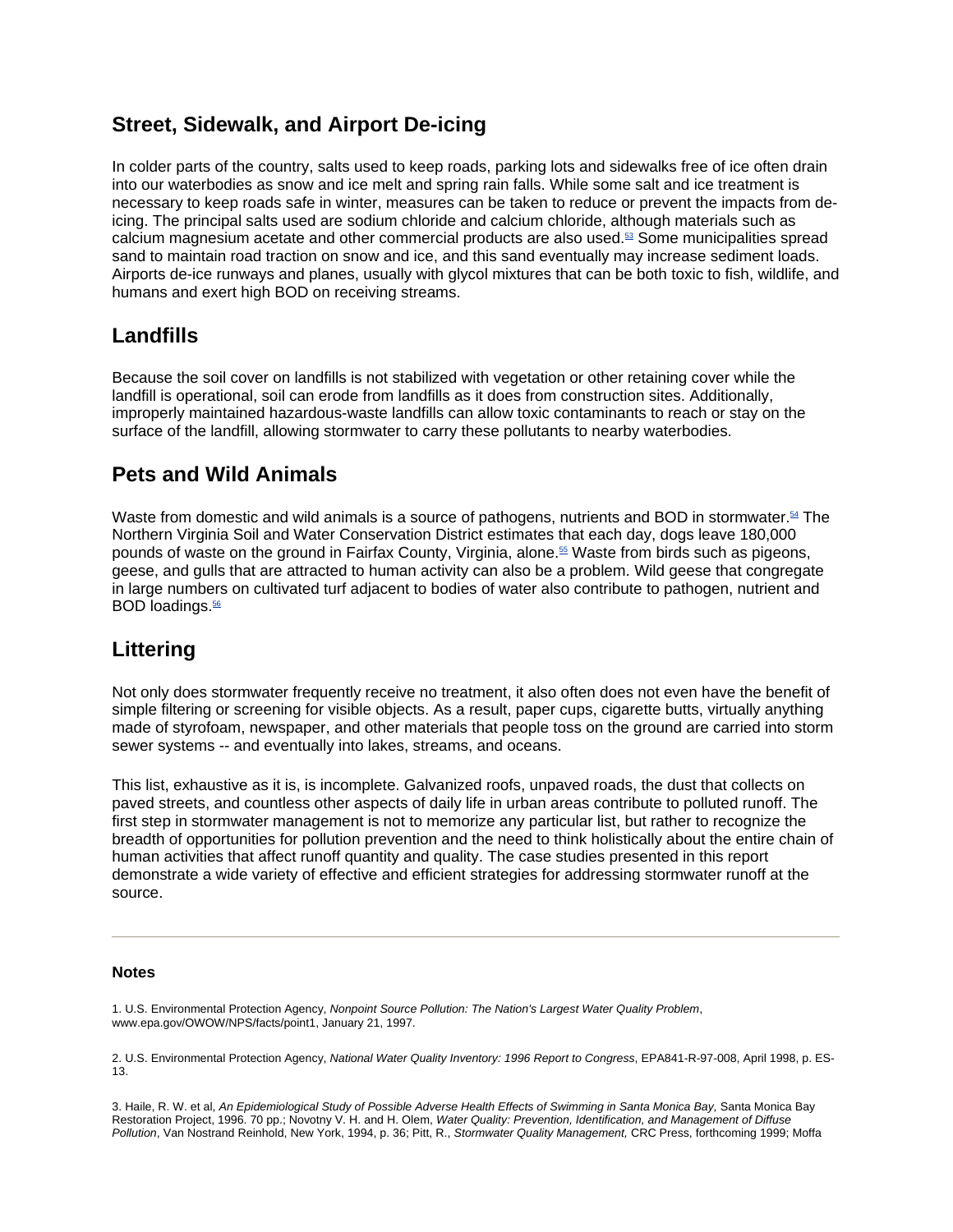and Associates, R. Pitt, and SAVIN Engineers, Assessment of Decision Criteria used to Determine Benefits of CSO/SSO/SW Investments, WERF-sponsored report, forthcoming 1999.

4. Approximately 60 percent of rainfall infiltrates in the Olympia, Washington, area, for example, while approximately 50 percent infiltrates in the Connecticut area. City of Olympia Public Works Department, *Impervious Surface Reduction Study: Final Report*, May 1995, p. 9; University of Connecticut Cooperative Extension System, *NEMO Project Fact Sheet 3: Impacts of Development on Waterways*, undated brochure.

5. Schueler, T. R. *Site Planning for Urban Stream Protection*, Metropolitan Washington Council of Governments, December 1995, p. 18.

6. Southworth, M. and E. Ben-Joseph, *Streets and the Shaping of Towns and Cities*, McGraw-Hill Companies, New York, 1996, p. 256.

7. City of Olympia Public Works Department, *Impervious Surface Reduction Study*, May 1995, pp. 38–39.

8. Novotny V. H. and H. Olem, *Water Quality: Prevention, Identification, and Management of Diffuse Pollution*, Van Nostrand Reinhold, New York, 1994, p. 447.

9. American Forests, *Regional Ecosystem Analysis, Puget Sound Metropolitan Area*, July 1998, www.amf.org/frames.shtml?pubs/pubpage.html.

10. Schueler, T. R., "The Importance of Imperviousness," *Watershed Protection Techniques*, vol. 1, no. 3, Fall, 1994, pp. 100–111; For additional discussion see Arnold, C. L. and C. J. Gibbons, "Impervious Surface Coverage: The Emergence of a Key Environmental Indicator," *Journal of the American Planning Association*, vol. 62, no. 2, Spring 1996, pp. 243–258.

11. Schueler, T. R., *Site Planning for Urban Stream Protection*, Metropolitan Washington Council of Governments, December 1995, p. 20.

12. Schueler, T. R., *Site Planning for Urban Stream Protection*, p. 22 (Schueler calculates 218 cu. ft. of runoff from meadow).

13. Apfelbaum, S. I., "The Role of Landscapes in Stormwater Management," unpublished manuscript, pp. 2–3.

14. U.S. Environmental Protection Agency, *Handbook: Urban Runoff Pollution Prevention and Control Planning*, EPA/625/R-93/004, Sept. 1993, p. 3.

15. U.S. Environmental Protection Agency, *Handbook: Urban Runoff Pollution Prevention and Control Planning*, EPA 625-R-93/004, September 1993, p. 3; Schueler, T. R. "Mitigating the Adverse Impacts of Urbanization on Streams: A Comprehensive Strategy for Local Governments," in Metropolitan Council of Governments and the Anacostia Restoration Team, *Watershed Restoration SourceBook*, a collection of papers presented at the Conference "Restoring Our Home River: Water Quality and Habitat in the Anacostia," November 6 and 7, 1991, College Park, Maryland, 1992, pp. 21–31.

16. Horner, R. R., J. J. Skupien, E. H. Livingston and H. E. Shaver, *Fundamentals of Urban Runoff Management: Technical and Institutional Issues*, Terrene Institute, August 1994, p. 24.

17. Klein, Richard, D., "Urbanization and Stream Quality Impairment," *Water Resources Bulletin*, August 1979, vol. 15, no. 4, p. 954. Study conducted in Maryland.

18. Poff, N. L. and J. V. Ward, "Implications of Streamflow Variability and Predictability for Loc Community Structure: A Regional Analysis of Streamflow Patterns," *Canadian Journal of Fisheries Aquatic Sciences,* vol. 46, 1989, p. 1812; For additional discussion on minimum flow requirements see Allan, J. D., *Stream Ecology: Structure and Function of Running Waters*, Chapman and Hall, New York, 1995, p. 318.

19. Terrene Institute and U.S. Environmental Protection Agency, "Stormwater Control Benefits of Managed Floodplains and Wetlands," December 1990.

20. Natural Resources Defense Council, *Wetlands for Clean Water: How Wetlands Protect Rivers, Lakes and Coastal Waters from Pollution*, April 1997, p. 13; Edward Maltby, *Waterlogged Wealth: Why Waste the World's Wet Places?*, Institute for Environment and Development, London, 1986.

21. Natural Resources Defense Council, *Wetlands for Clean Water: How Wetlands Protect Rivers, Lakes and Coastal Waters from Pollution*, April 1997, p. 13; U.S. Environmental Protection Agency, *National Water Quality Inventory: 1994 Report to Congress*, EPA841-R-95-005, December 1995, p. 85.

22. U.S. Department of Agriculture Forest Service, *Conserving the Forests of the Chesapeake: the Status, Trends and Importance of Forests for the Bay's Sustainable Future*, NA-TP-03-96, undated, p. 7.

23. Dixon, K. R. and J. D. Florian, Jr., "Modeling Mobility and Effects of Contaminants in Wetlands," *Environmental Toxicology and Chemistry*, vol. 12, 1993, pp. 2281–2292.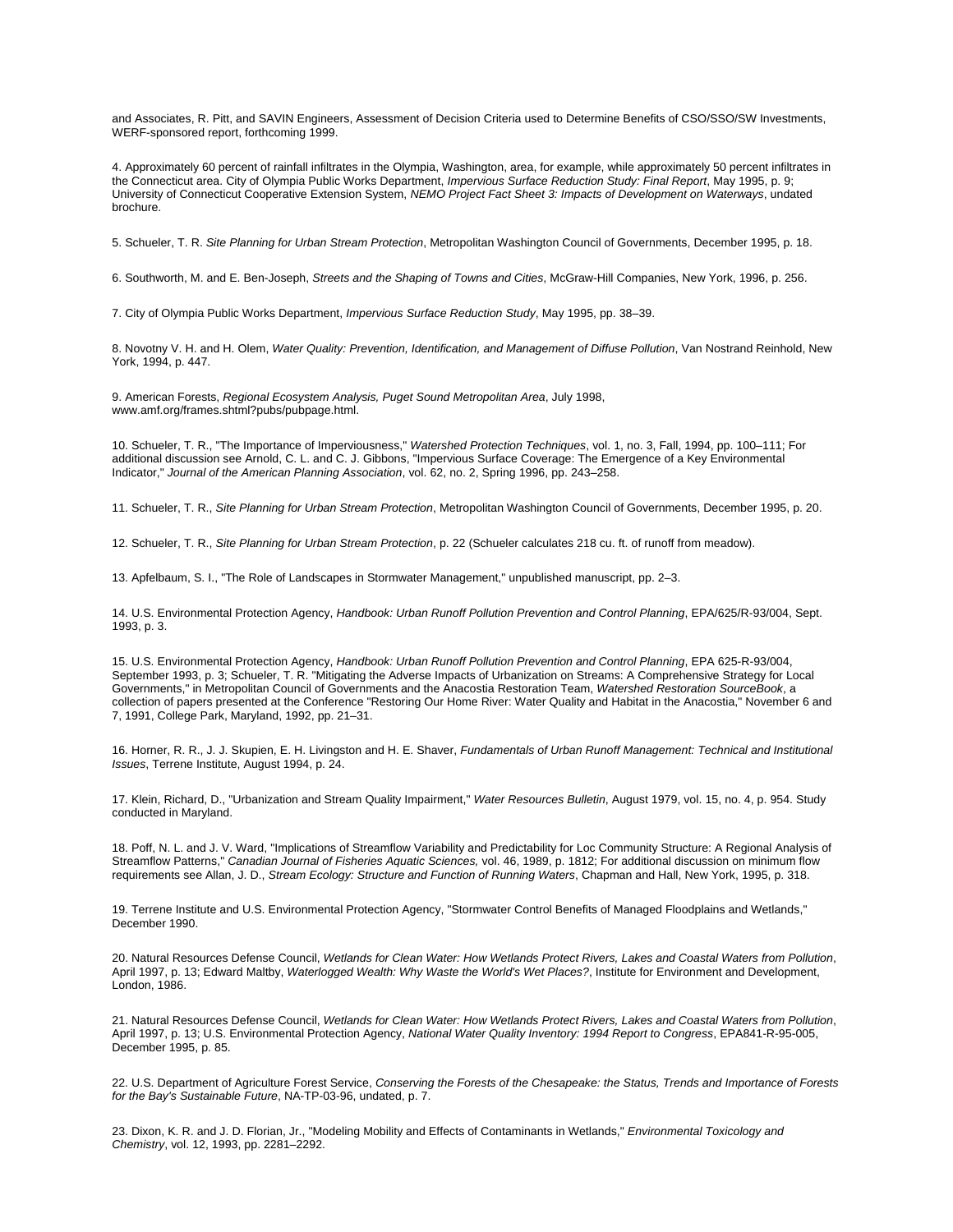24. U.S. Environmental Protection Agency. *Guidance Specifying Management Measures for Sources of Nonpoint Pollution in Coastal Waters*, Chapter 7A: Management measures for protection of wetlands and riparian areas, Office of Water, EPA 840-B-92-002, January 1993.

25. Santa Clara Nonpoint Source Pollution Control Program, *Source Identification and Control Report*, Dec. 1992, p. 3-2.

26. Santa Clara Nonpoint Source Pollution Control Program, *Source Identification and Control Report*, December 1992, Table C-2; Thomas R. Schueler, "Technical Note 15: Sources of Urban Stormwater Pollutants Defined in Wisconsin," *Watershed Protection Techniques*, February 1994, p. 31; Public Sector Consultants, Inc., *The Use of Selected Deicing Materials on Michigan Roads: Environmental and Economic Impacts*, December 1993, p. 48.

27. Barth, C. "Nutrient Movement from the Lawn to the Stream?" *Watershed Protection Techniques*, vol. 2, no. 1, Fall 1995, pp. 239–246, 241–242.

28. Howarth, R. W., "An Assessment of Human Influences on Fluxes of Nitrogen from the Terrestrial Landscape of the Estuaries and Continental Shelves of the North Atlantic Ocean," *Nutrient Cycling in Agroecosystems*, vol. 52, 1998, p. 216; Carpenter, S. R., N. F. Caraco, D. L. Correll, R. W. Howarth, A. N. Sharpley, and V. H. Smith, "Nonpoint Pollution of Surface Water with Phosphorus and Nitrogen," *Ecological Applications*, The Ecological Society of America, vol. 8, no. 3, 1998, p. 564; For additional discussion see Vitousek, P. M., J. Aber, S. E. Bayley, R. W. Howarth, G. E. Likens, P. A. Matson, D. W. Schindler, W. H. Schlesinger, and G. D. Tilman, "Human Alteration of the Global Nitrogen Cycle: Causes and Consequences," *Ecological Issues*, The Ecological Society of America, Vol.1, January 1997, pp. 1–15.

29. AbTech Industries, *Introducing OARS(tm)*, promotional flyer, undated (calculation based on 1995 King County study that found that concentration of oil in stormwater from arterial roads and parking lots was 30 mg./L; assumed annual rainfall of forty inches).

30. National Academy of Science. *Oil in the Sea: Inputs, Fates, and Effects*. National Academy Press, 1985, 622 pp.

31. Arnold, C. L. and C. J. Gibbons, "Impervious Surface Coverage: The Emergence of a Key Environmental Indicator," *Journal of the American Planning Association*, vol. 62, no. 2, Spring 1996, pp. 247–249; Schueler, T. R. "The Importance of Imperviousness." *Watershed Protection Techniques*, vol. 1, no. 3, Fall 1994, p. 100.

32. Bannerman, R. T., D. W. Owens, R. B. Dodds, and N. J. Hornewer, "Sources of Pollution in Wisconsin Stormwater," *Water, Science and Technology* vol. 28, no. 3-5, 1993, pp. 241–259.

33. Streckler, E. W., B. Wu, and M. Iannelli, "An Analysis of Oregon Urban Runoff Water Quality Monitoring Data Collected From 1990 to 1996," Prepared for the Oregon Association of Clean Water Agencies, Woodward-Clyde Consultants, Portland, Oregon, June 1997, p. 8-1.

34. Barth, C. A, "Nutrient Movement from the Lawn to the Stream?" *Watershed Protection Techniques*, vol. 2, no. 1, Fall 1995, pp. 244–246.

35. Schueler, T. R., "Urban Pesticides: From Lawn to Stream," *Watershed Protection Techniques,* vol. 2, no. 1, Fall 1995, p. 252.

36. Barth, C. A., "Nutrient Movement from the Lawn to the Stream?" *Watershed Protection Techniques*, vol. 2, no. 1, Fall 1995, pp. 240–241.

37. University of Florida Institute of Food and Agricultural Sciences, *A Guide to Environmentally Friendly Landscaping: Florida Yards and Neighborhoods Handbook*, Bulletin 295, Spring 1996, p. 1.

38. Schueler, T. R., "Urban Pesticides: From the Lawn to the Stream," *Watershed Protection Techniques*, vol. 2, no. 1, Fall 1995, pp. 247, 248.

39. Hall, C., C, Bowley, and G. Stephenson, "Lateral Movement of 2,4-D from Grassy Inclines," *Proceedings British Corp Protection Conference*, vol. 2, no. 3, 1987, pp. 593–599 in Schueler, T. R. "Urban Pesticides: From the Lawn to the Stream," *Watershed Protection Techniques*, vol. 2, no. 1, Fall 1995, pp. 247, 248.

40. Vice, R.B., H.P. Guy, and G. E. Ferguson, *Sediment Movement in an Area of Suburban Highway Construction, Scott Run Basin, Fairfax County, Virginia, 1961–1964*, Geological Survey Water Supply Paper 1591-E, USGS, Reston, VA, 1969.

41. 63 Federal Register 1540 (January 9, 1998).

42. Novotny V. H. and H. Olem, *Water Quality: Prevention, Identification, and Management of Diffuse Pollution*, Van Nostrand Reinhold, New York, 1994, p. 36; Carpenter, S. R., N. F. Caraco, D. L. Correll, R. W. Howarth, A. N. Sharpley, and V. H. Smith. "Nonpoint Pollution of Surface Water with Phosphorus and Nitrogen," *Ecological Applications*, The Ecological Society of America, vol. 8, no. 3, 1998, p. 564.

43. U.S. Environmental Protection Agency, *Guidance Specifying Management Measures for Sources of Nonpoint Pollution in Coastal Waters*, EPA 840/B-92/002, January 1993, p. 4-64.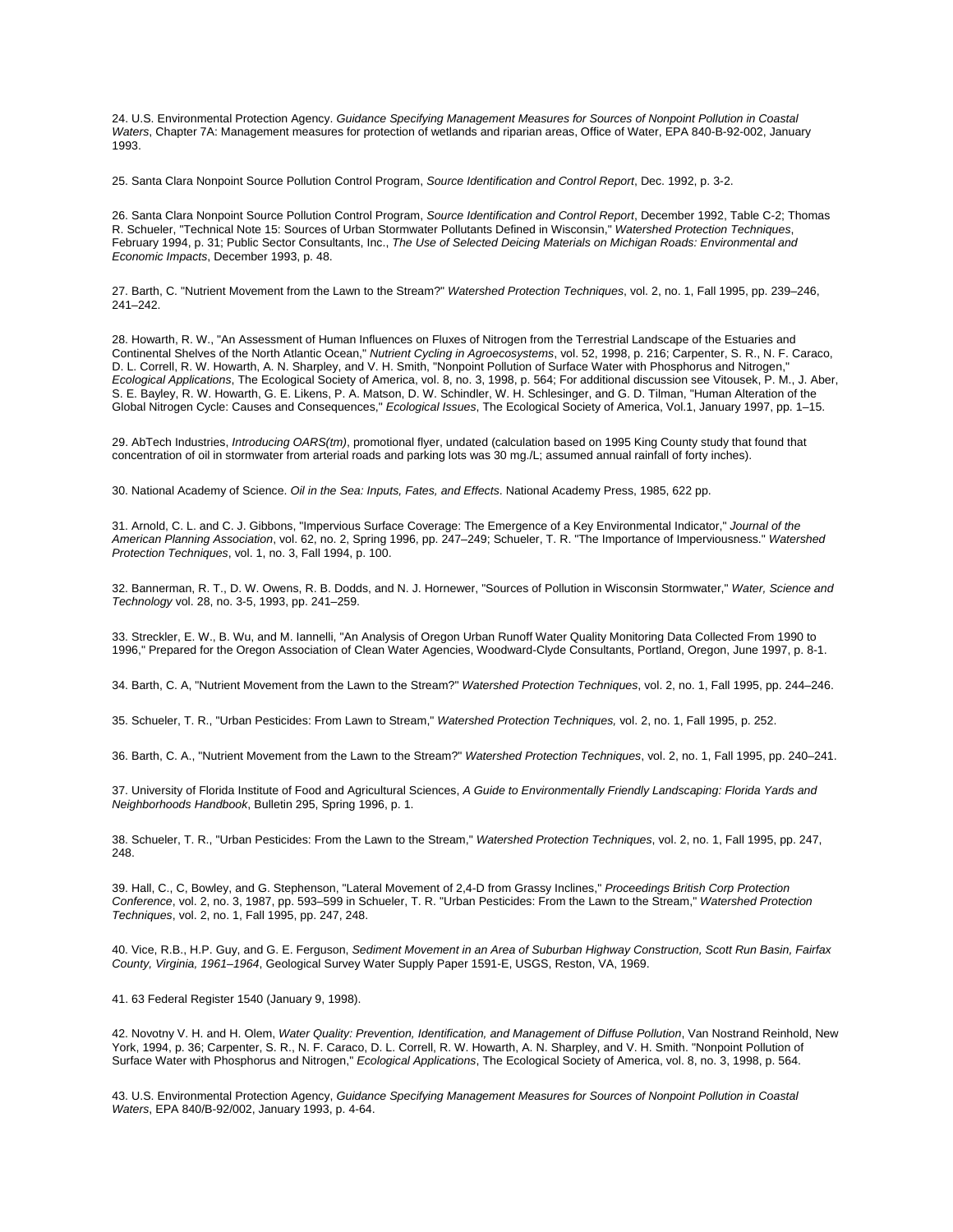44. U.S. Environmental Protection Agency, *Handbook: Urban Runoff Pollution Prevention and Control Planning*, EPA/625/R-93/004, Sept. 1993, p. 7; U.S. Environmental Protection Agency, *Storm Water Discharges Potentially Addressed by Phase II of the National Pollutant Discharge Elimination System Storm Water Program*, EPA 833/K-94/002, March 1995, p. 3-42.

45. Haile, R. W. et al, *An Epidemiological Study of Possible Adverse Health Effects of Swimming in Santa Monica Bay*, Santa Monica Bay Restoration Project, 1996, pp. 7–8.

46. U.S. Environmental Protection Agency, *Handbook: Urban Runoff Pollution Prevention and Control Planning*, EPA 625/R-93/004, Sept. 1993, p.7.

47. Haile, R. W. et al, *An Epidemiological Study of Possible Adverse Health Effects of Swimming in Santa Monica Bay,* Santa Monica Bay Restoration Project. 1996. 70 pp.; Novotny V. H. and H. Olem, *Water Quality: Prevention, Identification, and Management of Diffuse Pollution*, Van Nostrand Reinhold, New York, 1994, p. 36; Pitt, R., *Stormwater Quality Management,* CRC Press, forthcoming 1999; Moffa and Associates, R. Pitt, and SAVIN Engineers, "Assessment of Decision Criteria used to Determine Benefits of CSO/SSO/SW Investments," WERF-sponsored report, forthcoming 1999.

48. U.S. Environmental Protection Agency, *Handbook: Urban Runoff Pollution Prevention and Control Planning*, EPA/625/R-93/004, Sept. 1993, p. 7; U.S. Environmental Protection Agency, *Storm Water Discharges Potentially Addressed by Phase II of the National Pollutant Discharge Elimination System Storm Water Program*, EPA 833/K-94/002, March 1995, p. 3-42.

49. U.S. Environmental Protection Agency, *Handbook: Urban Runoff Pollution Prevention and Control Planning*, EPA/625/R-93-004, Sept. 1993, p. 7; U.S. Environmental Protection Agency, *Storm Water Discharges Potentially Addressed by Phase II of the National Pollutant Discharge Elimination System Storm Water Program*, EPA 833/K-94/002, March 1995, p. 3-42.

50. Ohrel, R. "Dealing with Septic System Impacts," *Watershed Protection Techniques*, vol. 2, no. 1, Fall 1995, p. 267 (citing Horsley & Witten, *Coastal Protection Program Workshops in Innovative Management Techniques for Estuaries, Wetlands, and Near Coastal Waters*, 1994).

51. U.S. Environmental Protection Agency, *Storm Water Discharges Potentially Addressed by Phase II of the National Pollutant Discharge Elimination System Storm Water Program*, EPA 833/K-94/002, March 1995, p. 3-44.

52. Swamikannu, X., *Auto Recycler and Dismantler Facilities: Environmental Analysis of the Industry with a Focus on Storm Water Pollution*, unpublished Ph.D. dissertation, University of California at Los Angeles, 1994, p. 59.

53. Public Sector Consultants, Inc., *The Use of Selected Deicing Materials on Michigan Roads: Environmental and Economic Impacts*, December 1993, pp. 13–23.

54. U.S. Environmental Protection Agency, *Handbook: Urban Runoff Pollution Prevention and Control Planning*, EPA/625/R-93/004, Sept. 1993, p. 7; U.S. Environmental Protection Agency, *Storm Water Discharges Potentially Addressed by Phase II of the National Pollutant Discharge Elimination System Storm Water Program*, EPA 833/K-94/002, March 1995, p. 3-42.

55. Northern Virginia Soil & Water Conservation District. *Conservation Currents*, vol. 23, no. 3, http://www.gmu.edu/bios/VA/nvswcd/96- 02.html.

56. Manny, P. A., R. G. Wetzel, and W. C. Johnson, "Annual Contribution of Carbon, Nitrogen, and Phosphorus by Migrant Canada Geese to a Hardwater Lake," *Verh.l International Limnology*, vol. 19, 1974, p. 1949. Study documented that geese contribute 0.18 kilograms of phosphorous per year, which translates to a total phosphorous load from eight geese equal to one human.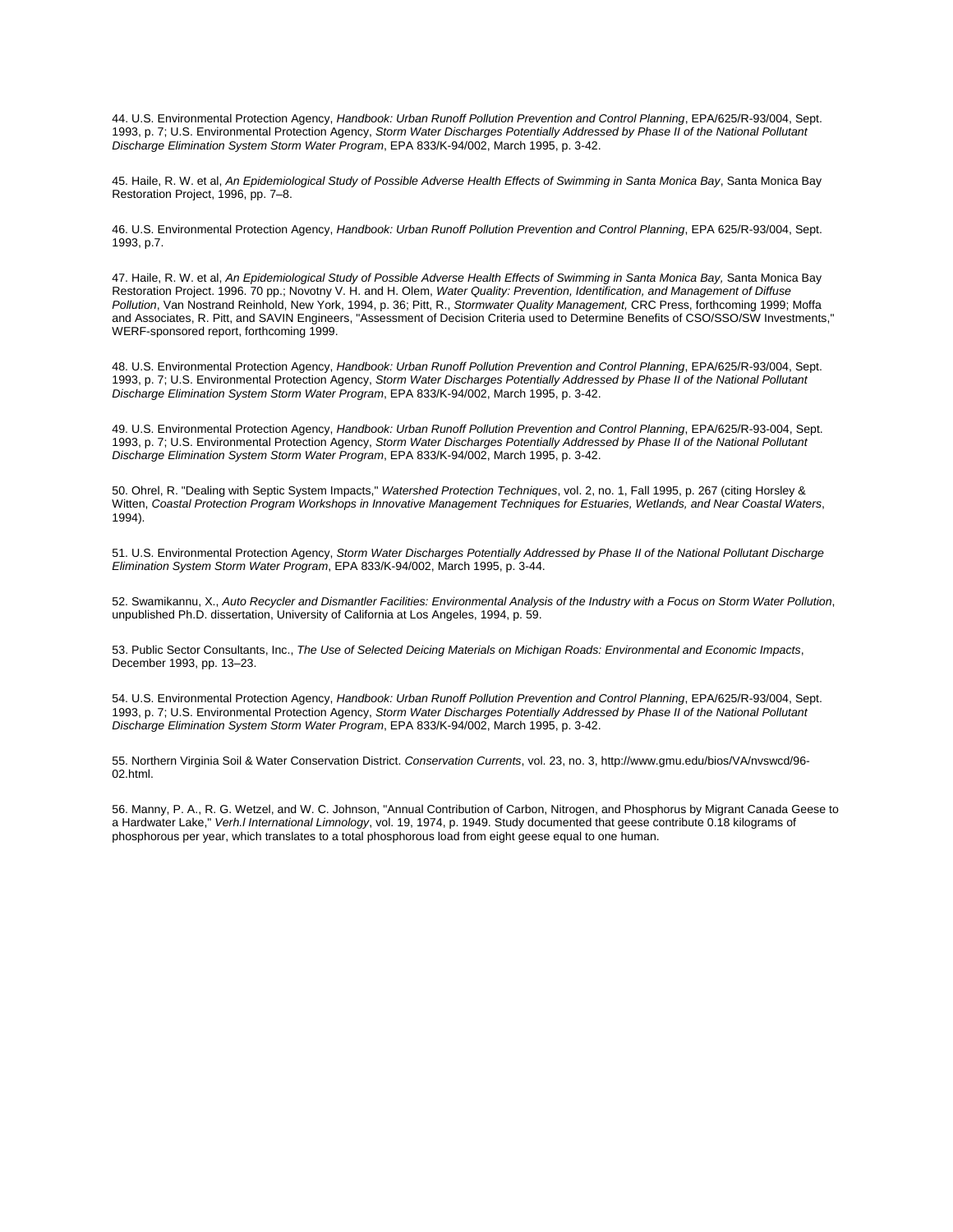

# **Stormwater Strategies Community Responses to Runoff Pollution**

National Resource Defense Council

**Chapter 3**

# **THE CONSEQUENCES OF URBAN STORMWATER POLLUTION**

The degradation caused by urban stormwater pollution is serious, and affects a significant proportion of the nation's population. Changes in land use that increase impervious cover lead to flooding, erosion, habitat degradation, and water quality impairment. Everyday activities such as driving, maintaining vehicles and lawns, disposing of waste, and even walking pets often cover impervious surfaces with a coating of various harmful materials. Construction sites, power plants, failed septic systems, illegal discharges, and improper sewer connections also contribute substantial amounts of contaminants to runoff. When these contaminants enter lakes, streams, and estuaries they result in stormwater pollution. This pollution, in turn, impacts important natural resources as well as other, equally important activities such as commercial and recreational fishing, swimming, and boating. While urban stormwater runoff is not alone in causing these impacts (industrial and agricultural runoff are equal or greater contributors to water quality impairment on a national scale), the environmental, aesthetic, and public health impacts outlined in this chapter will not be eliminated until urban stormwater pollution is controlled.

## **Flooding and Property Damage**

The most dramatic consequence of increases in the volume and rate of stormwater runoff is flooding and property damage. As discussed in the preceding chapter, undeveloped areas such as forests and wetlands serve as sponges for excess rainwater, so when these areas are eradicated, filled in, or replaced with impervious cover such as asphalt, the volume of water entering streams and rivers increases. One study estimated that because of the increase in impervious cover in a watershed a flood event that should be expected once in 100 years could occur once every 5 years when the impervious cover reaches 25 percent, and could become an annual event when impervious cover reaches 65 percent.<sup>1</sup>

Conventional urban stormwater management, with its emphasis on engineered flood control measures such as dams, dikes and levees, and detention facilities, has in many areas helped to mitigate some of the worst flood damage. But it has been vastly outstripped by the pace of flood-producing urbanization. Furthermore, by quickly channeling stormwater away from certain areas via paved channels, stormwater pipes, and stream bank stabilization techniques (e.g., riprap, cutbacks, plantings, and bulkheads) rather than providing for retention or infiltration, conventional stormwater management can simply transfer hydrologic impacts downstream.<sup>2</sup> At times, downstream areas experience greater habitat loss, increased channel widening and erosion, and worse flooding due to the reduced storage and facilitated runoff upstream.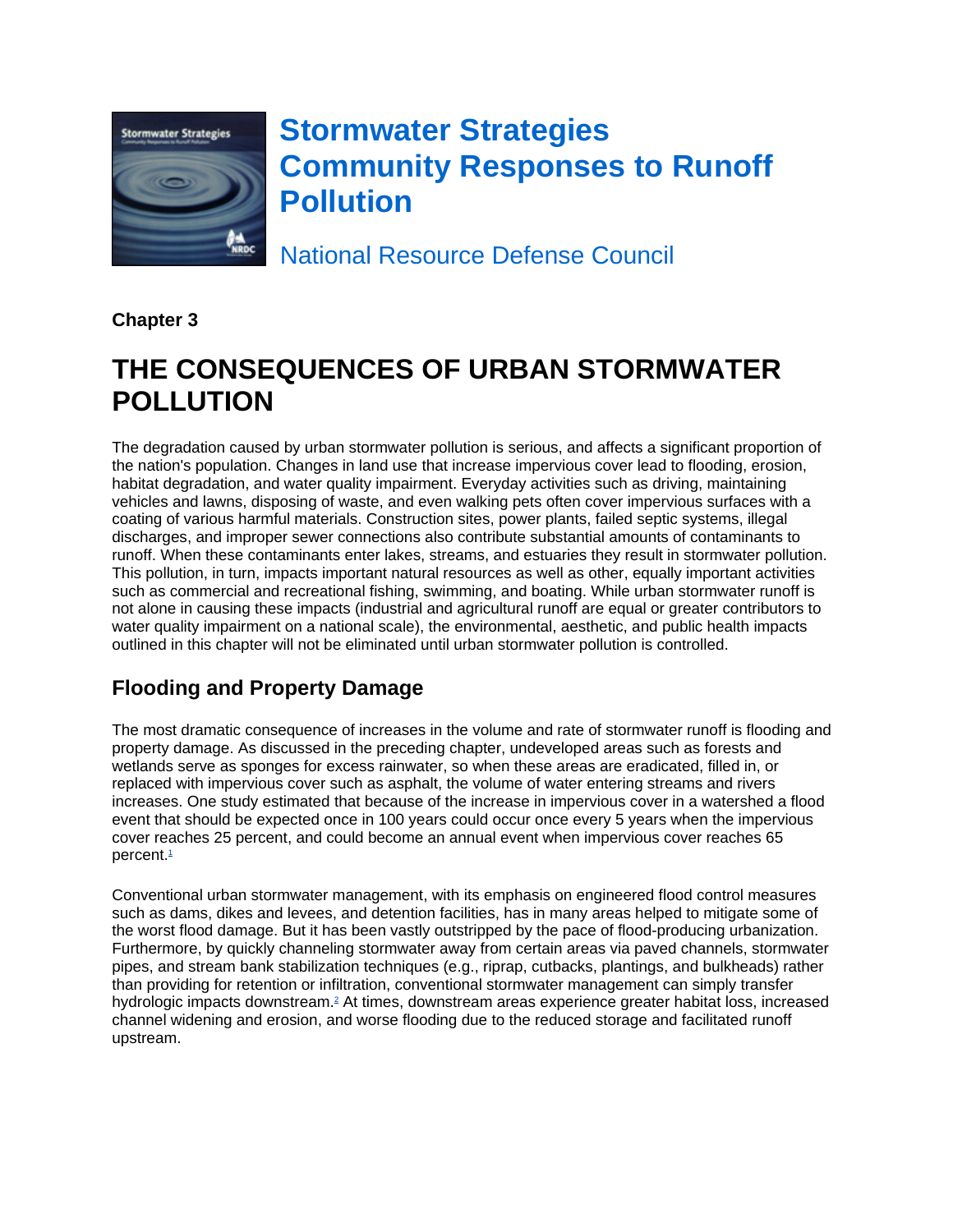### **An Announcement from the Experts: "No One Safe From Flooding," FEMA Says**

WASHINGTON April 1, 1997 -- Destructive floods can -- and do -- occur in -- every state in the nation, according to recent statistics issued by the Federal Emergency Management Agency (FEMA).

While some communities are less likely to experience flooding than others, nowadays very few, if any, are entirely safe from this threat, which is by far the most common type of natural disaster in the United States. "About 90% of our natural disasters involve flooding in one way or another," FEMA Director James Lee Witt said, "and the impression many people have that floods seem to happen more frequently now than they used to is quite accurate."

"As more and more land is cleared for development and paved over, there is less and less available to soak up excess water," Witt said. "The runoff has to go somewhere, and places that never flooded before are now at risk."

The records of the Federal Insurance Administration indicate that approxi-mately \$1.1 billion in claims under the National Flood Insurance Program were paid in each of fiscal years 1995 and 1996. Those same records indicate that the Federal Insurance Administration paid flood insurance claims in every state of the union during that two-year period.

*Source:* "No One Safe from Flooding, FEMA Says" FEMA News Desk, April 1997, http://www.fema.gov/home/NWZ97/97095.htm

## **Streambank and Streambed Erosion**

The increased volume and rate of urban stormwater runoff erodes streambanks and streambeds, dislodging and suspending sediment that might otherwise have remained in place. Erosion can be gradual, or can occur rapidly through a sudden collapse of a streambank.<sup>3</sup> Changes in hydrology also affect the shape and dimension of river channels, thereby altering aquatic habitat and channel stability.<sup>4</sup>

## **Siltation and Sedimentation**

Rapidly flushing stormwater can increase erosion from all land, not just streambanks and streambeds. Stormwater then transports the eroded sediment downstream into the receiving waters. Eventually, when sediment-laden water is stilled, that sediment settles to the bottom of the stream, river, lake, or estuary. When sediments settle out, they may cover or destroy important habitat such as spawning beds or submerged aquatic vegetation. Pollutants such as phosphorus attach to sediment particles and become suspended or dissolved in receiving waters. The magnitude of the sedimentation problem is staggering: one study estimates that each year erosion from construction sites puts 80 million tons of sediment into receiving waters<sup>5</sup>

Siltation and sedimentation has economic impacts as well. These excess deposits of sediment clog harbors and other water transport routes and reduce the storage capacity of reservoirs, obliging governments to spend billions of dollars each year to dredge and maintain those channels and facilities.<sup>6</sup> The U.S. Army Corps of Engineers dredges 83 million cubic yards of sediment linked to pollution sources each year at an annual cost of \$180 million.<sup>7</sup> In many cases, these dredged sediments are laden with nutrients, heavy metals, and toxic chemicals -- making disposal expensive. Siltation can also affect commercial and recreational fishing by degrading necessary habitat and can impede recreational boating by creating obstructions.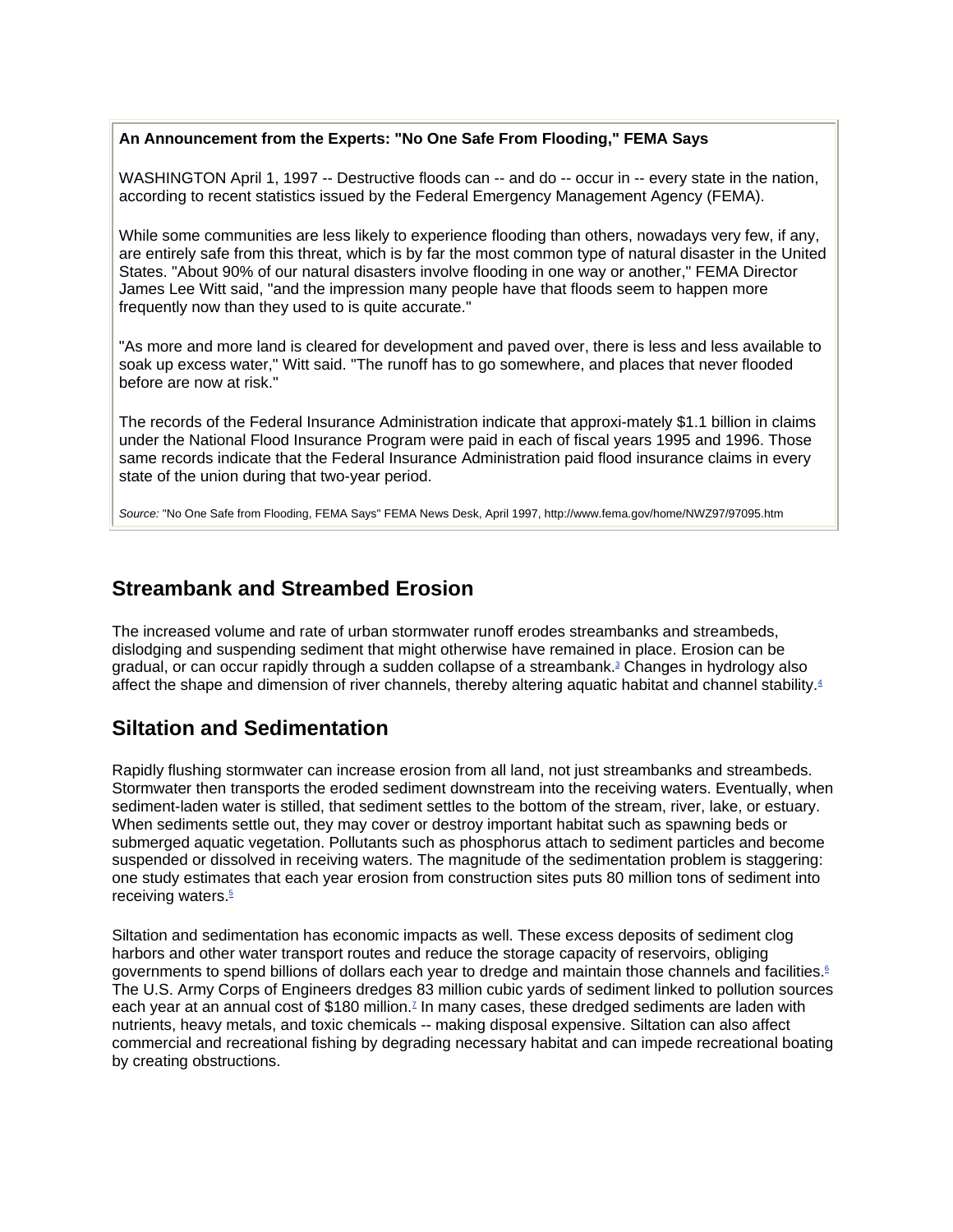### **Increased Water Temperature**

Aquatic organisms have specific water temperature preferences and tolerance limits. Changes in water temperature can have a serious impact on aquatic ecosystems.8 Water that infiltrates the ground and flows beneath the surface is usually much cooler than surface runoff. Not only do impervious surfaces prevent infiltration, they often warm stormwater as it runs off. Unshaded rooftops, parking lots, and other impervious areas can be 10–12° F warmer than fields and forests and consequently can heat the stormwater passing over them, often to 90° F or more, even before it reaches a stream or lake.<sup>9</sup> Research has found that the average stream temperature increases directly with the percentage of impervious cover in the watershed.10 One study documented a temperature difference of almost 20° F between a wooded section of a Maryland stream and an open section of the same stream 7/10ths of a mile downstream.11 Furthermore, trees shade waterbodies keeping them cool, while development often replaces tress with impervious surfaces.

## **Harm to Aquatic Life**

Urban runoff can harm aquatic life in many ways due to changes in water chemistry and habitat loss.<sup>12</sup> The metals and organics that stormwater carries are toxic to fish and other forms of aquatic life. For example, untreated urban runoff collected from an auto recycling facility near Los Angeles over several years repeatedly killed 20 percent or more of the minnows exposed to it.13 Urban stormwater is also often toxic to several species of aquatic insects, on which fish, frogs and other higher life forms feed.<sup>14</sup> For example, organic chemicals may have effects on the immune systems and early development of aquatic life. $\frac{15}{2}$ 

Stormwater can also bring toxic levels of road salt to urban waters. In certain streams draining roadway areas, studies have measured concentrations of chloride at levels 25 or even 60 times the level harmful to trout.16 Even the trash that stormwater carries harms wildlife. The plastic loops that hold six-packs of beer or soda together can strangle gulls.

Sediment in stormwater has a number of harmful effects on aquatic life. Sediment still suspended in water increases infection and disease among fish by irritating their gills.17 A number of fish species, including endangered species such as the log perch or blue shiner, cannot tolerate sediment levels in the water above certain threshold levels, and thus disappear from waterbodies under those conditions.<sup>18</sup> Suspended sediment scours submerged plants attached to rocks, as well as blocks sunlight that aquatic plants use to produce growth through photosynthesis.19

When sediment settles, it can bury and smother bottom-dwelling insects and reduce the survival rate of fish eggs.<sup>20</sup> At the same time, sediment deposition fills in the spaces between the gravel in stream beds that fish use to spawn and raise their young and in which invertebrate food sources live.<sup>21</sup> Furthermore, sediment may carry nutrients, bacteria, toxic metals and organic chemicals to the water. $22$ 

The increase in surface runoff associated with land development also dramatically increases runoff of the nutrients phosphorus and nitrogen, causing receiving waters to suffer. Many nutrients, which cling to soil particles in natural settings, are dislodged by development and other activities making them free to run off with stormwater.<sup>23</sup> For example, in a comparison between two Maine watersheds, phosphorus export was 10 times greater in a developed watershed than a forested watershed.<sup>24</sup> In highly developed areas these increases are usually permanent.

The enrichment of waters with nutrients is termed eutrophication and is a concern for several reasons. Excess phosphorus causes elevated growth of algae and aquatic vegetation in lakes and streams. Excess nitrogen can have a similar effect in marine waters. The excessive plant growth interferes with the use of waterbodies for recreation, fisheries, industry, agriculture, and drinking water supply. It can also lead to foul odors, noxious gas, and poor aesthetic quality of the receiving water.<sup>25</sup> In marine systems, nutrient enrichment can lead to red and brown tides that are a threat to marine organisms and human health. Perhaps most dramatically, eutrophication can cause fish kills.<sup>26</sup> When the vegetation dies and decomposes, it consumes oxygen dissolved in the water. Fish and other aquatic organisms cannot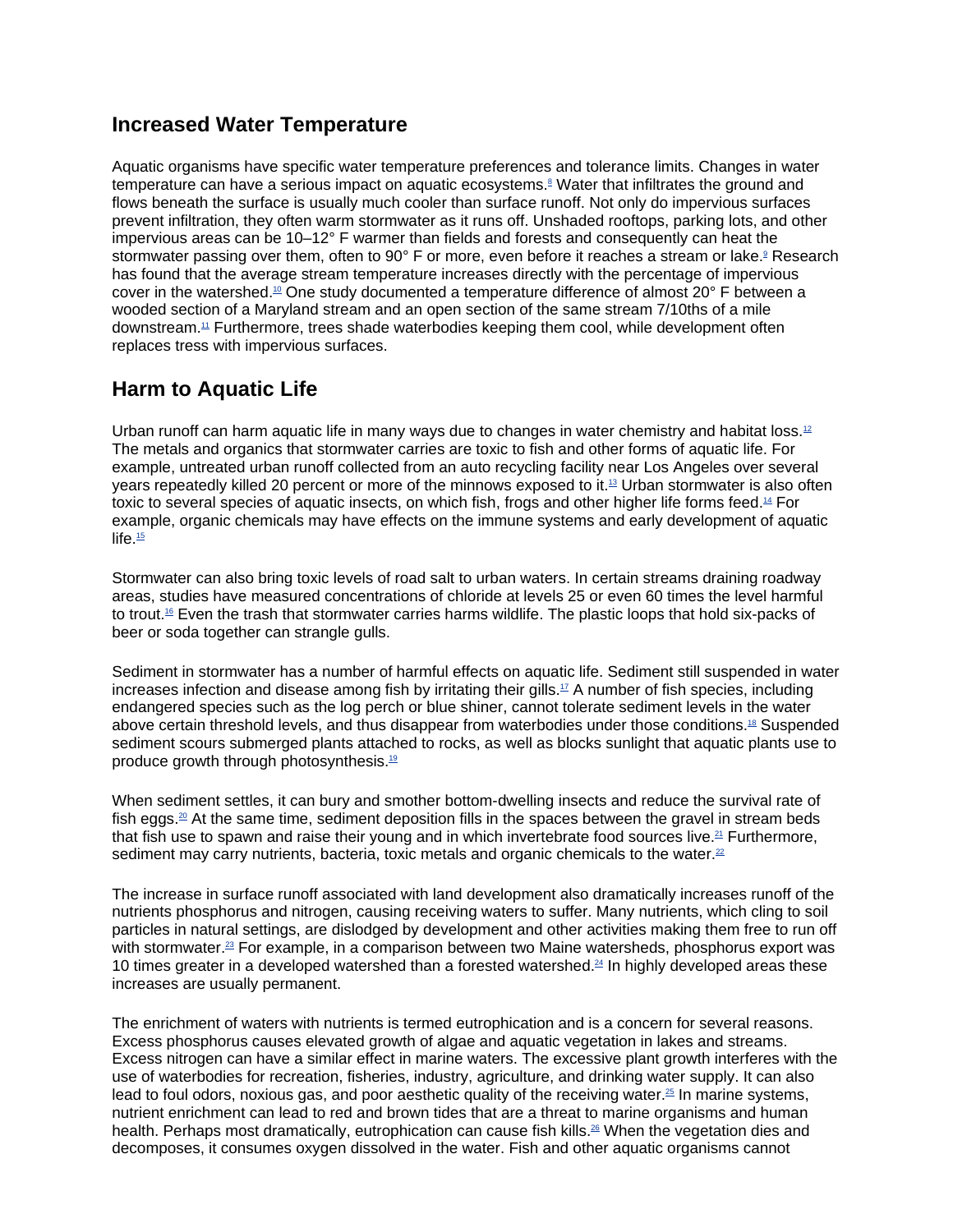tolerate dissolved oxygen concentration below certain thresholds. As a result, eutrophic waters are typically devoid of most life.

Organic material discharged to a lake or stream also consumes oxygen when decomposing thereby reducing the dissolved oxygen content of the receiving water. As with nutrient enrichment, sudden additions of such material, perhaps in a storm or through illicit dumping, frequently causes fish kills.<sup>27</sup> Longer term impacts include changes in fish populations and reductions in shellfish.

The increase in water temperature compounds the oxygen-depletion problem. The warmer the water, the less dissolved oxygen it can carry. Research indicates that the thermal changes caused by urban runoff can increase visible algae blooms and have severe impacts on cold-water fish and other aquatic life.<sup>28</sup>

Changes in hydrologic patterns also have a significant effect on aquatic life. Urbanization increases both the magnitude and frequency of extreme low and high flow events. It also leads to a decrease in infiltration resulting from decreased base flow, an increase in water temperature, and declines in upland, riparian, and instream habitat quality. Research indicates that larger flood events significantly reduce populations of young fish such as trout and salmon as well as invertebrate populations.29

These impacts -- sedimentation, contaminant loadings, hydrologic instability, oxygen depletion and temperature increases -- not only threaten individual animals, but also reduce the diversity of life living in these waterbodies.<sup>30</sup> Studies have shown a sharp drop in the diversity of insect populations, which serve as food for higher life forms such as frogs and fish, as the amount of impervious cover in an urbanizing watershed passes 10 or 15 percent.<sup>31</sup> Other research has shown that the variety of fish species drops as well, with the disappearance of sensitive fish such as trout and salmon.<sup>32</sup> In short, stream biological health declines as watershed imperviousness increases.

## **Harm to Coastal Shellfisheries**

Pathogens in stormwater also contaminate shellfish beds, and this contamination, along with pollution from other sources, causes closure of shellfish beds nationwide. Data collected from five coastal states indicate that urban runoff and storm sewers are the most pervasive source of shellfish harvesting restrictions, contaminating over 30 percent of the area reported as subject to such restrictions in those states. $33$  A key contributing factor is the fact that levels of bacteria and viruses are usually much greater  $-$ 100 to 1,000 times greater -- in the bottom sediment, where shellfish live, than in the water above.<sup>34</sup>

## **Harm to Sport Fishing**

The harm to fish leads quickly to harm to fisheries. Sport fishing is a big business in the United States, and many of the species that are most sensitive to degraded water conditions, such as brown trout and salmon, are the species anglers prize most. Quality fisheries can be an important economic asset to the surrounding communities.<sup>35</sup> The U.S. Fish & Wildlife Service estimates that over 35 million anglers spent over \$38 billion dollars in pursuit of their pastime in 1996, money that would not be spent if there were no fish to be caught. $36$ 

## **Human Illness**

Stormwater carries disease-causing bacteria, viruses, and protozoa. Swimming in polluted waters can make you sick.<sup>37</sup> A study in Santa Monica Bay found that swimming in the ocean near a flowing storm sewer drain during dry weather conditions significantly increased the swimmer's risk of contracting a broad range of health effects. Comparing swimming near flowing storm-drain outlets to swimming at a distance of 400 yards from the outlet, the study found a 66 percent increase in an group of symptoms indicative of respiratory disease and a 111 percent increase in a group of symptoms indicative of gastrointestinal illness within the next 9 to 14 days.<sup>38</sup> Increased sediment in receiving water is also related to human illness: sediment prolongs life of pathogens and makes it easier for them to reproduce.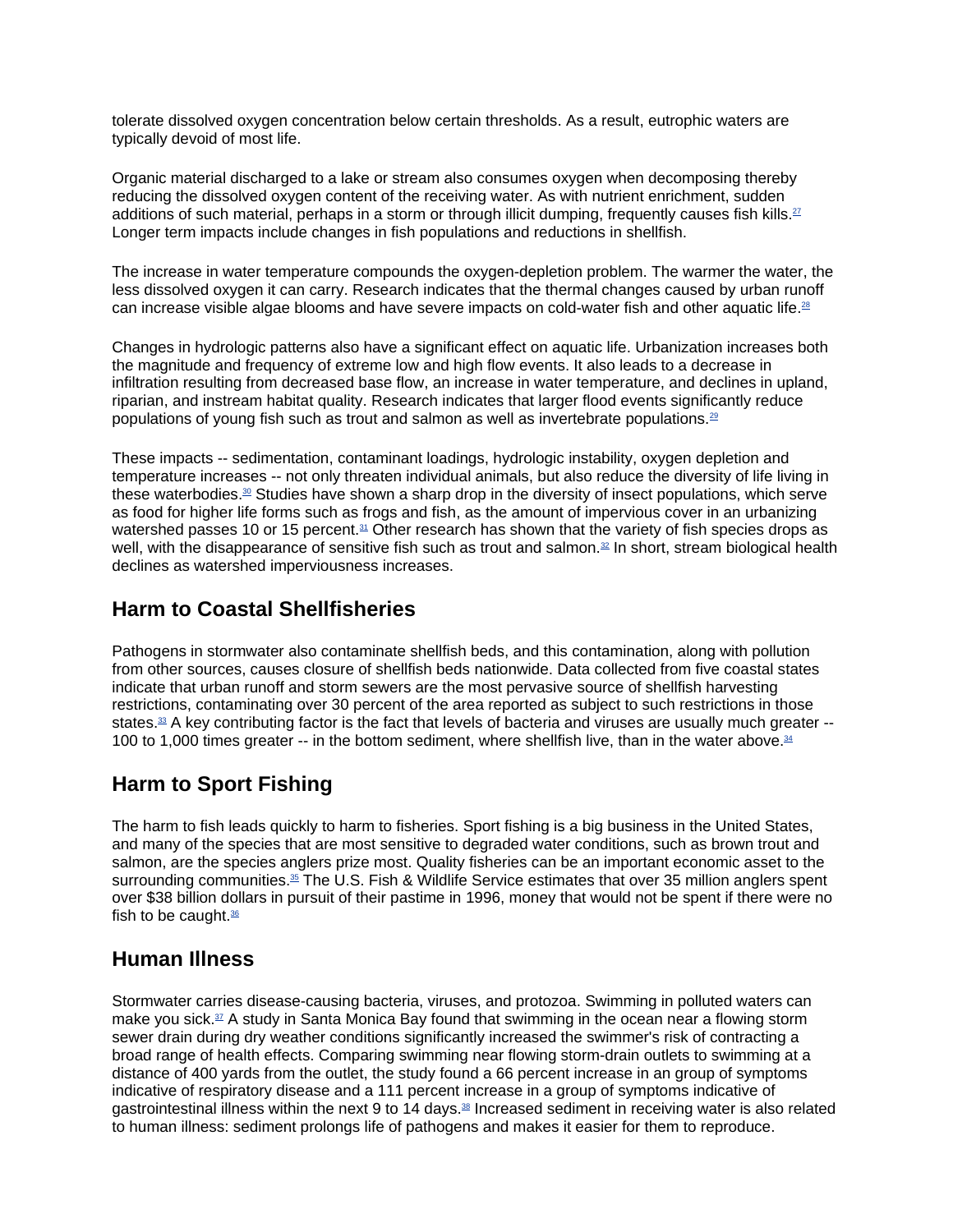### **Impacts to Drinking Water Supply**

In urbanized areas, runoff pollution is a serious concern for water supply agencies. Over 90 percent of the people in the United States rely on public supplies of drinking water. Of that 90 percent, 19 percent are served by systems with reported health violations.<sup>39</sup> A nationwide survey of surface drinking water supply utilities found that with an increase in urbanization there arose an increased concern among managers over runoff pollutants, particularly nutrients, bacteria, and toxic organic chemicals.40 The costs can be astronomic. For example, runoff pollution from suburban and agricultural sources is one of the largest threats to New York City's currently unfiltered drinking water supply. If this pollution cannot be prevented, New York City may need to filter its water supply at a capital cost of perhaps \$5 billion or more.<sup>41</sup>

### **Aesthetic Losses**

Even if stormwater does not cause illness in humans from direct exposure or through dining on contaminated shellfish, it can cause other annoyances or intrusions. The cigarette butts, polystyrene cups, and other trash that storm sewers dump in neighborhood waters are an obvious eyesore. Sediment loads reduce the clarity of water, which not only reduces its attractiveness but can also increase the likelihood of boating, swimming, and diving accidents. $42$  Excess nutrient loads can cause severe algal blooms, which coat the surface of water with an unpleasant scum, cloud the water, and add unpleasant odors and taste to water used for swimming or drinking.43 The fish kills that urban stormwater pollution can cause are also community nuisances.

Harm to tourism and recreation. The combination of potential human illness and aesthetic losses can cause loss of revenues from tourism and recreational activities. Urban stormwater runoff was a documented contributing factor to approximately 25 percent of the approximately 1,651 beach closings reported in 1997, and was probably a factor in many more beach closings for which the contaminant sources were undocumented.<sup>44</sup> Coastal tourism is a major component of local economic activity across the nation, adding, for example, some \$54 billion dollars and more than 320,000 jobs to the economies of nine California counties alone.45 Inland, along rivers and lakes, tourism and recreational activities dependent on clean water provide municipalities with tax revenues and employment opportunities. Each year, water-based recreation adds \$26 million to \$31 million and a minimum of 650 to 750 jobs to the economies of 13 New Hampshire towns along the Connecticut River, and over \$13 million and 290 jobs to the economy of the upper Delaware Valley between New York and Pennsylvania.<sup>46</sup>

#### **Notes**

1. Klein, R. D., "Urbanization and Stream Quality Impairment." *Water Resources Bulletin*, vol. 15, no. 4, August 1979, p.953; Hollis, G. E., "The Effect of Urbanization on Floods of Different Recurrence Interval," *Water Resources Research*, vol. 11, no. 3, June 1975, p. 434. This study indicates that covering 30 percent of a watershed with impervious surface can double the size of the 100-year flood event and can enlarge more frequent flood events to an even greater extent.

2. U. S. Environmental Protection Agency. *Urbanization and Streams: Studies of Hydrologic Impacts*, Office of Water, 841-R-97-009, December, 1997, p. 4.

3. Booth, D. B., "Stream-Channel Incision Following Drainage-Basin Urbanization," *Water Resources Bulletin*, June 1990, vol. 26 no. 3, June 1990, pp. 407, 410–411.

4. Rosgen, D. L., "River Restoration Utilizing Natural Stability Concepts," Watershed 93 Proceedings, 1993, pp. 783– 790.

5. Schueler, T. R., "Technical Note No. 86: Impact of Suspended and Deposited Sediment," *Watershed Protection Techniques*, 2:3, February 1997, pp. 443–444, 443. (citing S. Goldman, *Erosion and Sediment Control Handbook*, 1986).

6. U.S. Environmental Protection Agency, *Economic Analysis of Storm Water Phase II Proposed Rule: Final Draft*, Office of Waste Water Management, December, 1997, pp. 7-11–7-12. Multiplying the lost capacity by the weighted cost (\$2,500 to \$7,900 per acre-foot) provides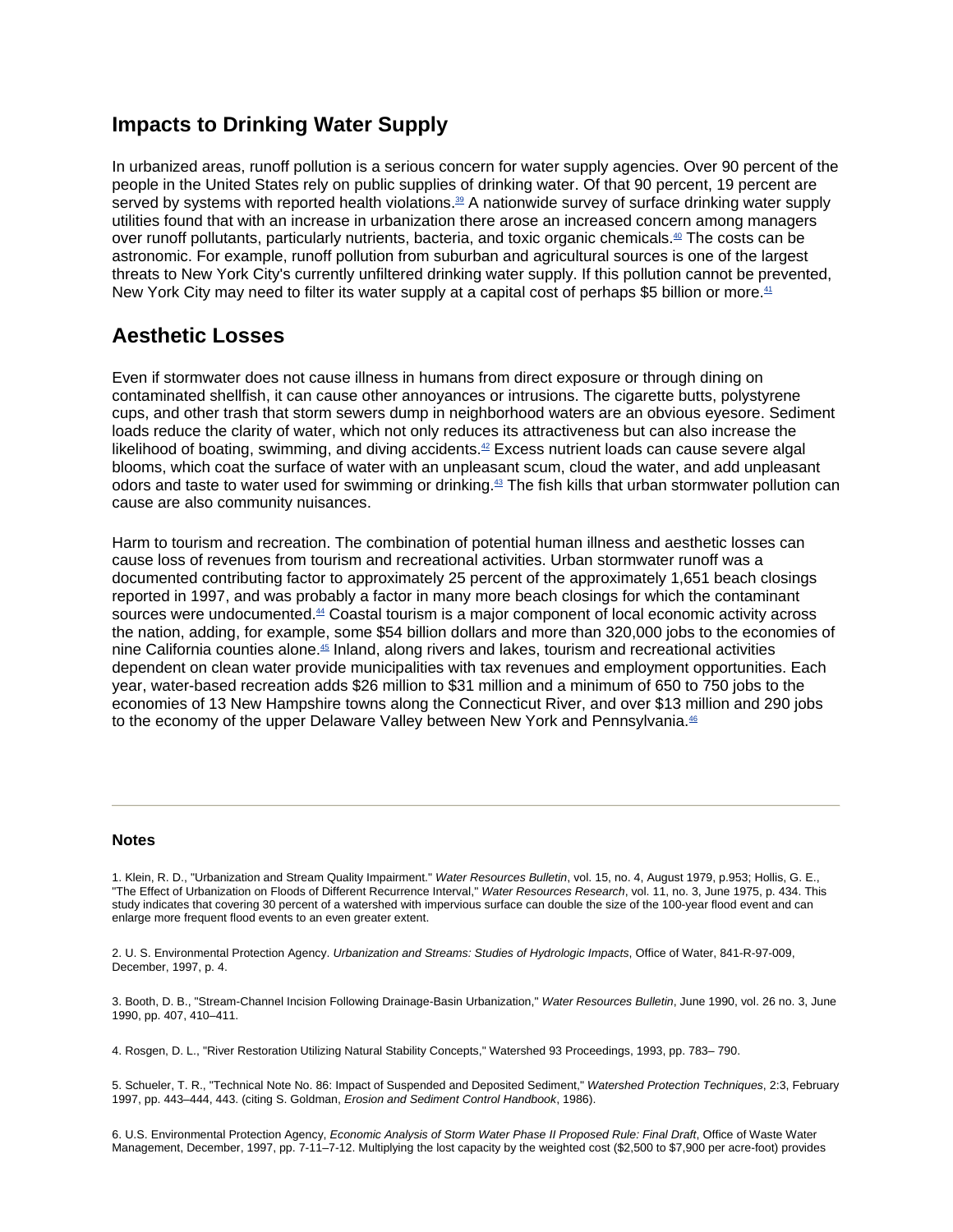an estimate of \$2.1 billion to \$6.5 billion in annual dredging and construction costs for water storage facilities. The total annual cost of dredging material from navigational channels is \$180 million.

7. U.S. Environmental Protection Agency, *Economic Analysis of Storm Water Phase II Proposed Rule: Final Draft*. Office of Waste Water Management, December, 1997, pp. 7-11–7-12.

8. R. Klein, *Preventing Damage to 600 Miles of Maryland Streams, Wetlands, Rivers, and Tidal Waters: Why Improvements to Maryland's Stormwater Management Program are Urgently Needed*, Community and Environmental Defense Services, Freeland, Maryland, 1999. According to Klein, Warmwater fish, such as smallmouth bass and darters begin dying at 86° F and suffer stress at 78° F; trout begin dying at 72° F and suffer stress above 68° F.

9. Schueler, T. R., *Site Planning for Urban Stream Protection*, Metropolitan Washington Council of Governments, December 1995, p. 26; R. Klein, *Preventing Damage to 600 Miles of Maryland Streams, Wetlands, Rivers, and Tidal Waters: Why Improvements to Maryland's Stormwater Management Program are Urgently Needed*, Community and Environmental Defense Services, Freeland, Maryland, 1999.

10. Horner, R. H., J. J. Skupien, E. H. Livingston, and H. E. Shaver, *Fundamentals of Urban Runoff Management: Technical and Institutional Issues*, Terrene Institute, Washington D.C., 1994, p. 52–53.

11. Klein, R. D., "Urbanization and Stream Quality Impairment," *Water Resources Bulletin*, vol. 15, no. 4, August 1979, p. 955.

12. For a list of studies see U. S. Environmental Protection Agency. *Urbanization and Streams: Studies of Hydrologic Impacts*. Office of Water, 841-R-97-009, December 1997.

13. Swamikannu, X., *Auto Recycler Facilities: Environmental Analysis of the Industry with a Focus on Storm Water Pollution*, Ph.D. Dissertation, University of California at Los Angeles, 1994, pp. 112–113.

14. Jones, R. C. and C. C. Clark, "Impact of Watershed Urbanization on Stream Insect Communities," *Water Resources Bulletin*, vol. 23, no. 6, December 1987, pp. 1047–1055.

15. Colborn, T., D. Dumanoski, and J. Peterson Myers, *Our Stolen Future*. NAL/Dutton, New York, 1997, pp. 23–28.

16. Klein, R. D., "Urbanization and Stream Quality Impairment," *Water Resources Bulletin*, vol. 15, no. 4, August 1979, p.958; Hawkins, R. H. and J. H. Judd, "Water Pollution as Affected by Street Salting," *Water Resources Bulletin*, vol. 8, no. 6, 1972, pp. 1246–1252; American Public Works Association, *Water Pollution Aspects of Urban Runoff*, WP20-21, U.S. Department of the Interior & Federal Water Pollution Control Agency, 1969.

17. Schueler, T. R., "Impact of Suspended and Deposited Sediment," *Watershed Protection Techniques*, vol. 2, no. 3, February 1997, p. 443.

18. Kundell J. and T. Rasmussen, "Recommendations of the Georgia Board of Regents Scientific Panel on Evaluating the Erosion Measurement Standard Defined by the Georgia Erosion and Sedimentation Act," in *Proceedings 1995 Georgia Water Resources Conference*, University of Georgia, 1995, p. 212.

19. Schueler, T. R., "Impact of Suspended and Deposited Sediment." *Watershed Protection Techniques*, vol. 2, no. 3, February 1997, p. 443.

20. Schueler, T. R., "Impact of Suspended and Deposited Sediment," *Watershed Protection Techniques*, vol. 2, no. 3, February 1997, p. 444.

21. Horner, R. R., J. J. Skupien, E. H. Livingston, and H. E. Shaver, *Fundamentals of Urban Runoff Management: Technical and Institutional Issues*. Terrene Institute, August 1994, p. 47.

22. Horner, R. R., J. J. Skupien, E. H. Livingston, and H. E. Shaver, *Fundamentals of Urban Runoff Management: Technical and Institutional Issues*, Terrene Institute, August 1994, p. 47.

23. Maine Department of Environmental Protection, *Phosphorus Control in Lake Watersheds: A Technical Guide to Evaluating New Development*, Revised September 1992.

24. Dennis, J. "Phosphorus Export from a Low Density Residential Watershed and an Adjacent Forested Watershed," *Lake Proceedings of 5th Annual Conference, North American Lake Management Society*, Lake Geneva, Wisconsin, November 1985, pp. 401–407 in Maine Department of Environmental Protection. *Phosphorus Control in Lake Watersheds: A Technical Guide to Evaluating New Development*. Revised September 1992.

25. U.S. Environmental Protection Agency, *National Water Quality Inventory: 1996 Report to Congress*, EPA841-R-97-008, April 1998, p. ES-13; Carpenter, S. R., N. F. Caraco, D. L. Correll, R. W. Howarth, A. N. Sharpley, and V. H. Smith, "Nonpoint Pollution of Surface Water with Phosphorus and Nitrogen," *Ecological Applications*, The Ecological Society of America, vol. 8, no. 3, 1998, pp. 560–562.

26. Carpenter, S. R., N. F. Caraco, D. L. Correll, R. W. Howarth, A. N. Sharpley, and V. H. Smith, "Nonpoint Pollution of Surface Water with Phosphorus and Nitrogen," *Ecological Applications*, The Ecological Society of America, vol. 8, no. 3, 1998, pp. 560–562.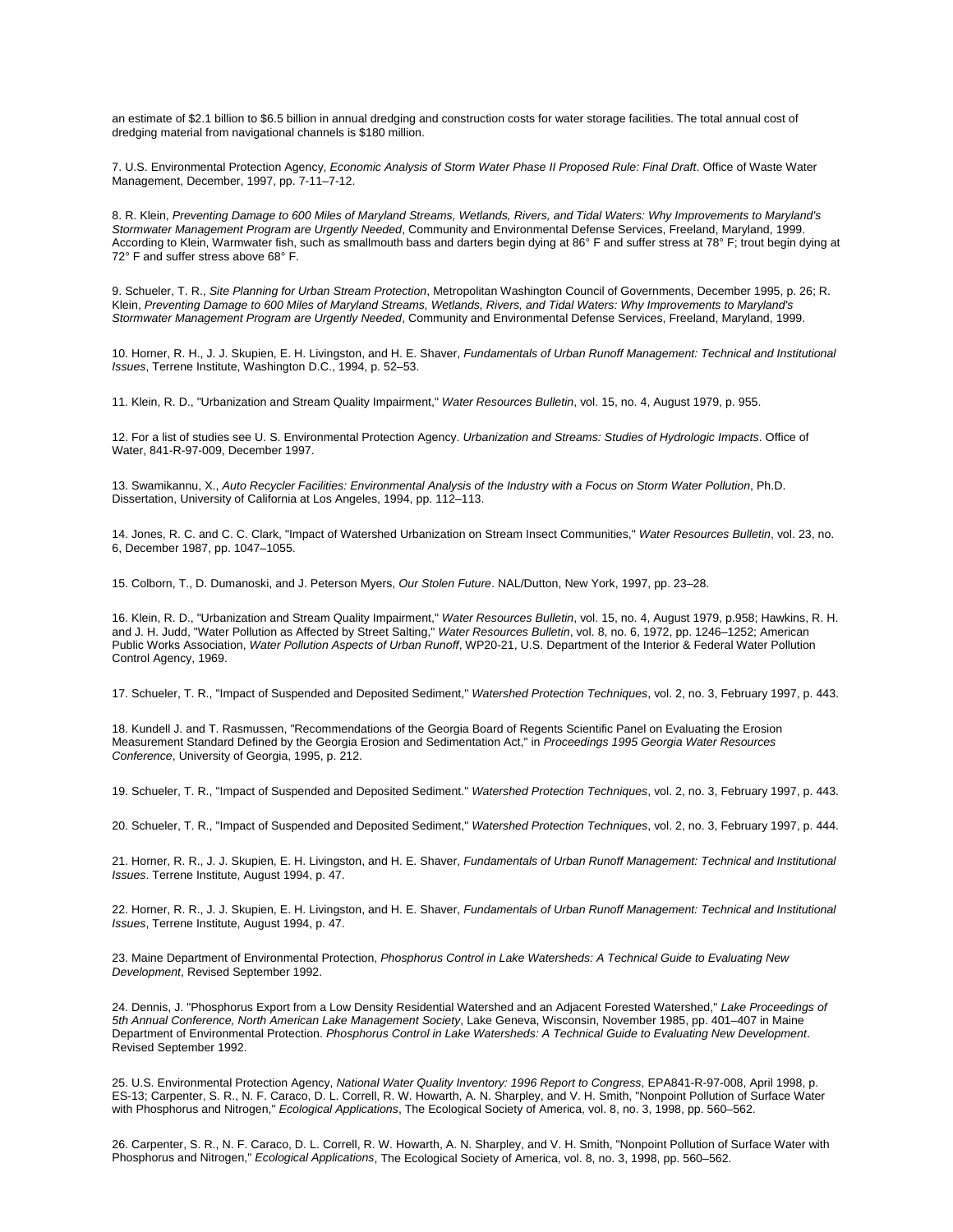27. U.S. Environmental Protection Agency, *Handbook: Urban Runoff Pollution Prevention and Control Planning*, EPA/625/R-93-004, Sept. 1993, p.7.

28. Galli, J., *Thermal Impacts Associated with Urbanization and BMPs in Maryland*, Metropolitan Washington Council of Governments, 1991, pp. 123–141.

29. Horner, R. R., J. J. Skupien, E. H. Livingston, and H. E. Shaver, *Fundamentals of Urban Runoff Management: Technical and Institutional Issues*, Terrene Institute, August 1994, p. 47; Klein, R. D. "Urbanization and Stream Quality Impairment." *Water Resources Bulletin*, vol. 15, no. 4, August 1979, p. 953.

30. Schueler, T. R., "The Importance of Imperviousness," *Watershed Protection Techniques,* vol. 1, no. 3, Fall 1994, pp. 102–105.

31. Schueler, T. R., *Site Planning for Urban Stream Protection*, Metropolitan Washington Council of Government, December 1995, pp. 28– 31; For additional discussion see Arnold, C. L. and C. J. Gibbons, "Impervious Surface Coverage: The Emergence of a Key Environmental Indicator," *Journal of the American Planning Association*, vol. 62, no. 2, Spring 1996, pp. 243–258.

32. Schueler, T. R., *Site Planning for Urban Stream Protection*, Metropolitan Washington Council of Government, December 1995, pp. 29, 31.

33. U.S. Environmental Protection Agency, *National Water Quality Inventory: 1994 Report to Congress*, EPA 841-R-95-005, December 1995, p. 134 (Figure 7-3).

34. Duda, A. M. and K. D. Cromartie, "Coastal Pollution from Septic Tank Drainfields," *Journal of the Environmental Engineering Division: Proceedings of the American Society of Civil Engineers*, vol. 108(EE6), December 1982, p. 1266.

35. Vaughan W. J. and C. S. Russell, "Valuing a Fishing Day: An Application of a Systematic Varying Parameter Model," *Land Economics*, vol. 58, no. 4, 1982, pp. 460–461; Hoehn, J., T. Tomasi, F. Lupi, and H. Chen, *An Economic Model for Valuing Recreational Angling Resources in Michigan,* Volume 1, Michigan Department of Environmental Quality and Michigan Department of Natural Resources, Lansing, MI, 1996.

36. U.S. Fish & Wildlife Service, *1996 National Survey of Fishing, Hunting and Wildlife-Associated Recreation: National Overview*. July 1997, pp. 4–5.

37. Paul, E. *Testing the Waters VIII: Has Your Vacation Beach Cleaned Up Its Act?* Natural Resources Defense Council, July 1998.

38. Santa Monica Bay Restoration Project. *An Epidemiological Study of Possible Adverse Health Effects of Swimming in Santa Monica Bay*, pp. iv, v, 122.

39. U. S. Environmental Protection Agency, Office of Water, *National Water Quality Inventory, 1996 Report to Congress*, EPA841-R-97-008, April 1998, p. 147.

40. Robbins, R. W. et al, *Effective Watershed Management for Surface Water Supplies*. American Water Works Association, Denver Colorado, Appendix A: National Survey of Surface Water Utilities and State Drinking Water Agencies, 1991.

41. Marx, R. and E. A. Goldstein, *Under Attack: New York's Kensico and West Branch Reservoirs Confront Intensified Development*, Natural Resources Defense Council and Federated Conservationists of Westchester County, Inc., February 1999, 38 pp.

42. Schueler, T. R., "Impact of Suspended and Deposited Sediment," *Watershed Protection Techniques*, February 1997, vol. 2, no. 3, February 1997, p. 443.

43. U.S. Environmental Protection Agency, *Handbook: Urban Runoff Pollution Prevention and Control Planning*, EPA625-R-93-004, Sept. 1993, p. 6.

44. Natural Resources Defense Council, *Testing the Waters, Volume VII: How Does Your Vacation Beach Rate?* 1997, pp. 1, 10.

45. California Trade & Commerce Agency, Division of Tourism, *California Travel Impacts by County, 1991–1994*. Hook, E., personal communication, May 7, 1997.

46. Dolan, K, T. E. Dunham, Jr., and D. S. Woods, *Rivers, Recreation and the Regional Economy: A Report on the Economic Importance of Water-Based Recreation on the Upper Connecticut River*, Connecticut River Joint Commissions, August 1996, p. 4; Cordell, H. K., J. C. Bergstrom, G. A. Ashley, and J. Karish, "Economic Effects of River Recreation on Local Economies," *Water Resources Bulletin*, vol. 26, no. 1, February 1990, p.56.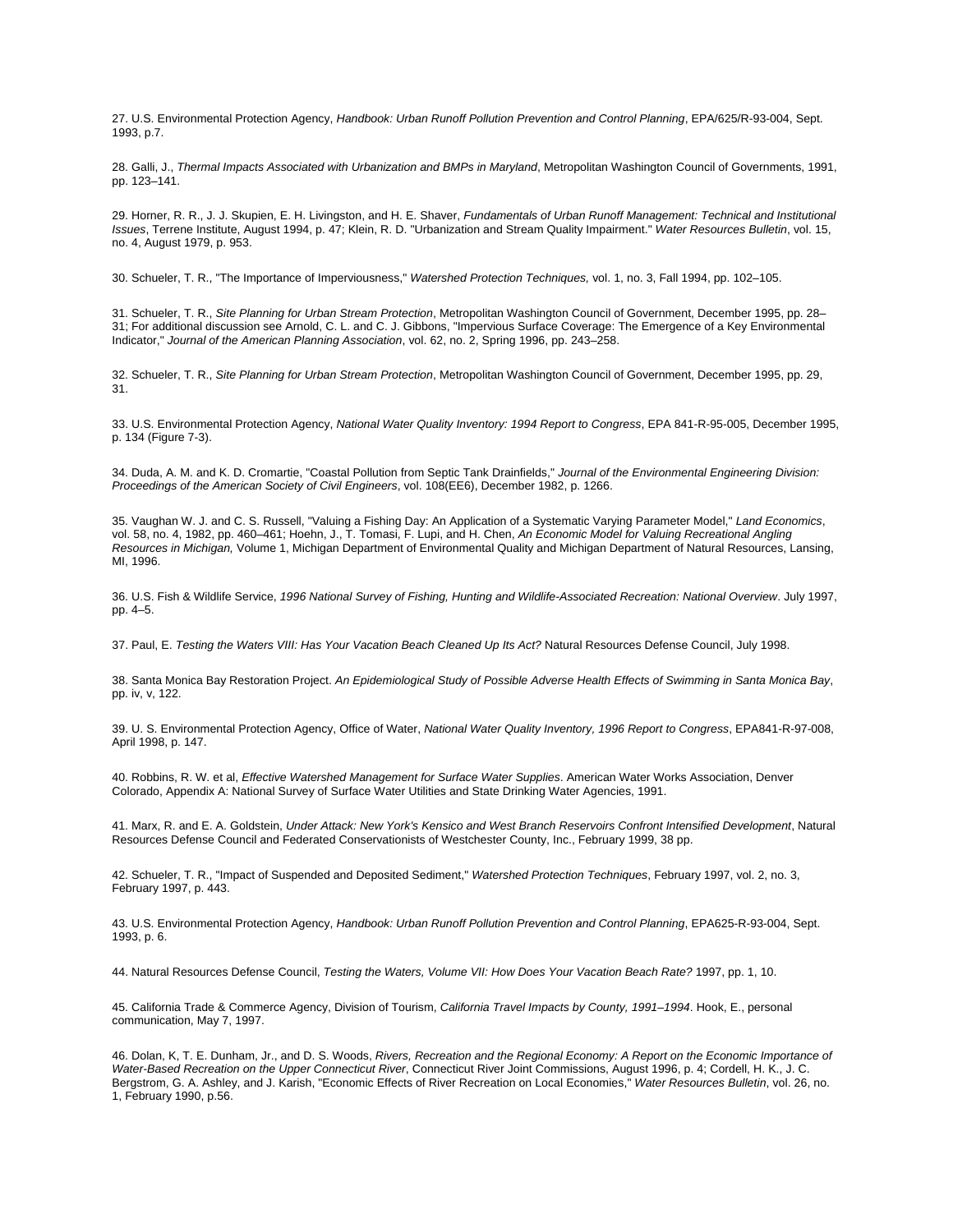

# **Stormwater Strategies Community Responses to Runoff Pollution**

National Resource Defense Council

**Chapter 12**

# **LOW IMPACT DEVELOPMENT**

# **Introduction**

Low Impact Development (LID) has emerged as a highly effective and attractive approach to controlling stormwater pollution and protecting developing watersheds and already urbanized communities throughout the country.<sup>1</sup> Several LID practices and principles, particularly the source control approach and the use of micro-scale integrated management practices have the potential to work effectively as stormwater quality retrofits in existing ultra urban areas as well.<sup>2</sup> Developments in and application of LID techniques that have occurred since the original publication of *Stormwater Strategies* motivated this new section, which is an addendum to the discussion of strategies for addressing stormwater in new development and redevelopment covered in Chapters 5 through 11.

LID stands apart from other approaches through its emphasis on cost-effective, lot-level strategies that replicate predevelopment hydrology and reduce the impacts of development. By addressing runoff close to the source, LID can enhance the local environment and protect public health while saving developers and local governments money.

Below is a discussion of LID, its principles, practices, and benefits followed by 13 new case studies. The case studies provide examples of several LID practices and describe how they are being applied throughout the country. These practices are the building blocks of LID design and, when integrated in a systematic way, provide substantial benefits to the developer and community.

# **What is Low Impact Development?**

LID is simple and effective. Instead of large investments in complex and costly engineering strategies for stormwater management, LID strategies integrate green space, native landscaping, natural hydrologic functions, and various other techniques to generate less runoff from developed land. LID is different from conventional engineering. While most engineering plans pipes water to low spots as quickly as possible, LID uses micro-scale techniques to manage precipitation as close to where it hits the ground as possible. This involves strategic placement of linked lot-level controls that are "customized" to address specific pollutant load and stormwater timing, flow rate, and volume issues. One of the primary goals of LID design is to reduce runoff volume by infiltrating rainfall water to groundwater, evaporating rain water back to the atmosphere after a storm, and finding beneficial uses for water rather than exporting it as a waste product down storm sewers. The result is a landscape functionally equivalent to predevelopment hydrologic conditions, which means less surface runoff and less pollution damage to lakes, streams, and coastal waters.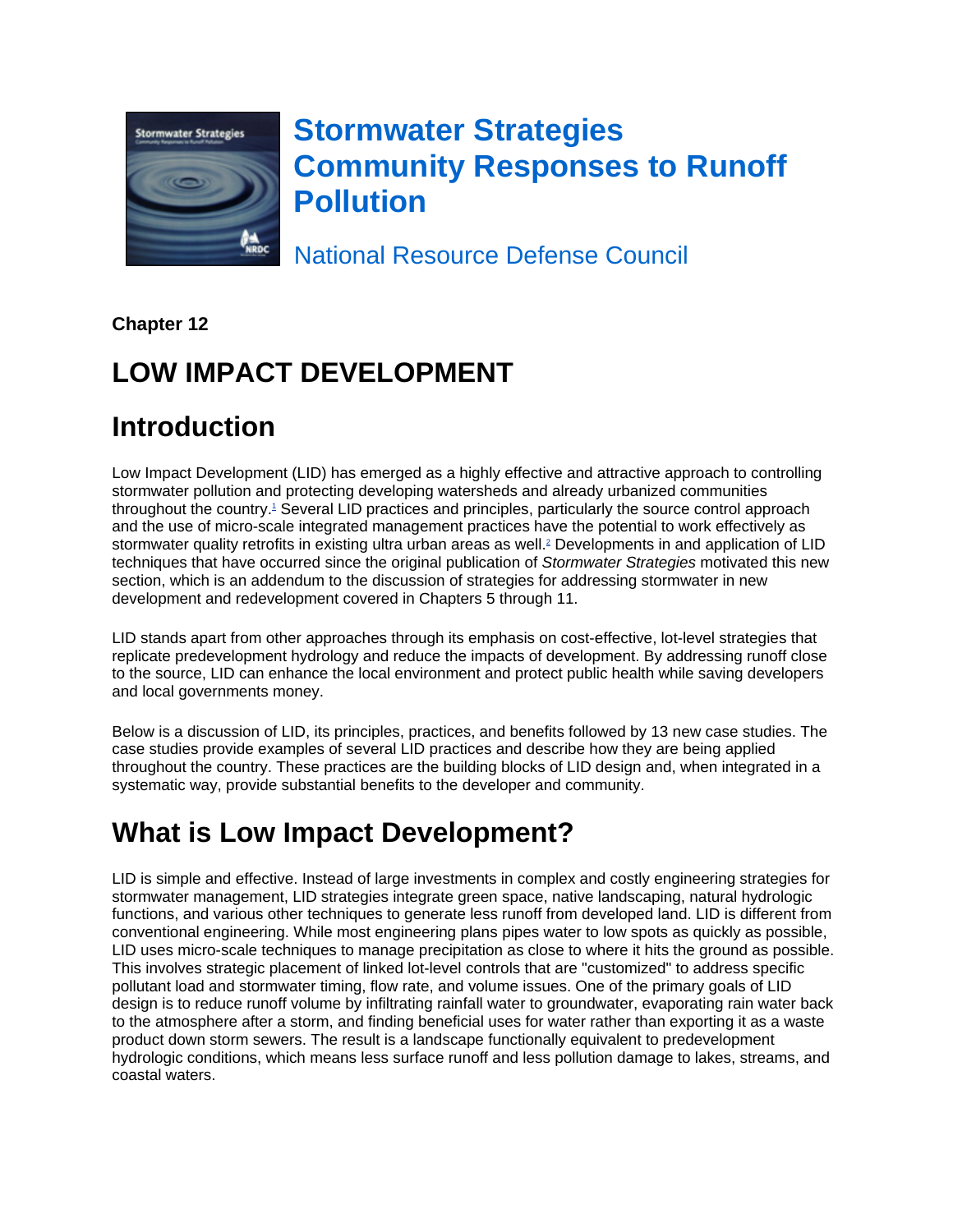LID is economical. It costs less than conventional stormwater management systems to install and maintain, in part, because of fewer pipe and below-ground infrastructure requirements. But the benefits do not stop here. The associated vegetation also offers human "quality of life" opportunities by greening the neighborhood, and thus contributing to livability, value, sense of place, and aesthetics. This myriad of benefits include enhanced property values and re-development potential, greater marketability, improved wildlife habitat, thermal pollution reduction, energy savings, smog reduction, enhanced wetlands protection, and decreased flooding.<sup>3</sup> LID is not onedimensional; it is a simple approach with multifunctional benefits.

LID is flexible. It offers a wide variety of structural and nonstructural techniques to reduce runoff speed and volume and improve runoff quality. LID works in constrained or freely

### LID Runoff Control Objectives:<sup>6</sup>

- minimize disturbance
- preserve and recreate natural landscape features
- reduce effective impervious cover
- increase hydrologic disconnects
- increase drainage flow paths
- enhance off-line storage
- facilitate detention and infiltration opportunities

open lands, in urban infill or retrofit projects, and in new developments. In a combined sewer system, LID can reduce both the number and the volume of sewer overflows.4 Opportunities to apply LID principles and practices are infinite -- almost any feature of the landscape can be modified to control runoff (e.g., buildings, roads, walkways, yards, open space). When integrated and distributed throughout a development, watershed, or urban drainage area, these practices substantially reduce the impacts of development.

As urbanization continues to degrade our lakes, rivers, and coastal waters LID is increasingly being used to reverse this trend, resulting in cleaner bodies of water, greener urban neighborhoods, and better quality of life. LID offers a strong alternative to the use of centralized stormwater treatment. It aims to work within the developed and developing environment to find opportunities to reduce runoff and prevent pollution. LID controls stormwater runoff at the lot level, using a series of integrated strategies that mimic and rely on natural processes.<sup>5</sup> By working to keep rainwater on site, slowly releasing it, and allowing for natural physical, chemical, and biological process to do their job, LID avoids environmental impacts and expensive treatment systems.

# **Low Impact Development Principles and Practices**

LID is grounded in a core set of principles based on the paradigm that stormwater management should not be seen as stormwater disposal and that numerous opportunities exist within the developed landscape to control stormwater runoff close to the source.<sup>7</sup> Underlying these principles is an understanding of natural systems and a commitment to work within their limits whenever possible. Doing so creates an opportunity for development to occur with low environmental impact. The principles are: $8$ 

- integrate stormwater management early in site planning activities
- use natural hydrologic functions as the integrating framework
- focus on prevention rather than mitigation
- emphasize simple, nonstructural, low-tech, and low cost methods
- manage as close to the source as possible
- distribute small-scale practices throughout the landscape
- rely on natural features and processes
- create a multifunctional landscape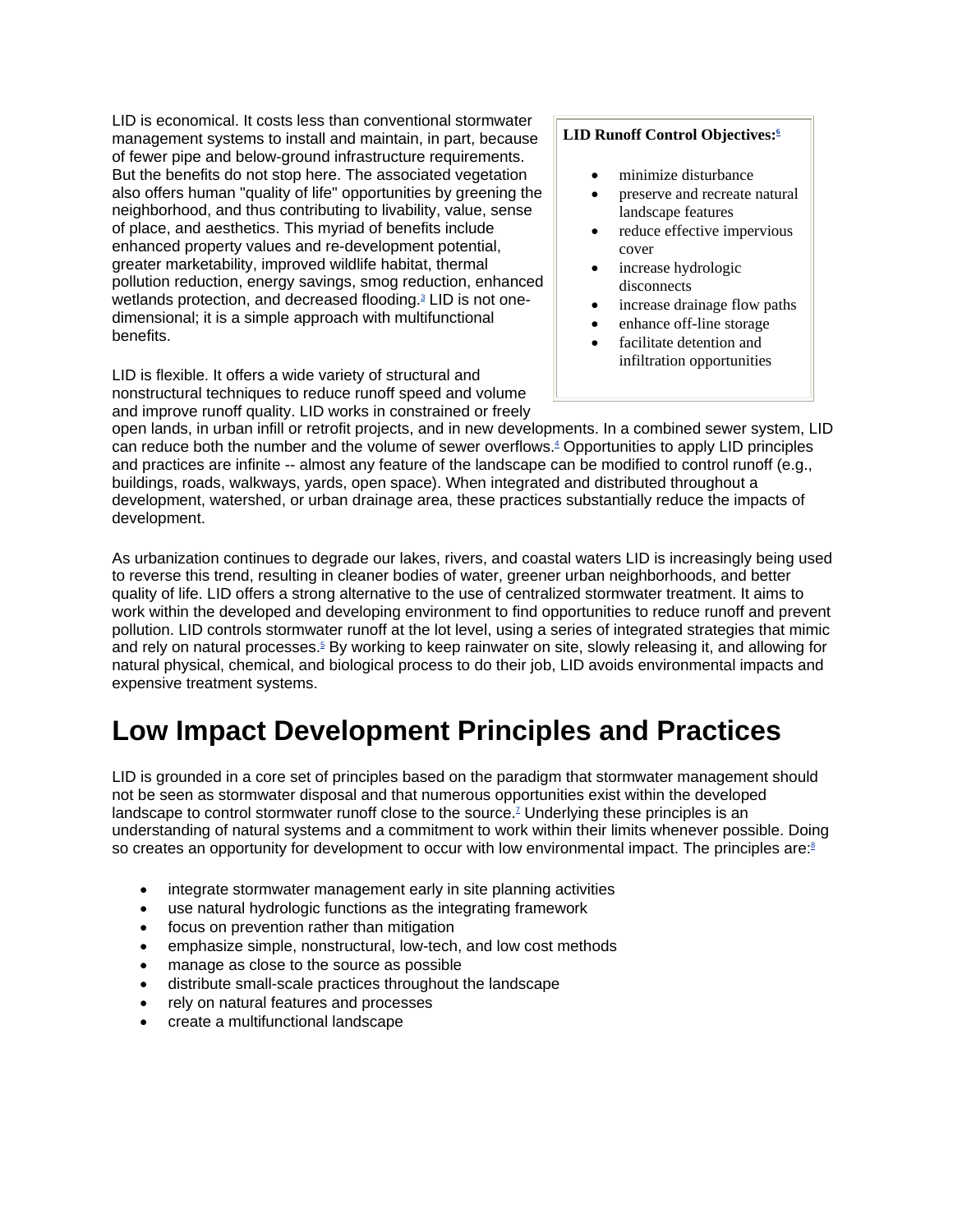LID uses a systems approach that emulates natural landscape functions. A near limitless universe of runoff control strategies, combined with common sense and good housekeeping practices, are the essence of a LID strategy.

These basic strategies, also known as integrated management practices, rely on the earth's natural cycles, predominantly the water cycle, to reduce land development impacts on hydrology, water quality, and ecology. Integrated management practices combine a variety of physical, chemical, and biological processes to capture runoff and remove pollutants at the lot level (See Insert).

Several strategies focus on disconnecting roofs and paved areas from traditional drainage infrastructure and conveying runoff instead to bioretention areas, swales, and vegetated open spaces. LID also strives to prevent the generation of runoff by reducing the impervious foot print of a site, thereby reducing the amount of water that needs treatment. The end

#### **Ten Common LID Practices**

- 1. Rain Gardens and Bioretention
- 2. Rooftop Gardens
- 3. Sidewalk Storage
- 4. Vegetated Swales, Buffers, and Strips; Tree Preservation
- 5. Roof Leader Disconnection
- 6. Rain Barrels and Cisterns
- 7. Permeable Pavers
- 8. Soil Amendments
- 9. Impervious Surface Reduction and Disconnection
- 10. Pollution Prevention and Good Housekeeping

hydrological results are a reduction in runoff volume, an increased time of concentration, reduced peak flow and duration, and improved water quality.

Developers apply most LID strategies on the micro-scale, distributed throughout the site near the source of runoff. They customize strategies according to site conditions in order to reduce specific pollutants and to control runoff, a technique known as site foot-printing. LID is particularly effective when practices are integrated into a series of linked, strategically placed and designed elements that each contribute to the management of stormwater.

Bioretention, a core LID practice, provides a good example of how LID management practices work. What looks like a nicely landscaped area is in fact an engineered system that facilitates depression storage, infiltration, and biological removal of pollutants. Developers usually place bioretention areas in parking lot islands, at the edge of paved areas, at the base of buildings, or in open space areas. Runoff is directed to these low-tech treatment systems instead of conventional stormwater infrastructure. Bioretention areas use plants and soil to trap and treat petroleum products, metals, nutrients, and sediments. Bioretention areas, also know as "rain gardens," are relatively inexpensive to build, easy to maintain, and can add aesthetic value to a site, without consuming large amounts of valuable land area.<sup>10</sup>

LID includes integrating land and infrastructure management. Activities such as street sweeping, toxic-free and low-impact landscaping, frequent cleaning of catch basins, sediment control, and downspout disconnection all reduce runoff contamination. LID works equally well in new development and

#### **LID Practices Use Natural Functions to Trap and Treat Runoff.9**

**Physical:** increases interception, infiltration, and evapotranspiration; facilitates sediment removal, filtration, and volatilization; stabilizes soils to reduce sedimentation and erosion.

**Chemical:** facilitates adsorption, chleation, ion exchange, and organic complexing.

**Biological:** increases transpiration, nutrient cycling, direct uptake, and microbal decomposition.

redevelopment projects and is easily customized to complement local growth management, community revitalization, and watershed protection goals.<sup>11</sup>

LID is much more than the management of stormwater -- it is rethinking the way we plan, design, implement, and maintain projects. Comprehensive programs usually complement LID practices with broader issues such as: considering where growth disturbance should occur; increasing awareness of the cumulative impacts of development; involving the community and raising watershed awareness; developing direct social marketing of LID retrofit actions to households, institutions and commercial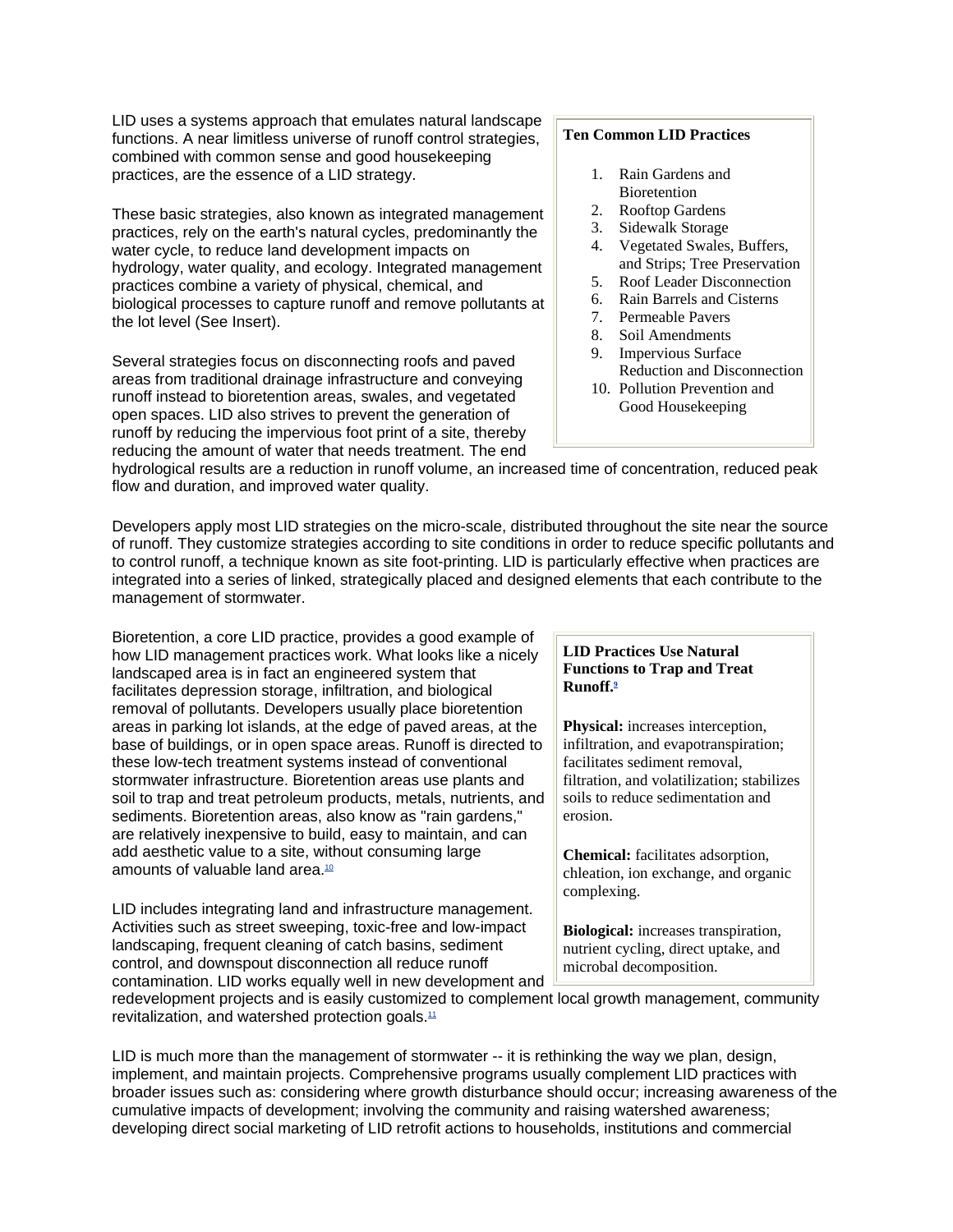establishments; creating a rational institutional framework for implementing stormwater management, and establishing an authority to quide and administer stormwater management activities.<sup>12</sup>

# **LID and Retrofitting the Ultra Urban Environment**

The fundamental approach of using micro-scale management practices and source control has great potential to generate substantial benefits in existing urbanized watersheds.13 LID principles and practices are particularly well-suited to ultra urban areas because most LID techniques, like rain gardens and tree planter boxes, use only a small amount of land on any given site.14 Many LID practices, including bioretention, are good for urban retrofit projects since they are easily integrated into existing infrastructure, like roads, parking areas, buildings, and open space.

LID practices can be applied to all elements of the urban environment. For example, bioretention technology can effectively turn parking lot islands, street medians, tree planter boxes, and landscaped areas near buildings into specialized stormwater treatment systems.15 Developers can redesign parking lots to reduce impervious cover and increase stormwater infiltration while optimizing parking needs and opportunities. Innovative designs for urban areas may also include roof gardens, methods for capturing and using rainwater, and use of permeable pavement in low traffic areas, parking areas, and walking paths.16 Furthermore, LID strategies can help beautify the urban environment and create desirable public open space.

# **Seven Benefits of Low Impact Development**

**Effective.** Research has demonstrated LID to be a simple, practical, and universally applicable approach for treating urban runoff. $17$  By reproducing predevelopment hydrology, LID effectively reduces runoff and pollutant loads. Researchers have shown the practices to be successful at removing common urban pollutants including nutrients, metals, and sediment. Furthermore, since many LID practices infiltrate runoff into groundwater, they help to maintain lower surface water temperatures. LID improves environmental quality, protects public health, and provides a multitude of benefits to the community.

**Economical.** Because of its emphasis on natural processes and micro-scale management practices, LID is often less costly than conventional stormwater controls. LID practices can be cheaper to construct and maintain and have a longer life cycle cost than centralized stormwater strategies.18 The need to build and maintain stormwater ponds and other conventional treatment practices will be reduced and in some cases eliminated. Developers benefit by spending less on pavement, curbs, gutters, piping, and inlet structures.<sup>19</sup> LID creates a desirable product that often sells faster and at a higher price than equivalent conventional developments.

**Flexible.** Working at a small scale allows volume and water quality control to be tailored to specific site characteristics. Since pollutants vary across land uses and from site to site, the ability to customize stormwater management techniques and degree of treatment is a significant advantage over conventional management methods. Almost every site and every building can apply some level of LID and integrated management practices that contribute to the improvement of urban and suburban water quality.<sup>20</sup>

**Adds value to the landscape.** It makes efficient use of land for stormwater management and therefore interferes less than conventional techniques with other uses of the site. It promotes less disturbance of the landscape and conservation of natural features, thereby enhancing the aesthetic value of a property and thus its desirability to home buyers, property users, and commercial customers. Developers may even realize greater lot yields when applying LID techniques.<sup>21</sup> Other benefits include habitat enhancement, flood control, improved recreational opportunities, drought impact prevention, and urban heat island effect reduction.

**Achieves multiple objectives.** Practitioners can integrate LID into other urban infrastructure components and save money. For example, there is a direct overlap between stormwater management and Combined Sewer Overflow (CSO) control such that municipalities can use LID to help remedy both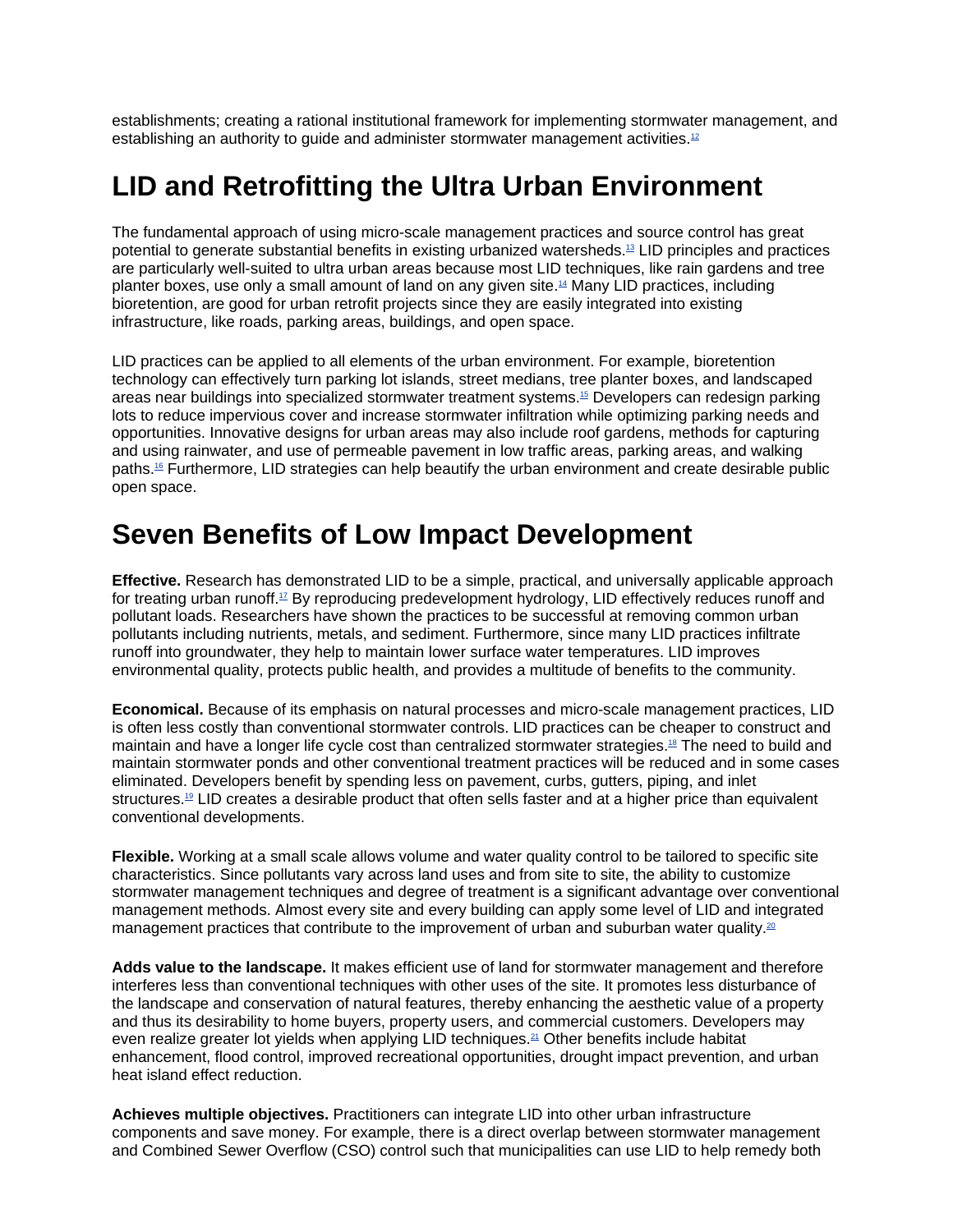problems.22 Lot level LID applications and integrated stormwater management practices combine to provide substantial reductions in peak flows and improvements in water quality for both combined and separated systems.

**Follows a systems approach.** LID integrates numerous strategies, each performing different stormwater management functions, to maximize effectiveness and save money. By emulating natural systems and functions, LID offers a simple and effective approach to watershed sensitive development.

**Makes sense.** New environmental regulations geared toward protecting water quality and stabilizing our now degraded streams, rivers, lakes, and estuaries are encouraging a broader thinking than centralized stormwater management. Developers and local governments continue to find that LID saves them money, contributes to public relations and marketing benefits, and improves regulatory expediencies. LID connects people, ecological systems, and economic interests in a desirable way.

## **Low Impact Development Strategies**

### **Vegetated Roof Helps Green City**

**Philadelphia, PA** *Population: 1,585,577 Area: 135 square miles*

*Highlight:* Green roof uses Low Impact Development principles to capture and treat runoff at the source.

Roofs cover a significant portion of the urban landscape and generate large volumes of stormwater runoff. By the same token, they provide an excellent opportunity to control runoff if they are covered with plants. Europeans have been using vegetative roof covers for more than 25 years to control runoff, improve air quality, and save energy. Extensive roof gardens or "green roofs," as they are often called, are beginning to appearing on commercial, industrial, institutional, and residential buildings in the U.S., opening new territory for stormwater management.

Green roofs offer an exciting chance to apply low impact

development (LID) principles. They are typically composed of growth media and vegetation on a highquality waterproof membrane. This veneer of living vegetation is highly effective at capturing, retaining, and filtering runoff. The waterproof membrane prevents leaking. By controlling runoff at the source and absorbing pollutants, green roofs prevent stormwater pollution.

The benefits, however, extend beyond water quality. Green roofs conserve energy by keeping roofs cool in the summer and insulated in the winter. They save money by reducing land area needed for stormwater management practices, which is especially important in densely populated areas with high real estate values, and by extending the life of a roof. Vegetated cover reduces ware and tear caused by temperature related expansion and contraction and protects the roof from ultraviolet (UV) radiation and cold winds that break down traditional roofing materials.24 Roof gardens typically have a 50-year life expectancy. Extensive green roofs cost between \$5 and \$12 per square foot to install; add an additional \$10 to \$20 for roofs that need waterproofing. Green roofs also have substantial aesthetic benefits. They make a building or cityscape more pleasant to look at and some vegetated roofs, known as "intensive" green roofs, can be designed to be accessible and used as park and building amenities.

The green roof project at the Fencing Academy of Philadelphia is a 3,000-square-foot extensive roof garden installed and monitored by Roofscapes, Inc. on top of an existing building. The system makes use of natural processes to detain and treat a 2-year 24-hour storm event. The vegetated roof cover is on average 2.75 inches thick, and includes a synthetic under-drain layer, a thin, lightweight growth media, and a meadow-like planting of perennial *Sedum* varieties. The designers selected plants appropriate for the region and setting. The system weighs less than 5 pounds per square foot when dry and less than 17 pounds per square foot when saturated. The light weight allows installation on existing conventional roofs without structural adjustments.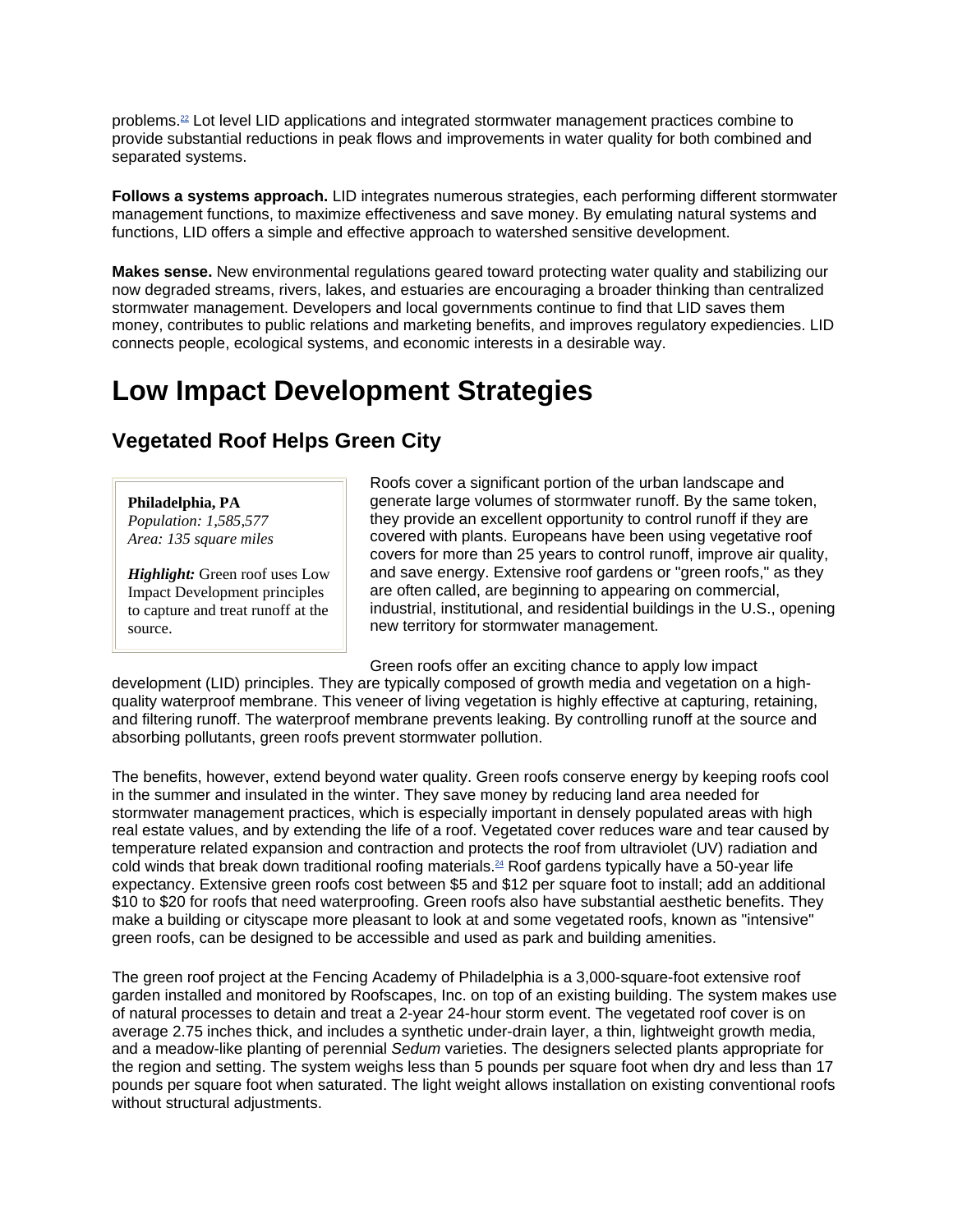The roof system can reproduce open-space runoff characteristics for rainfall events up to 3.5 inches. Little or no immediate runoff occurs for rainfall events delivering up to 0.50 inches. For these events, modeling predicts a 54 percent reduction in annual runoff volume. Actual monitoring using 14- and 28-square-foot trays over a nine-month period showed that the trays captured 28.5 inches of the 44 inches of rainfall recorded during this period. The roof garden is also effective at reducing the temperature of runoff that does occur since the temperature of the green roof stays cooler than conventional roofs in warm months. This helps reduce "thermal shock" caused by flash runoff from hot roof surfaces, which can have a significant impact on aquatic ecosystems.

Green roofs are easily incorporated into both new and existing development. Some factors that must be considered, however, are the load-bearing capacity of the roof deck, the moisture and root penetration resistance of the roof membrane, roof slope and shape, hydraulics, and wind shear. Roof gardens like the one described at the Fencing Academy of Philadelphia are excellent opportunities to apply LID principles and achieve multiple benefits. Widespread use of roof gardens would substantially reduce stormwater runoff and urban water pollution problems while helping to improve air quality, conserve energy, reduce urban heat island effects, and add beauty and green space to urban settings.

**Contact**: Charlie Miller, P.E., Roofscapes, Inc., 7114 McCallum Street, Philadelphia, PA 19119, 215-247- 8784, cmiller@roofmeadows.com

### **LID Subdivision Reduces Peak Discharge25**

#### **Frederick County, MD\***

*Population: 195,277 Area: 633 square miles*

*Highlight:* Total low impact development (LID) site design reduces runoff, saves developers money, and provides downstream peak discharge control.

\* This case study was provided by Michael Clar, President, Ecosite, Inc., 2001.

Developers conceived the Pembroke Subdivision using a lowimpact approach right from the start. In doing so, they created an economically desirable development that protects the environment and exhibits the benefits of a multifunctional landscape. Pembroke is a half-acre plot residential development located in northern Frederick County, Maryland. It is the first low impact development (LID) subdivision permitted in Frederick County and one of the few comprehensive LID subdivisions in the country. To date, most projects that have incorporated LID practices and principles are limited to a single lot in scope and therefore, do not realize the greater environmental benefits of the management practices spread across a drainage area.

In Pembroke, developers addressed runoff using "volume control" techniques as opposed to the more traditional "peak discharge" approach that uses a network of catch basins and pipes to convey runoff from an entire development to stormwater management

ponds. The volume control approach allowed developers to replicate predevelopment runoff patterns using micro-scale integrated management practices that capture and treat rainwater close to where it hits the ground. The use of LID practices and principles throughout the development enabled developers to eliminate the use of two stormwater management ponds that they had envisioned in an earlier site conception. This elimination represented a reduction in infrastructure costs of roughly \$200,000. In place of the stormwater management ponds, the developer preserved two-and-a-half acres of undisturbed open space and wetlands, which aid in the control of stormwater runoff. This also resulted in a considerable saving in wetlands mitigation impacts.

Extensive use of LID site foot-printing techniques allowed the site design to preserve approximately 50 percent of the site in undisturbed wooded condition. This design feature was very beneficial to maintaining pre-development hydrologic conditions. Site foot-printing also enabled developers to gain two additional lots by using a LID design, increasing the 43-acre site yield from 68 to 70 lots. This "densitybonus" added roughly \$100,000 in additional value to the project.

Developers also reduced effective impervious cover and saved money by converting approximately 3,000 linear feet of roads from an "urban road" section to a "rural road." They did so by replacing curbs and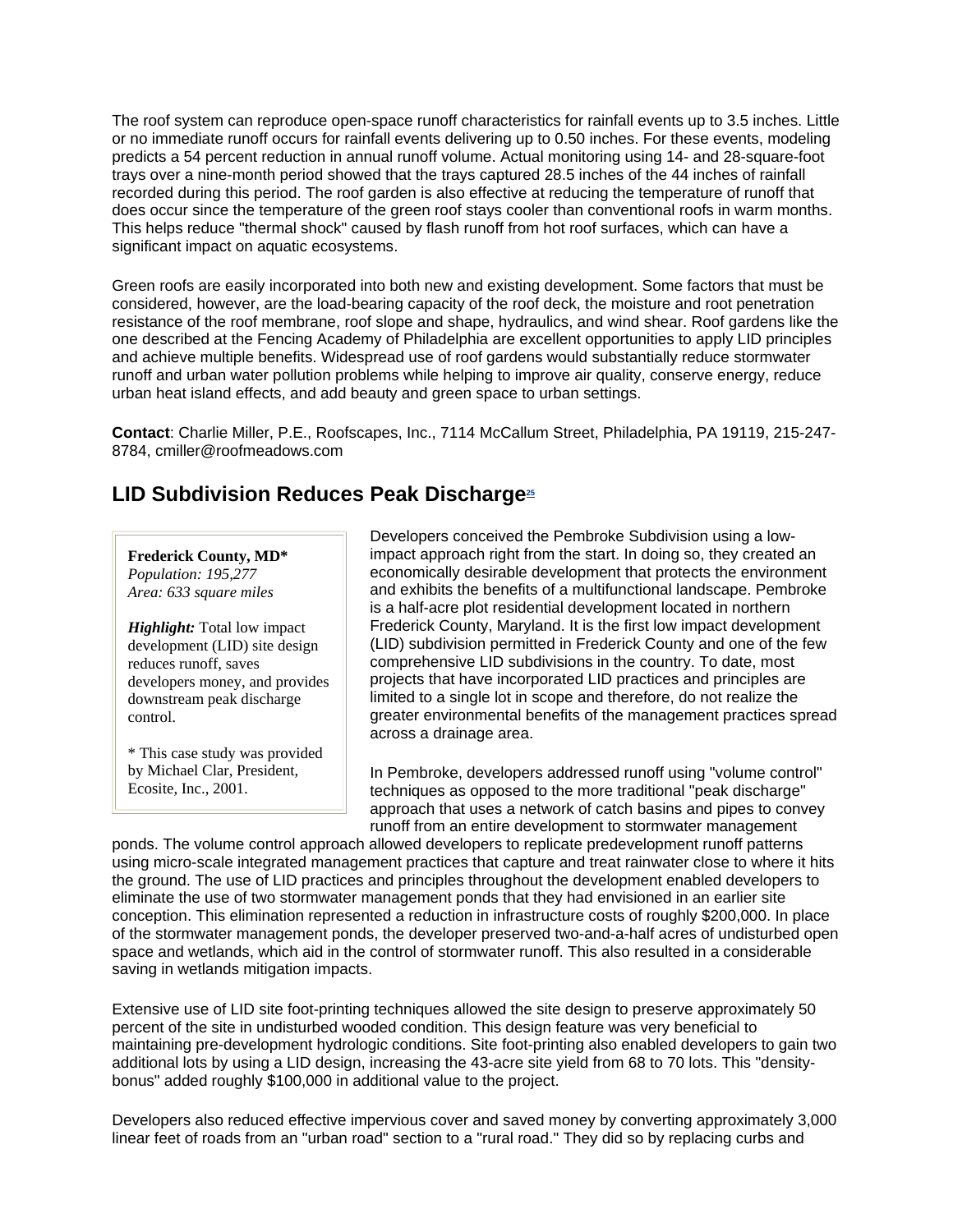gutters with vegetated swales and reducing paving width of the road from 36 to 30 feet. The use of swales saved the developers \$60,000 in infrastructure construction and the reduced road width lowered paving cost by 17 percent, while at the same time reducing overall imperviousness.

In order to satisfy County criteria for adequate downstream conveyance, developers conducted a downstream impact analysis. The analysis examined the ability of a LID site design to maintain predevelopment peak discharge conditions for a range of storms including the 1, 2, 10, 50 and 100-year storms This analysis was important because many public works personnel perceive innovative LID stormwater management techniques to be capable of addressing water quality issues, but insufficient to provide downstream peak discharge control for the larger flood flows. The developers had initially based site LID hydrologic analysis on the 1-year storm (2.5 inch rainfall), which is part of the criteria for water quality control in Frederick County. The downstream analysis revealed, however, that the 1-year storm design was not sufficient to maintain predevelopment peak discharges for the 10, 50 and 100-year storms. They then used an incremental iterative procedure to determine additional control requirements to provide necessary downstream control. This analysis showed that increasing the design storm to a 2-year storm (3.0 inches of rainfall), provided required downstream protection over the complete range of flood events (10, 50 and 100 year storms).

The results of this study have great significance for future stormwater management policy and design criteria. These results clearly illustrate tremendous advantages achieved by incorporating a runoff volume control approach and LID technology. It also demonstrates that conventional stormwater management designs that use a peak-discharge detention approach along with stormwater management ponds are not as effective as a LID approach. The hydrologic flaws associated with the peak-discharge detention approach are numerous, and include:

- Peak discharge control does not typically address the maintenance of groundwater recharge.
- Peak discharge approaches alter the frequency and duration of flood flows resulting in stream channel degradation.
- Peak discharge approaches can actually exasperate downstream flooding conditions due to the super-positioning of runoff hydrographs.
- Peak discharge approaches, particularly the use of regional facilities, provide no protection for streams above the regional facilities.

Using an integrated LID stormwater management approach reduces or eliminates many of these problems.

**Contact:** Michael Clar, President, Ecosite, Inc., 3222 Old Fence Road, Ellicott City, MD 21042, 410-804- 8000, mclar@smart.net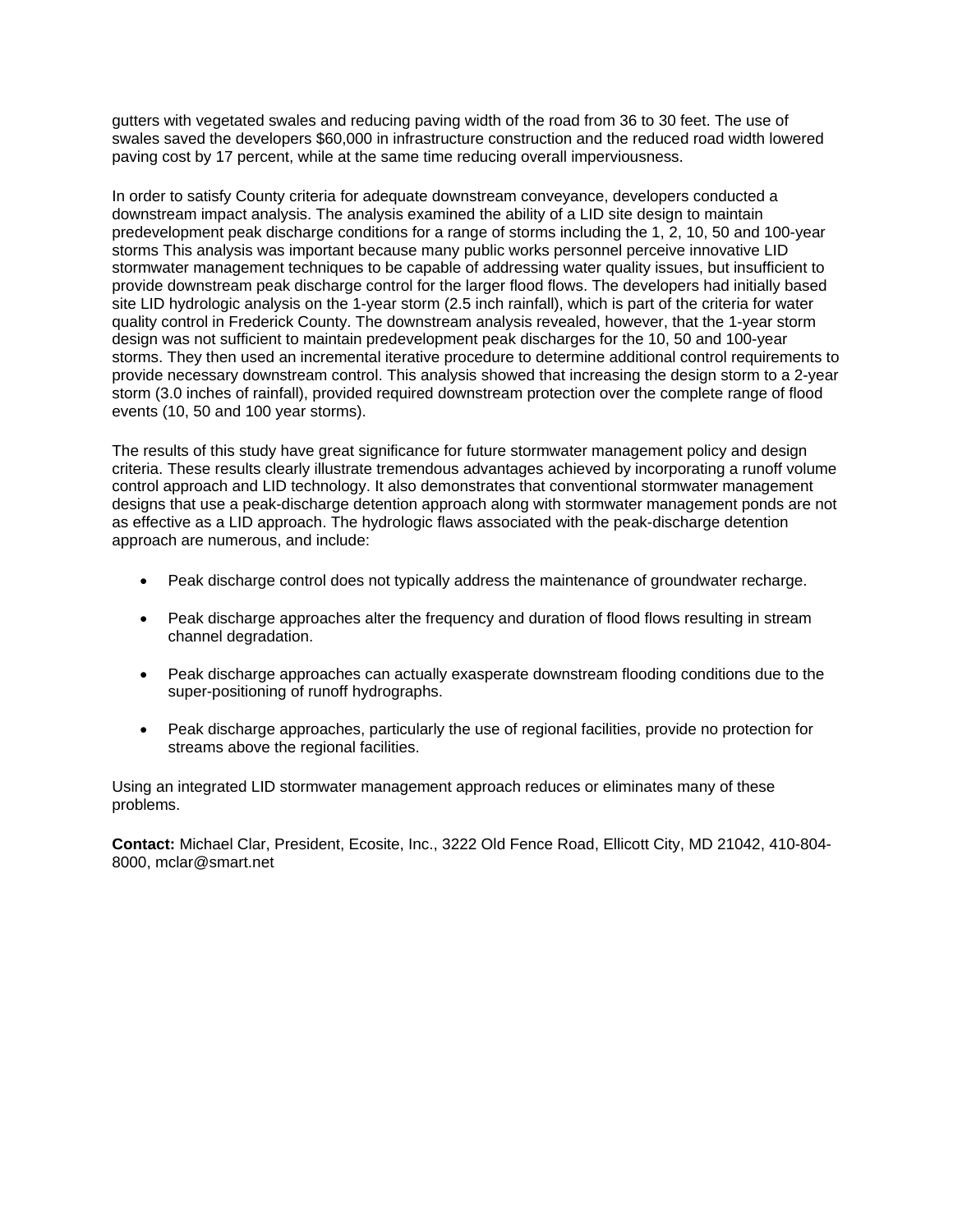### LID at the Washington Naval Yard<sup>26</sup>

**Washington, DC** *Population: 606,900 Area: 61.4 square miles*

*Highlight:* The Navy demonstrates Low Impact Development (LID) effectiveness and applicability by installing a number of LID retrofits throughout the Washington Navy Yard, helping to protect the Anacostia and Potomac Rivers and Chesapeake Bay.

Polluted urban runoff is a serious environmental and public health problem in the District of Columbia (the District). As in other urban areas, the hydrology of District waters is changed and contaminated by pollution borne by stormwater. Pollutants from everyday activities degrade the rivers, posing health risks, destroying habitat, and limiting citizen and visitor enjoyment. Surface runoff that discharges through separate sewer systems and combined sewer overflows are the most significant sources of pollutants to District waters, causing almost 70 percent of their overall impairment. $27$ 

Approximately 65 percent of the District's natural groundcover has been replaced with impervious surfaces, which generate large quantities of surface runoff and cause severe water pollution problems.28 For example, dissolved oxygen levels in the Anacostia become so low during the summer that fish kills can occur.<sup>29</sup> Bacteria levels are sometimes hundreds to thousands of times higher than the allowable levels, putting the health of those whom

come in contact with the water at risk.<sup>30</sup> Monitoring shows that District waters are too polluted to allow swimming.31 Neither the natural drainage systems nor the stormwater system are capable of adjusting to the dramatic hydrologic changes that are occurring in the District as a result of urban development.

As part of an overall effort to help protect and restore the quality of the Anacostia and Potomac Rivers and the Chesapeake Bay, Naval District Washington adopted a low impact development (LID) approach to stormwater retrofit and new facilities construction projects. This LID effort complements the Navy's effort to update the 150-year old separate-storm sewer system. Video investigations, cleaning, and system modernization led the way to the installation of ten Naval District Washington pilot projects that demonstrate the use of LID techniques in ultra-urban areas. Researchers will document and evaluate construction costs, maintenance requirements/costs, and pollution control effectiveness.

The project employs a variety of LID practices and principles, focusing on existing parking lots, roads, rooftops, and landscaped areas throughout the Washington Navy Yard. The LID practices collect runoff from these surfaces, filter pollutants, and control runoff volume and timing before discharging to the Anacostia River through the existing storm sewers. Engineers designed the bioretention retrofits to intercept stormwater preferential pathways and to treat the first one-half inch of rain at a minimum. Each unit treats about 0.5 acres of impervious surface.

The two main areas of LID retrofits are in the Willard Park and Dental Clinic parking lots. Naval District Washington installed several bioretention and detention cells to retrofit the parking area at Willard Park as part of the replacement and repair of existing parking structures. Some sections of the parking lot are specially designed to store water and release it slowly to reduce peak discharge. To save space and maximize parking, Naval District Washington installed bioretention strips between parking areas. Additional features include rain barrels that collect and store roof runoff for later irrigation and storm drain inlets that prevent trash and debris from entering the river. The retrofit of the Willard Park lot resulted in minimal disturbance and no loss of parking spaces.

As part of major reconstruction of the Dental Clinic parking area, Naval District Washington installed bioretention islands, sand filter gutter strips, and permeable pavers between parking rows. Permeable pavers are a matrix of paving blocks and gravel that allow stormwater to infiltrate into a stone filled water storage area beneath the surface. Where the future use of the existing surface could not be altered, Naval District Washington installed underground storage cells. These detention cells help slow runoff and reduce peak discharge but do not offer any water quality treatment.

Additional LID practices are distributed throughout the Navy Yard. For example, disconnected building downspouts infiltrate rooftop runoff and storm drain inlet structures trap sediment, litter, and debris. The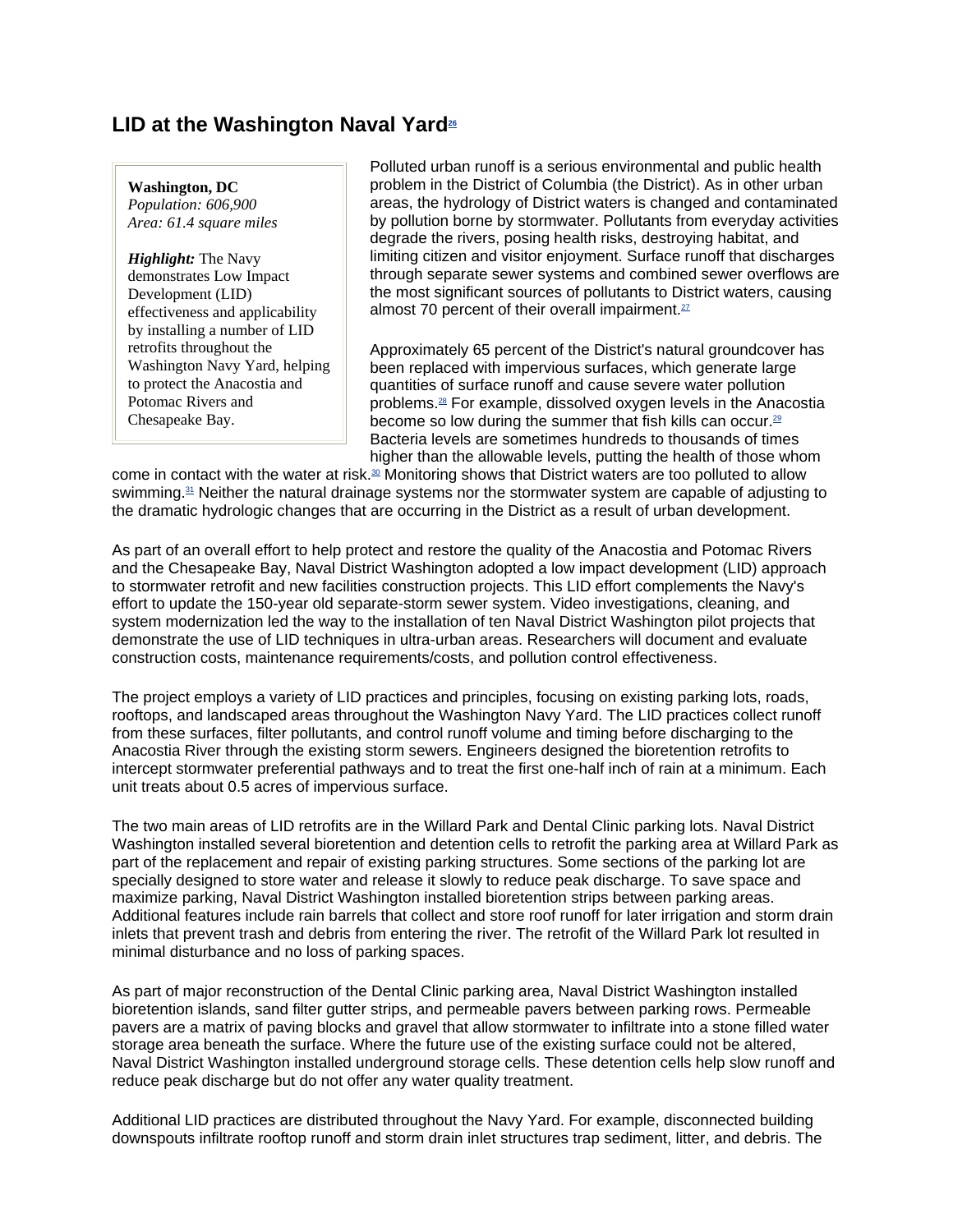Navy Yard also installed a tree-box filter at the 9th Street gate. Tree-box filters are mini bioretention areas installed beneath trees that can be very effective at controlling runoff, especially when distributed throughout the site. Runoff is directed to the tree-box, where it is cleaned by vegetation and soil before entering a catch basin. The runoff collected in the tree-boxes helps irrigate the trees. Finally, Naval District Washington amended soils in some open space areas with aggregate gravel, although generally subsurface conditions are not conducive to infiltration.

Of the 60 acres of impervious surfaces at the Navy Yard, these demonstration projects addressed runoff from about 3 acres. Other end-of-pipe treatment systems are in place that treat an additional 10 acres. About 25 percent of the facility has stormwater controls in place. In addition, Naval District Washington has repaired the storm sewer system to stop leaks and prevent interaction between surface water and groundwater at the site. Naval District Washington is preparing a region-wide LID plan to address stormwater runoff at their satellite facilitates.

Future plans call for LID retrofitting of other naval facilities in the Chesapeake Bay watershed. LID concept plans have already been completed for the following naval installations:

- 1. Potomac Naval Annex
- 2. US Naval Observatory
- 3. Nebraska Avenue Naval Annex
- 4. Anacostia Naval Annex
- 5. US Naval Academy

#### **Contacts:**

Camille Destafney, Director Environmental and Safety, Naval District Washington, 202-433-6388 (P), 202-433-6831 (F), camille.destafney@ndw.navy.mil, www.ndw.navy.mil

Paul J. Miller, Manager, Environmental Services, PrSM Corporation, 410-207-5670 (P), 410-517-2046 (F), pmiller@prsmcorp.com, www.prsmcorp.com

### **Urban Stormwater Control Project at the Environmental Center of the**  Rockies<sup>32</sup>

#### **Boulder, CO**

*Population: 83,312 Area: 22.6 square miles*

*Highlight:* Strategic landscaping and micro-scale stormwater management that mimics natural systems reduce runoff and harvest rain water for irrigation.

When it learned that 70 percent of pollutants reaching nearby Boulder Creek were the result of nonpoint sources, the Land and Water Fund of the Rockies (the LAW Fund) took initiative and enacted corrective measures. They had already retrofitted a building to house the new Environmental Center of the Rockies using "green" architecture strategies, which included reflective windows, a new roof made from recycled materials, and roof mounted solar collectors. The LAW Fund saw the Environmental Center with its highly visible, urban setting as a perfect place to take sustainable design a step further. They decided to "green" the landscape surrounding the building and retrofit its parking lot using Low Impact Development (LID) techniques. The project created an aesthetically pleasing setting that performs natural stormwater functions and conserves water.

The LAW Fund, with the help of Denver's Wenk Associates and Joan Woodward, professor of landscape architecture, created a "closed loop" landscape that captures and treats runoff on-site instead of conveying it to city waterways. To accommodate the site's location in a semi-arid climate (annual average precipitation depth is about 18.6 inches) the design focused on detention and infiltration practices that incorporate native drought-resistant plants. The system uses integrated management practices such as retention grading, vegetated swales, and bioretention cells (rain gardens) to capture and treat runoff. It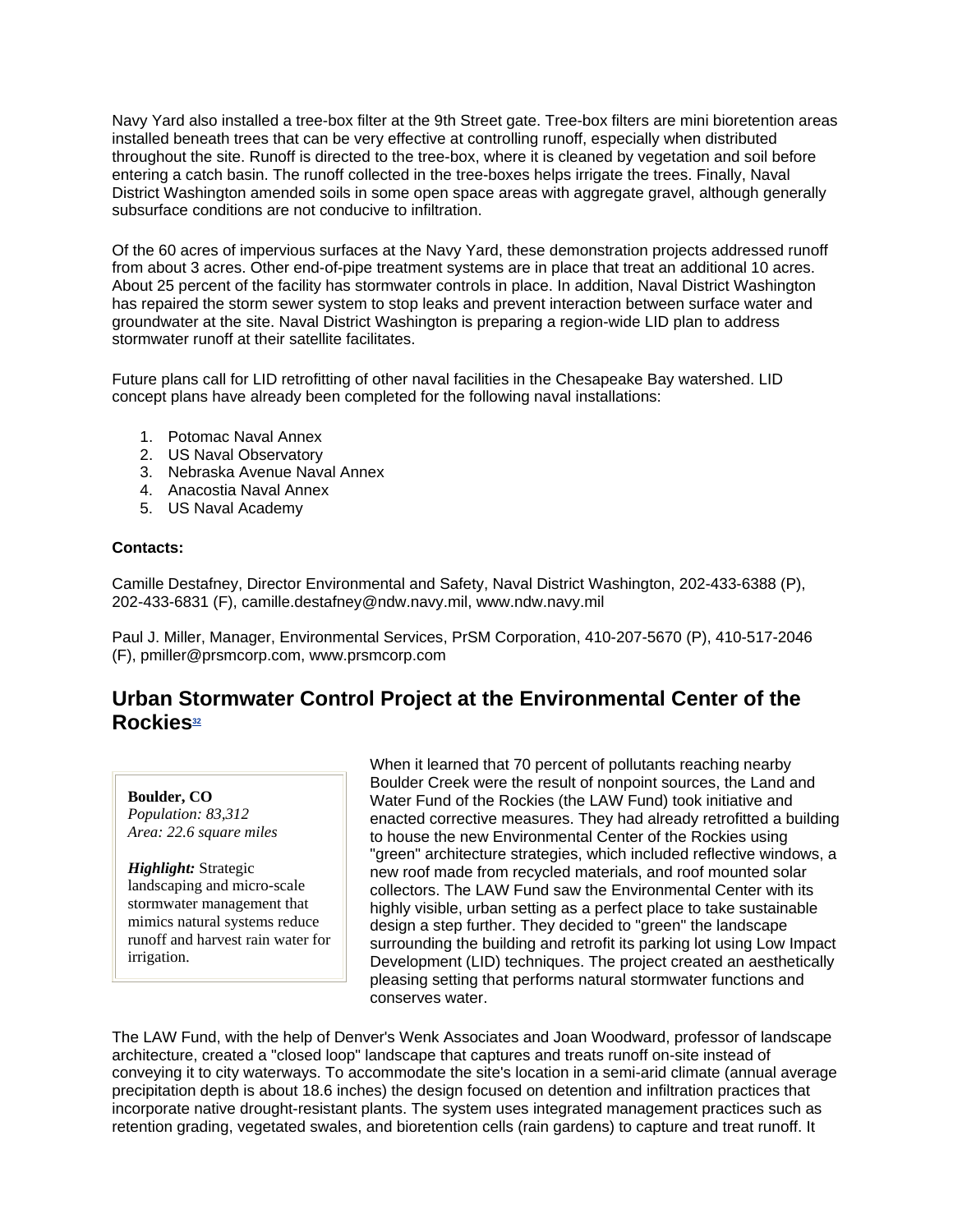uses these features in conjunction with a smaller parking lot, disconnected roof leaders, water harvesting, and landscaping that emphasizes native vegetation. These practices work together to:

- 1. conserve water and energy
- 2. decrease stormwater runoff discharge to city sewers and
- 3. decrease transport of water-born pollutants from the facility.

Project designers created this system of swales and rain gardens, amended with sandy loam to increase infiltration, to infiltrate and cleanse up to one-half the volume of a hundred-year flood event. The system should also effectively treat the first flush of runoff, which picks up most of the pollutants deposited on impervious surfaces. Strategic grading of the parking lot directs all runoff through two infiltration swales along the edge of the paved area. Designers engineered the swales to filter both coarse materials and finer particles and pollutants. A buried permeable landscape barrier prevents clogging of filter media in the bottom of the swale. Then, the swales convey runoff to vegetated areas in the parking lot itself and at the front of the building, or to nearby bioretention areas. This depression storage allows excess runoff to be stored for later evapotranspiration.

In addition, the LAW Fund reduced the amount of effective impervious cover at the site by eliminating 22 percent of the parking spaces, removing an extra sidewalk, disconnecting roof leaders, and landscaping the open space around the building. Before the retrofit, the 24,108 square-foot site was predominately irrigated turf grasses and impervious parking, pedestrian, and building surfaces. Now, more than 30 percent of the site is pervious, landscaped surfaces.

A water balance study indicated that the landscape system infiltrates between 70 and 80 percent of the water applied to the site as either precipitation or irrigation water, with less than one percent of the applied water leaving the site as runoff. Vegetation plays an important role in this process, using the remaining 20 to 30 percent of the applied water. Water quality monitoring has not been a focus of this project. However, researchers believe the system is protecting local water quality since it retains and infiltrates almost all runoff on site.

The LAW Fund wanted to harvest as much runoff as they could to irrigate the vegetated portions of the site. For example, harvested roof runoff goes directly to planter boxes, which overflow onto the parking lot if capacity is exceeded. This reduces irrigation demand substantially. Landscaped garden terraces provide a pleasant place for outdoor meetings and educational programs and help to buffer the building from the adjacent road that handles more than 30,000 cars daily. This multifunctional system also uses shade trees throughout the parking lot to intercept precipitation and help reduce surface runoff.

The City of Boulder, Wright Water Engineers, US EPA, and Colorado University continue to monitor the site and evaluate the system. The Colorado University is also monitoring the site and analyzing data through the Boulder Area Sustainability Information Network (BASIN) project. The LAW Fund is developing a long-term maintenance plan for the site, which will be cheaper than conventional landscape maintenance requiring mowers, extensive irrigation, weed trimmers, and pesticides. A 16-minute video presentation of the project is available through The City of Boulder's Channel 8 television station.

The Environmental Center of the Rockies project is one of 25 projects selected by the National Forum on Nonpoint Source Pollution. The National Geographic Society and the Conservation Foundation started the forum, which addresses issues by identifying innovative, nonregulatory options that balance economic and environmental needs. A list of the 25 projects can be found on the World Wide Web at: http://www.lawfund.org/ecr/ecr25demo.htm. Funding and support of the project came, in part, from The National Geographic Society, The Conservation Fund, and the U.S. Geological Survey.

#### **Contacts:**

Len Wright, Graduate Research Assistant, Department of Civil, Environmental and Architectural Engineering, CB 428, University of Colorado, Boulder, CO, 80309, 303-735-0404, wrightl@spot.colorado.edu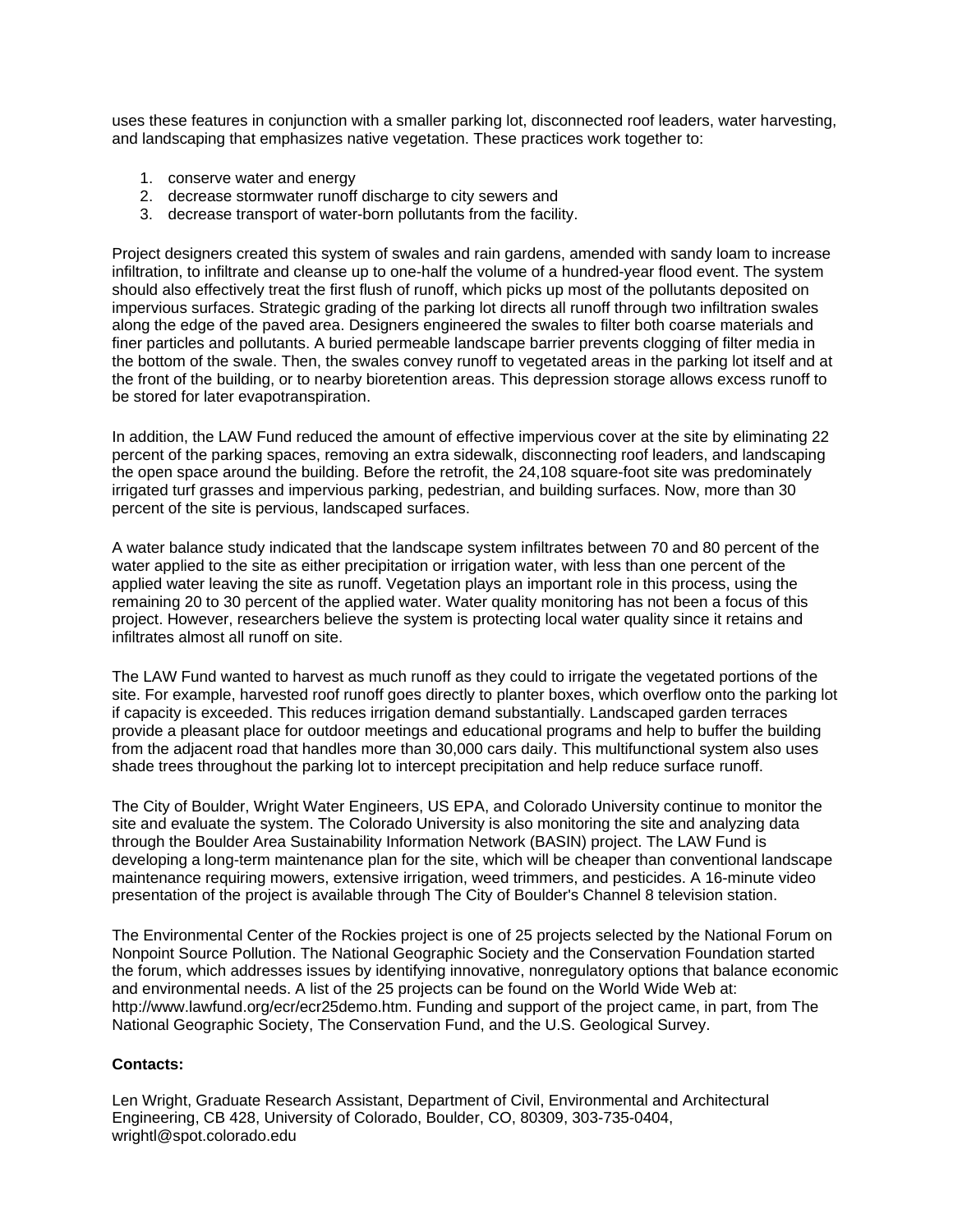James P. Heaney, Professor, Department of Civil, Environmental and Architectural Engineering, CB 428, University of Colorado, Boulder, CO, 80309, 303-492-3276, Heaney@spot.colorado.edu; www.lawfund.org/ecr/ecrlandscape.htm

## **T.R.E.E.S. Reduces Runoff**<sup>33</sup>

#### **Los Angeles, CA**

*Population: 3,485,398 Area: 469 square miles*

*Highlight:* The Hall House demonstration site uses lot level low impact development practices designed to capture and treat all the runoff from this residential site.

Water and air pollution, drought, flooding, youth unemployment, urban blight are some of the challenging issues that a coalition of Los Angeles government agencies and environmentalists are addressing through the T.R.E.E.S project. T.R.E.E.S., an acronym for Trans-Agency Resources for Environmental and Economic Sustainability, uses an innovative, inexpensive, and integrated approach to address these issues simultaneously. Working together, the groups involved developed a series of Best Management Practices (BMPs) for industrial sites, commercial buildings, schools, and single family homes that create a "blueprint for an ecologically, socially, and economically sustainable Los Angeles." Project managers identified the following BMPs as being most applicable and cost-effective:

- strategic planting
- other tree planting
- tree maintenance
- mulching
- cistern installation
- dry well installation
- graywater system installation
- pavement removal

The T.R.E.E.S. Project began in 1997 with a design charrette that included city planners, landscape architects, engineers, urban foresters, and public agency staff. The goal of the charrette was to identify and design retrofit opportunities for Los Angeles that cost-effectively reduce the environmental effects of urbanization. To promote their efforts, T.R.E.E.S. created a demonstration site at a single-family residence in south Los Angeles. The Hall House site uses several of the selected strategies including a cistern collection system, redirection of roof-top runoff, vegetated/mulched swales, and retention grading to reduce runoff pollution. By design, the BMPs used should capture all runoff from the site, reusing some for irrigation and returning the rest to the groundwater.

The design directs rooftop rainwater to a cistern collection system that stores runoff in two 1,800-gallon tanks for irrigating the site during dry months. To further promote sustainability, the cisterns are constructed with recycled polypropylene, a plastic that is plentiful in the Los Angeles waste stream. In addition, the cistern can double as a flood control device when the overflow is connected to the storm drain system. The widespread use of cisterns throughout a community can regulate flow of water into the stormwater drainage system by creating a network of strategically drained and filled reservoirs. By capturing and retaining rooftop runoff close to the source, cisterns help reduce pollution while conserving water for later use.

The swales, composed of recycled yard waste, slow the flow of stormwater allowing for infiltration and pollutant removal. They are an attractive, low-cost, low-maintenance, on-site stormwater treatment system that use limited yard space. In addition, the yard is graded to direct runoff to depressed garden areas that also retain water until it can be absorbed into the ground. These rain gardens can capture and retain a 10-inch flash flood with the probability of occurring once every 100 years. If necessary, excess runoff can be bypassed to the existing drainage system. This strategy works best in highly permeable soils, as is the case with the Hall House site, or if soil is amended with a layer of crushed aggregate rock to achieve higher infiltration rates.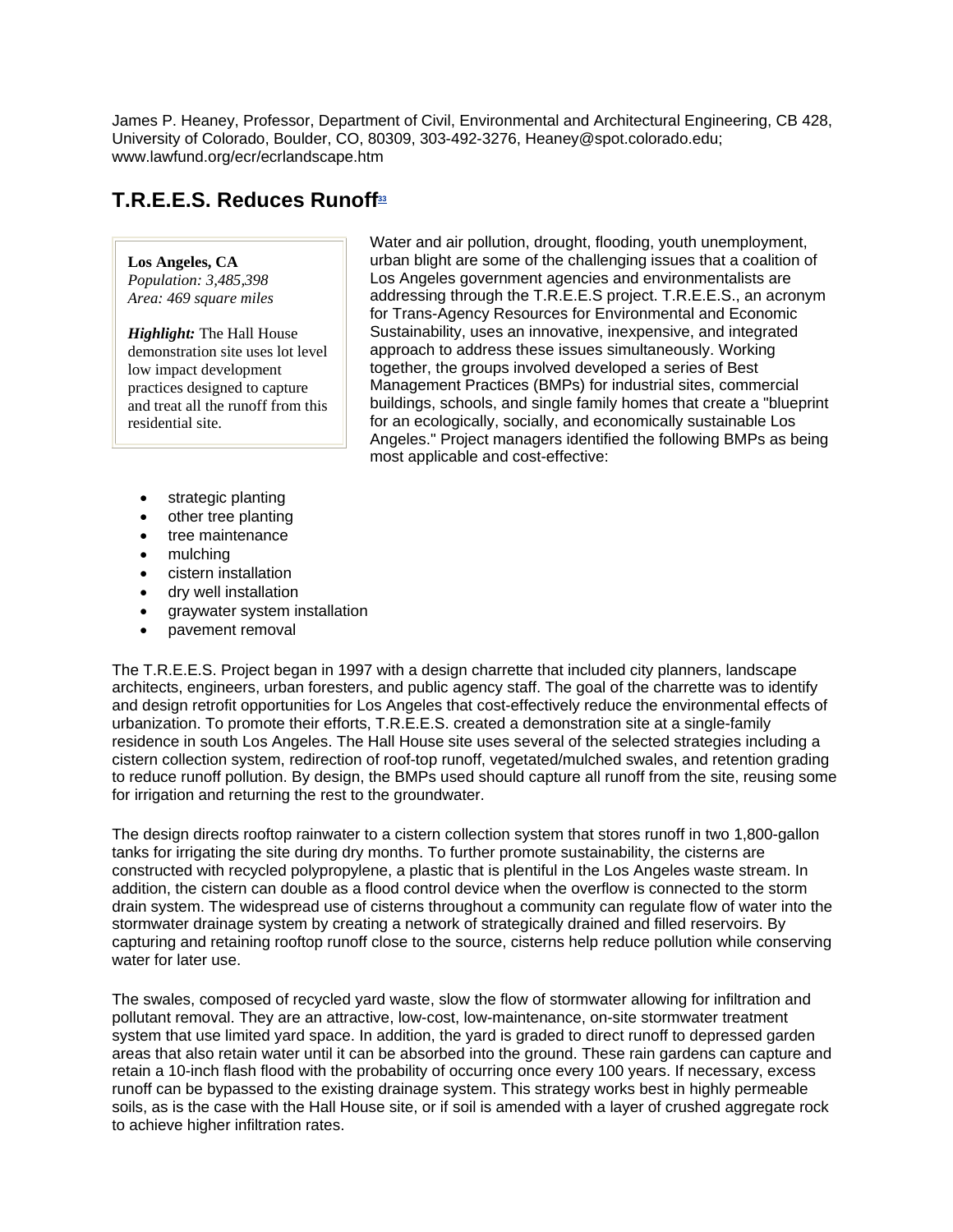Most of the BMPs are relatively inexpensive, and several are within the ability of the average homeowner to install. The two cistern tanks at the Hall House were prototypes requiring custom manufacturing and installation. With widespread application of the technology, a do-it-yourself design, and mass production, the cost is expected to be an achievable 50-cents per gallon. Other cost estimates are listed below:

| <b>BMP</b>                                                                                         | <b>Cost Using Contractor</b>  | Cost "Do it Yourself"           |  |
|----------------------------------------------------------------------------------------------------|-------------------------------|---------------------------------|--|
| <b>Retention Grading of Lawns</b><br><b>Biofiltration Swales</b><br>Downspout Extensions           | \$2,500<br>\$250<br>\$75 each | \$1,250<br>minimal<br>\$40 each |  |
| المتحاولة والمقدمين والمستحدث والمتحاول والمحاوي والمستحدث والمستحدث والمستحدث والمستحدث والمستحدث |                               |                                 |  |

Note: costs are estimates and include materials and installation

The T.R.E.E.S. demonstration site uses natural systems and functions to reduce the effects of urbanization. These site-level techniques have significant potential to reduce pollution if applied throughout a watershed. They are cost effective and successful at capturing, cleaning, and storing runoff, reusing water, preventing floods, improving air quality, reducing energy demand, and creating urban forestry and watershed management jobs. If applied throughout the city, project managers anticipate reducing water imports by 50 percent, cutting the solid waste stream by 30 percent, decreasing energy dependence, and creating thousands of new jobs.

The T.R.E.E.S. project has developed an implementation plan that uses public policy and financial strategies to encourage widespread use of these BMPs. One example of this effort is a partnership between T.R.E.E.S. and the Los Angeles Department of Water and Power's *Cool Schools* program. Students help to reduce the heat island effect and lower energy consumption at their campuses by replacing asphalt with grass and trees. At Broadous Elementary, designated a *Sustainable School ,*  T.R.E.E.S. coordinated the design and construction of a stormwater separator and infiltration basin to foster groundwater recharge and solve a campus flooding problem. Program participants are developing a monitoring plan and outdoor classroom curriculum.

The Hall House demonstration site is also in the early stages of a comprehensive two-year monitoring study. Researchers from University of California at Davis and USDA Forest Service have selected a control site next door, mapped and tested soils; and installed flow meters and set up a micrometeorological station to measure runoff from roof surfaces, the use of irrigation water, and runoff to the street. At this point, researchers do not have any results to report. However, this study will eventually help determine how much runoff is actually being captured and treated by the BMPs.

**Contact:** Rebecca Drayse, Project Manager and David O'Donnell, T.R.E.E.S. Project Associate, TreePeople, 12601 Mulholland Drive, Beverly Hills, California, 90210, 818-623-4884, dodonnell@treepeople.org, www.treepeople.org

**Note:** Tree People's sponsors in the T.R.E.E.S Project include the USDA Forest Service, the City of Los Angeles Stormwater Management Division and Department of Water and Power, the City of Santa Monica, the U.S. Environmental Protection Agency, the Los Angeles County Department of Public Works, the Metropolitan Water District of Southern California, the Los Angeles Urban Resources Partnership, the Southern California Association of Governments, and Environment Now.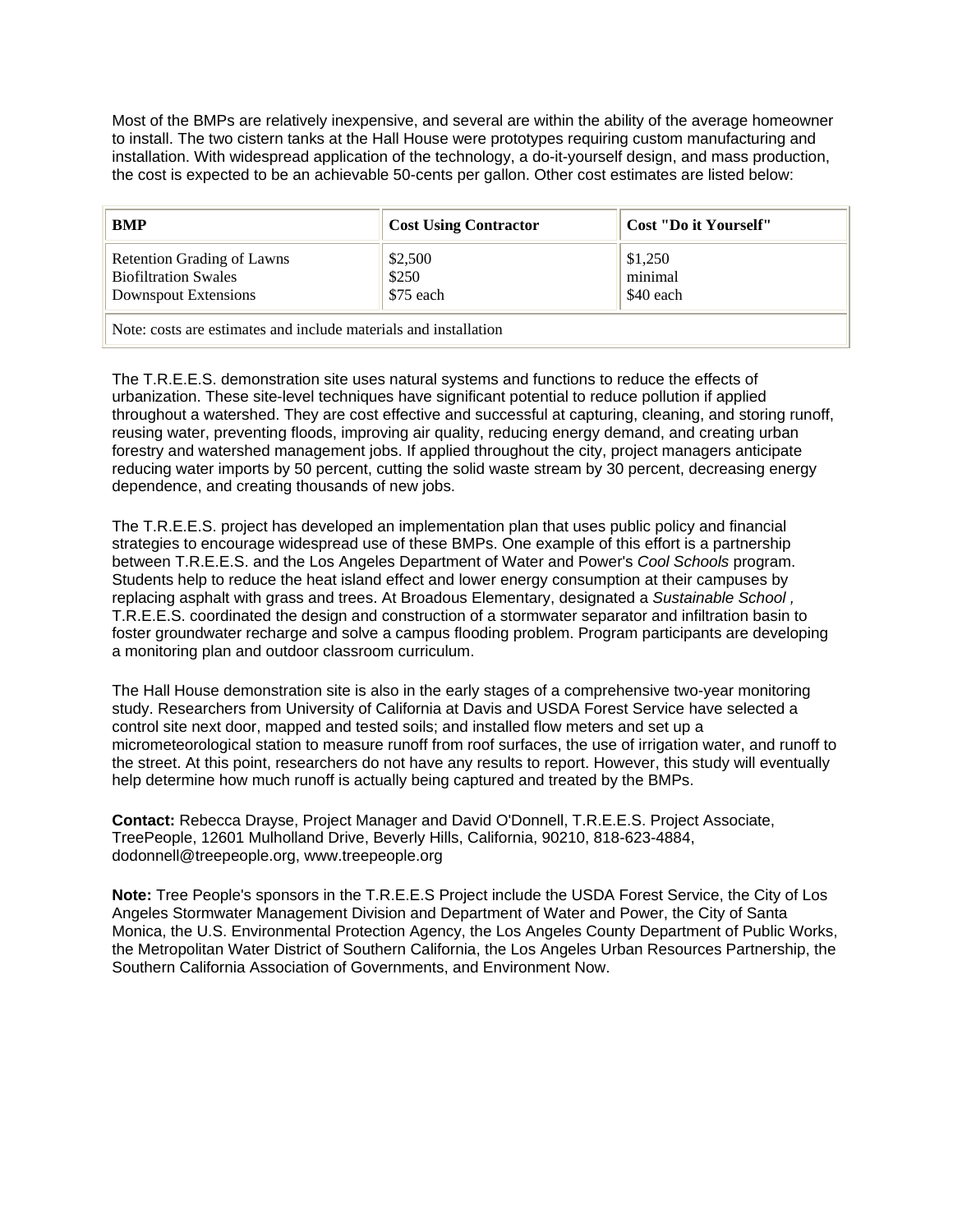### **SEA Streets Leaves Legacy 34**

#### **Seattle, WA**

*Population: 516,259 Area: 84 square miles*

*Highlight:* Street improvements incorporate low impact development practices to reduce runoff and enhance the neighborhood.

The Seattle Millennium Project is celebrating the light, water, and woodland resources that residents cherish as important quality-oflife features. As part of the Millennium Project, Seattle Public Utilities has initiated the Urban Creeks Legacy program. This program focuses on creek restoration as well as improved drainage and water quality. Goals of the program are to promote public awareness, educate citizens, foster collaboration, involve volunteers, and celebrate Seattle's creek systems.

One element of the Urban Creeks Legacy Program is a pilot project call SEA Streets, which aims to reduce the impact that "streetscapes" have on local stream watersheds and salmon habitat. SEA

Streets is a comprehensive approach that manages stormwater, minimizes impervious surfaces, and eases traffic. It complements an ongoing effort by Seattle Public Utilities and Seattle Transportation to address street improvements in areas that do not have traditional piped drainage systems. Seattle Public Utilities has found these areas to be significant contributors to runoff quality and quantity problems.

The SEA Streets Project focuses on Broadview, a residential section of ultra-urban northwest Seattle located in the Pipers Creek Watershed. Seattle Public Utilities selected Broadview through a neighborhood petition process after receiving 94 percent approval from the neighborhood for the pilot project. Six neighborhoods had achieved the 60 percent resident support needed to be considered for the pilot site, which the city also evaluated for technical feasibility.

SEA Streets examines street drainage alternatives with the following objectives:

- Decrease runoff peak flow and volume
- Minimize impervious area
- Document effects of alternative design
- Minimize maintenance through design and stewardship
- Design watershed and neighborhood friendly streets
- Change the paradigm that curb gutter/sidewalk is necessary

The key elements of SEA Streets are drainage improvements, street improvements, landscaping, and neighborhood amenities. Landscaping and tree preservation provide rainfall management, runoff treatment, and aesthetic benefits. Sidewalk design focuses on attracting pedestrians and balancing transportation and parking needs with runoff reduction and treatment. Vegetated swales, gardens, and bioretention areas are used in conjunction with traditional drainage infrastructure to collect and treat runoff close to the source.

The drainage improvements focused on reducing surface runoff by integrating engineering practices commonly used in ultra-urban areas with practices that mimic and use natural processes. System designers combined traditional drainage features (culverts, catch basins, flow control structures, and slotted pipes) with interconnected swales, vegetation, and soil amendments to manage stormwater flow and discharge. The swales contain native wetland and upland plants to treat runoff and beautify the site. The entire site is multifunctional and designed to function like a natural ecosystem. In some areas, however, infiltration practices can not be used due to existing groundwater intrusion problems in some homes. In these situations, the emphasis was on biofiltration treatment of stormwater and not infiltration. They also increased the time that water travels through the drainage area by increasing the length of flow paths, using vegetated surfaces for conveyance (and biofiltration), and maximizing use of all areas within the right-of-way without hard surfaces for detention. Any water not infiltrated flows into a temporary pool where it is treated and detained before being conveyed into the downstream stormwater network.

City engineers designed the system to reduce the peak discharge rate and volume from a two-year 24 hour storm event (1.68 inches) to predevelopment conditions. In addition, the system meets City of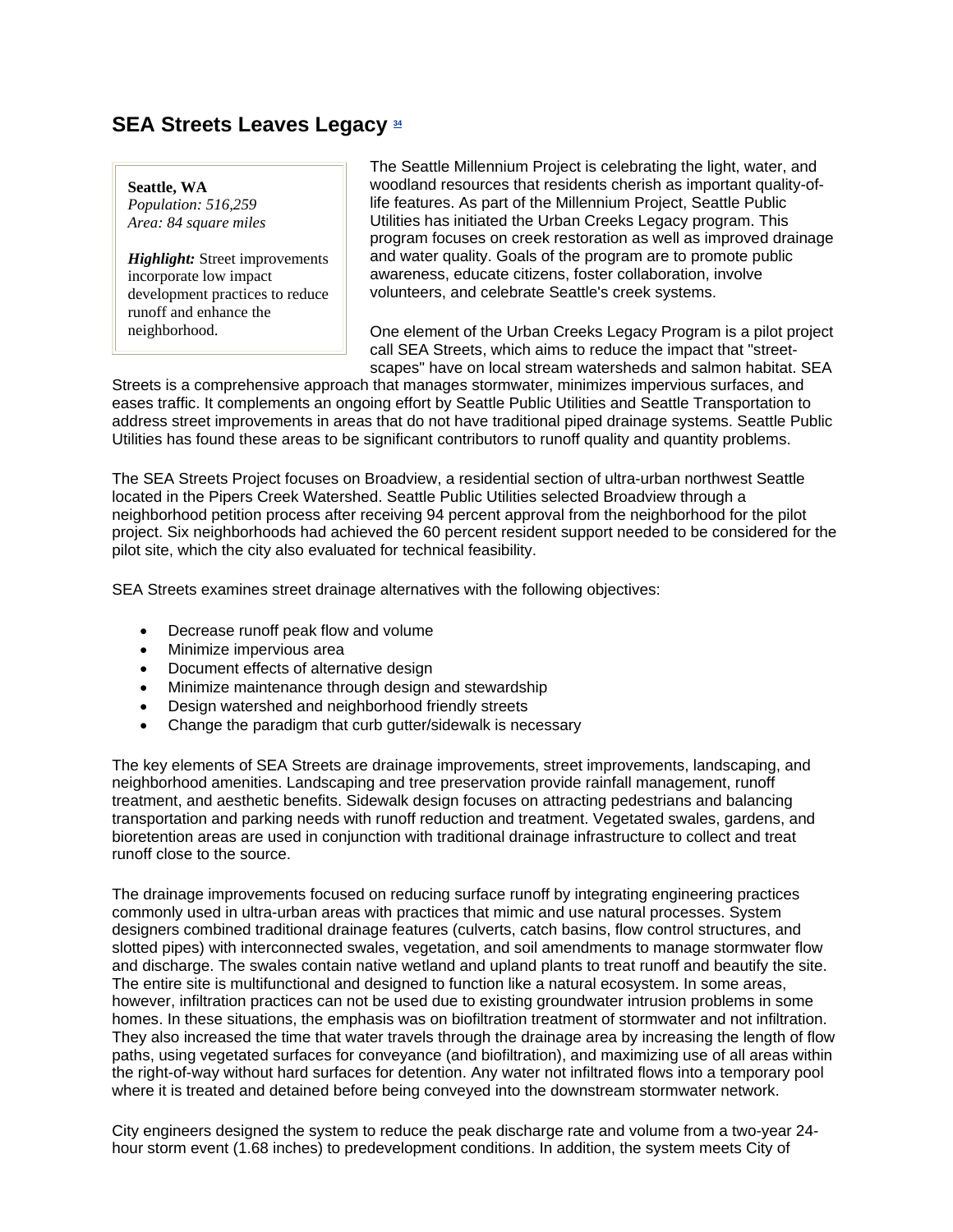Seattle requirements to convey runoff from a 25-year, 24-hour storm event. The system is capable of controlling runoff from the entire 2.3-acre drainage area, an important for protecting habitat for threatened and endangered salmon species in the Pipers Creek watershed. To verify these design goals, for a twoyear period, the city will monitor effluent during each storm and compare it to data collected prior to the enhancement of SEA Streets.

Street improvements are one of the most important and interesting components of the SEA Streets project. The original street consisted of a straight, 60-foot right-of-way with parking on both sides -- there were no sidewalks or drainage controls. To improve stormwater management, designers created a curvilinear roadway with only 14-foot wide paved sections (18 feet at intersections), which remains wide enough for two cars to pass slowly. The longer flow path and reduced impervious cover help limit the volume and speed of runoff. Designers addressed emergency access by eliminating curbs and creating grass shoulders that can accommodate heavy vehicle loading. They further reduced effective imperviousness through efficient parking configurations and the use of alleys. Parking spaces are limited but accommodate the needs of property owners. Sidewalks also follow the curvilinear pattern and are only located on one side of the street.

Strategic landscape elements reduce and help treat runoff while making the street more attractive and pedestrian friendly. As part of SEA Streets, the city planted more than 100 deciduous and coniferous trees and 1,100 shrubs. Prior to this project, there was not a single tree in the right-of-way. Designers worked with homeowners to create functional transitions between private and public property and informed them about water quality sensitive landscaping practices.

All together, the design features of the site provide numerous neighborhood amenities. In addition to those mentioned above, tree conservation and vegetation help reduce summer heat and absorb air pollutants, curvilinear streets keep traffic volume and speed down, and pedestrian friendly design helps reduce automobile use.

This innovative project cost \$850,000, funded completely by Seattle Public Utilities using money collected from drainage fees. The city estimates that conventional drainage methods and street improvements would have cost between \$600,000 and \$800,000. However, they expect the significant research, design, and communications budgets needed for this pilot project to be lower for future projects, making the SEA Street approach even more economical and competitive.

The success of the Broadview pilot project has already led to the planning of a second SEA Street, which will include additional LID practices such as permeable pavers and pavement and focus more on water quality monitoring. Seattle Public Utilities' long term goal is to retrofit the ditch and culvert drainage system that currently dominates the northern part of the city using SEA Streets and other natural approaches to manage runoff.

**Contact:** John Arnesen, Seattle Public Utilities, 206-684-8921, john.arnesen@ci.seattle.wa.us and Denise Andrews, Program Manager, Seattle Public Utilities, Urban Creeks Legacy, 206-684-4601, 710 2nd Ave., Room 640, Seattle, WA 98104. URL http://cityofseattle.net/util.urbancreeks/background.htm.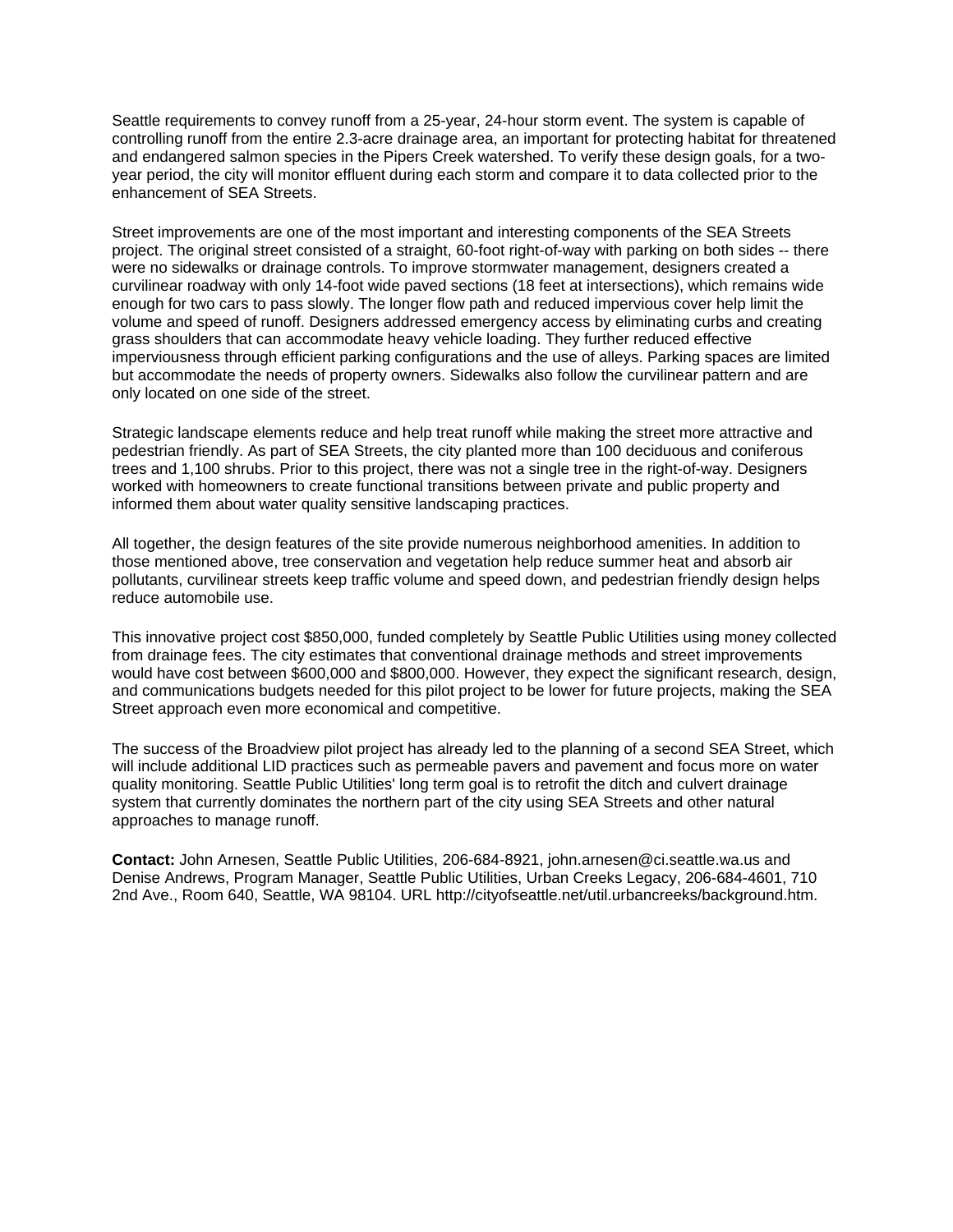### **City Partners with Property Owners to Promote LIDs**<sup>35</sup>

#### **Portland, OR**

*Population: 437,329 Area: 125 square miles*

*Highlight:* To help clean up the city's waters, Portland initiated a pilot program that provides money for low impact development retrofits that control runoff in combined sewer areas.

Faced with severe pollution in the Willamette River, poor watershed health, and loss of habitat for endangered salmon, Portland decided to take action. The city developed the Clean River Plan-a comprehensive approach to improve water quality in urban streams that promotes low impact development (LID) strategies among property owners and developers.

The Clean River Plan offers solutions to eliminate combined sewer overflows (CSOs) and local basement flooding, including techniques for controlling urban runoff from commercial, industrial, and institutional properties. CSOs are a major source of pollution in the Willamette. Almost every time it rains in Portland, stormwater fills the combined sewers, which carry both sanitary sewage and surface runoff, causing overflows. CSOs discharge raw sewage

along with contaminated runoff from streets, lawns, and parking lots directly into the river. The Clean River Plan uses a variety of strategies for removing stormwater from sewers and restoring beneficial natural processes. These strategies are intended to help downsize or displace single-purpose infrastructure such as large pipes, expanded treatment plants and pump stations.

To jump start participation in one facet of the program, Portland's Bureau of Environmental Services initiated the Willamette Stormwater Control Program, providing technical and financial assistance for a limited number of pilot projects that control stormwater runoff. The program focuses on LID techniques that capture runoff close to the source, allowing it to infiltrate into groundwater. These landscape practices also enhance neighborhoods, reduce air pollution, and reduce basement flooding. These projects will demonstrate the technical feasibility, cost, and performance of retrofits that incorporate LID practices and principles.

The Bureau will support 15 demonstration projects to retrofit existing commercial sites, industrial properties, schools, religious institutions, and apartment complexes in targeted areas of Portland. These projects are to focus on strategies such as:

- disconnecting roof downspouts and directing runoff to vegetated swales, planters, or other landscape features
- removing or replacing pavement with porous materials that allow stormwater to soak into the ground
- re-grading some paved areas so they drain into new or existing landscaping
- installing roof gardens that reduce stormwater flow into the sewers and also improve air quality

In return, pilot program participants can receive up to \$30,000 for design and construction for their projects. In addition, the projects will receive extensive publicity. To be accepted for financial assistance, projects must be part of an existing development, they must be located in the city's combined sewer target area, and that must remove runoff from at least 10,000 square feet of paved or roof area. Projects must be completed by December 31, 2002.

The first project funded is a retrofit of a Boys and Girls Club building using LID to provide complete on-site treatment and disposal of runoff draining from its 21,000 square-foot roof. Runoff from two thirds of the roof will go directly to planters and landscape bioretention areas that provide infiltration and treatment. The other third of the roof area will drain to a traditional soakage trench system with treatment provided by a sand filter. The total project cost is approximately \$35,000 and is expected to be completed by the end of 2001. The Willamette Stormwater Control Program continues to evaluate a number of proposals for project to be implemented over the next couple years.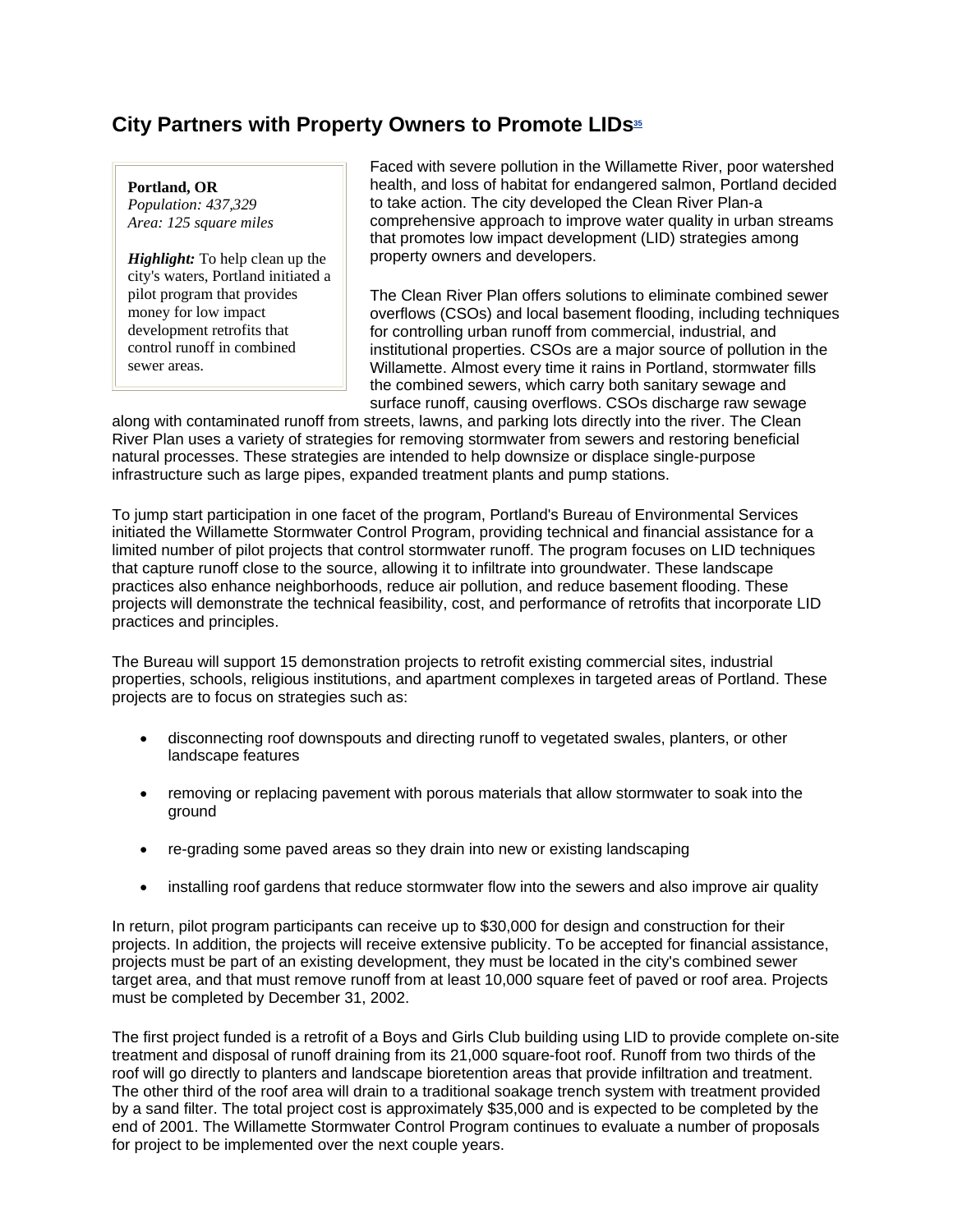**Contact:** Henry Stevens, Willamette Stormwater Control Program, Bureau of Environmental Services, 1120 SW 5th Avenue, Room 1000, Portland, OR 97204-1912, 503-823-7867, henrys@bes.ci.portland.or.us, www.enviro.ci.portland.or.us.

### **Stormwater Treatment System is a Work of Art36**

**St. Paul, Minnesota** *Population: 272,235 Area: 58 square miles*

*Highlight:* Rain garden captures runoff and attracts residents to improve water quality and promote stewardship in their neighborhood.

The Maria Bates Rain Garden located in St. Paul's East Side is an excellent example of the multiple opportunities and benefits achievable through creative stormwater management. The Maria Bates Rain Garden is an urban greenspace that uses low impact development (LID) principles and practices to improve water quality and promote environmental stewardship.

The Upper Swede Hollow Neighborhood Association initiated the rain garden as an offshoot of their Lower Phalen Creek Project, which aims to build watershed stewardship through community based initiatives. One objective was to protect a recently restored wetland area along the Mississippi River. Another was to promote

urban beautification. The rain garden was a perfect solution, performing multiple functions that include: controlling surface runoff, cleaning the water, and preventing downstream erosion while also creating desirable public open space.

Two vegetated swales are at the core of the garden's design. The design redirects stormwater from a residential street to the rain garden, or bioretention cell, through a specially installed catch basin. It captures runoff from a one-acre drainage that is 75 percent impervious cover, removing oil, grease, heavy metals, nutrients, and sediment. The 900 square-foot rain garden treats runoff from the 1-inch 24-hour storm. Overflow from larger storms discharges to the storm sewer system.

Once captured by the rain garden, runoff seeps into the ground, preventing polluted runoff from traveling through storm drains to the Mississippi River. The soils and native vegetation that make up the garden should filter and remove pollutants in the runoff. A monitoring program is planned for the near future. Project managers also plan to redirect water from a nearby office building roof into the swales once ongoing renovations are completed.

As with many LID practices, the garden has attractive features that extend beyond water quality management. Designers used it as an opportunity to create needed public open space. Local artists Chris Baeumler and Kevin Johnson created a meandering "rainwater walkway" through the garden that helps convey water and illustrate the garden's function. Additional features include an ornamental railing, benches, and a boulder that is carved-out to capture water and inscribed with text explaining the purpose of the garden.

The garden also serves as an outdoor classroom. Community Design Center of Minnesota organized local students to help plant the garden and learn about pollution prevention. Nearly 200 students from Dayton's Bluff Elementary School learned about native plants, water quality, and erosion control during a workshop at the garden that was sponsored by the Community Design Center along with other organizations and institutions.

The Upper Swede Hollow Neighborhood Association managed the Maria Bates Rain Garden project. Barr Engineering provided the design and engineering services. Construction and design costs totaled approximately \$19,000. Financial support from city, state, and federal agencies as well as local and national charitable organizations made this project possible.

**Contact:** Amy Middleton, Lower Phalen Creek Project, 1182 River Road, Dresser, WI 54009, 715-483- 1414, amiddle@lakeland.ws, Carol Carey, Lower Phalen Creek Project Steering Committee, 651-774- 0218.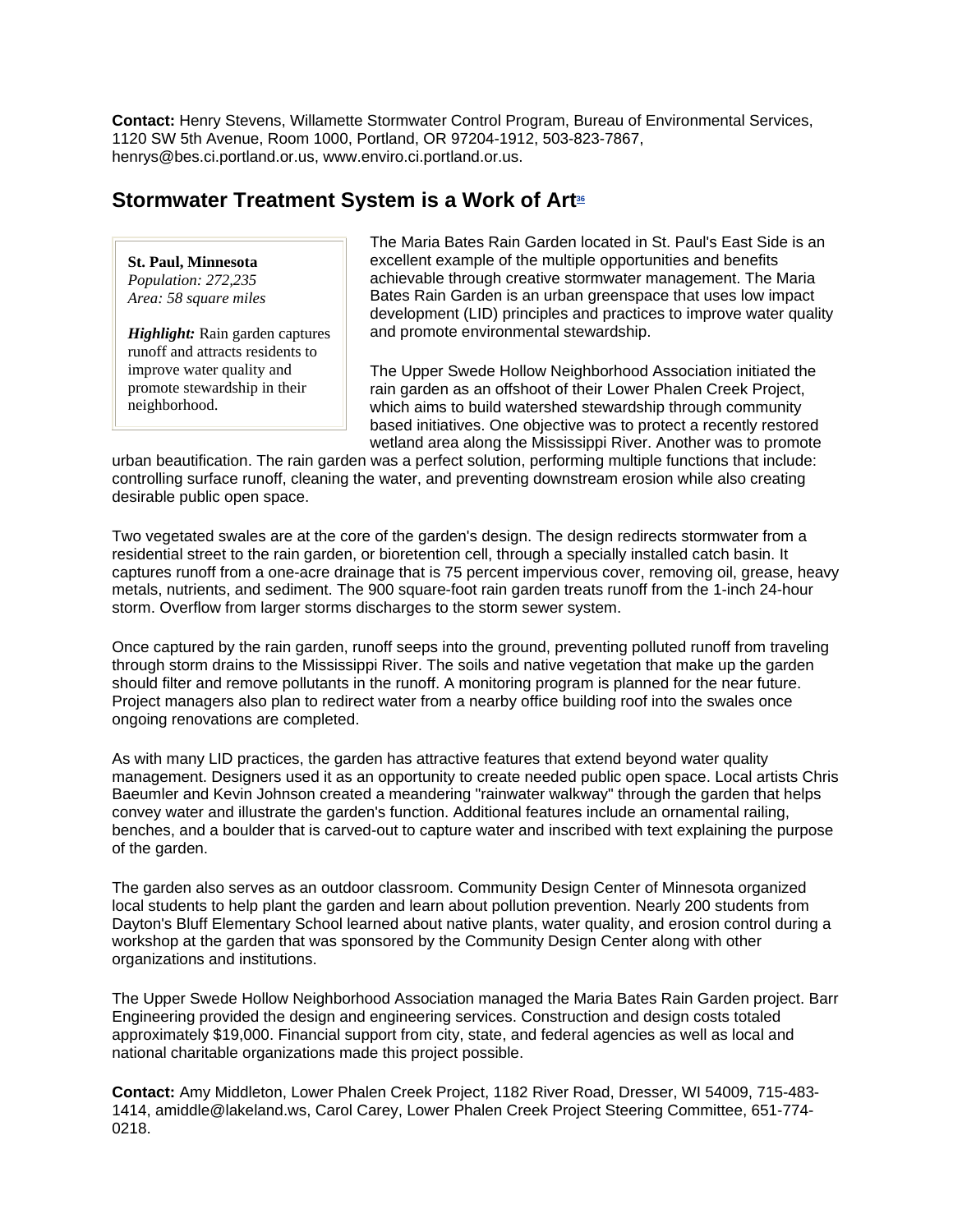## **Additional Examples**

### **Jordan Cove Urban Watershed Study**37 **Waterford, CT**

The Jordan Cove Urban Watershed Study is a comprehensive monitoring project that uses a "paired watershed" approach to evaluate water quality from two sections of a new development site. One of the sections is following traditional subdivision requirements to develop 10.6 acres of land while the other 6.9 acre site is taking a low impact development (LID) approach. Researchers are comparing monitoring results to a control site, a 43 lot, 13.9-acre established subdivision across the street that uses conventional stormwater management. They are applying management practices to the LID drainage area only. Currently, researchers are monitoring the construction phase of the low impact development and are beginning to evaluate the post-construction phase of the traditional site, which has 14 of 17 home completed. The developer has five homes under construction in the low impact development and has installed two residential rain gardens. To control erosion and sedimentation, they are applying construction best management practices at this site such as phase grading, pervious pavers on the access roads, sediment detention basins and swales, and rapid reseeding.

Project managers plan to use a wide variety of LID practices in the low impact development including grassed swales, roof runoff rain gardens (bioretention cells), detention areas, pervious pavement, conservation zones, a pervious road with a central bioretention, and state-of-the-art oil/grit separators in conjunction with pollution prevention and good housekeeping practices. The LID site has the following objectives:

- 1. retain sediment on site during construction
- 2. reduce nitrogen, bacteria, and phosphorus export by 65, 85, and 40 percent respectively and
- 3. maintain post-development peak rate and volume and total suspended sediment load at predevelopment levels.

The traditional site grades all runoff to the street and uses conventional curb, gutter, and pipe drainage without treatment. Furthermore, the low impact development reduces the overall impervious footprint by clustering houses, narrowing roads, and minimizing paved areas.

The Jordan Cove Urban Watershed Study is currently in the third of a proposed six-to ten-year monitoring period. Project managers for the sites have collected base-line data from all sites and are monitoring the construction phases of the two new developments. Prior to development, the traditional site was used for poultry farming and the BMP site was a closed-out gravel pit. To date, monitoring has revealed the following:

- 1. Concentrations of pollutants in the runoff from the control site are somewhat lower than results of a nationwide monitoring program.
- 2. In the LID watershed during construction weekly storm flow and peak discharge have decrease significantly.
- 3. Runoff from the LID site has lower concentrations of most water quality parameters than the control site. However, the results are preliminary and inconclusive.
- 4. Monitoring at the traditional site indicates increases in most parameters when compared to the control.
- 5. Storm flow increased during construction of the traditional site but decreased during construction of the LID site.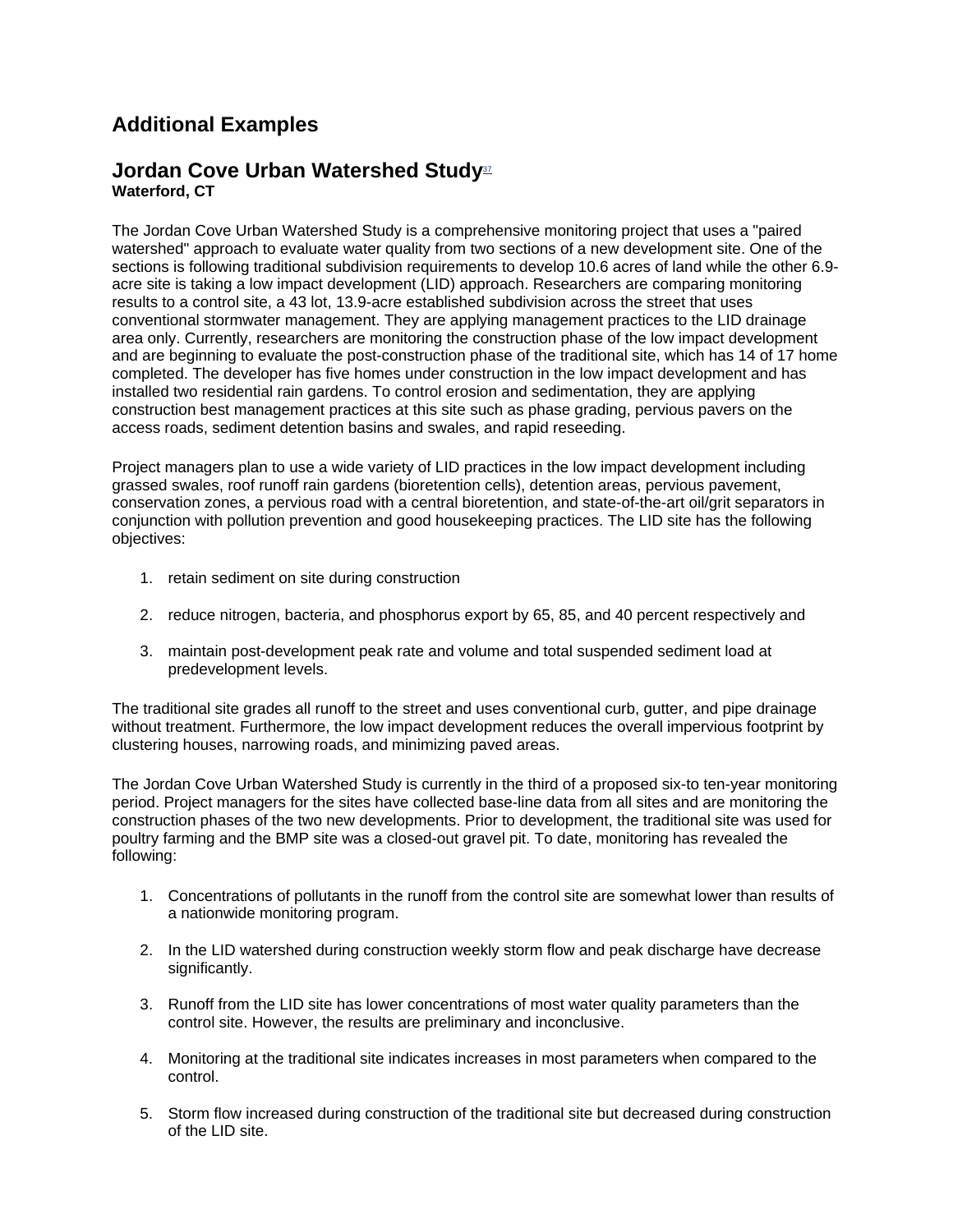6. Researchers hypothesize that change in the landscape features of the traditional watershed have caused the hydrologic response at the site. Researchers hypothesize that it is hydrologic response, rather than erosion and increased sediment, that is the cause of increased pollutant export from the site.

#### **Contacts:**

Jack Clausen, University of Connecticut, Department of Natural Resources, 1376 Storrs Road, U87, Room 228, Storrs, CT 06238, (P) 860-486-2840, (F) 860-486-5408, jclausen@canr.cag.uconn.edu.

Bruce Morton, Aqua Solutions, Governor's Corner, 991 Main Street, 2B, East Hartford, CT 06108, (P) 860-289-7664, (F) 860-291-9368, aquasoln@aol.com.

Chet Arnold, University of Connecticut Cooperative Extension Service, P.O. Box 70, Haddam, CT 06438, 860-345-4511.

Www.nemo.uconn.edu/res&ap/resapjordan.htm

### Florida Aquarium Stormwater Research/Demonstration Project<sup>38</sup> **Tampa, Florida**

The Florida Aquarium Stormwater Research/Demonstration Site project is an both effort to document the benefits of low impact development (LID) strategies and inform the public as part of the process. In 1993, the Southwest Florida Water Management District and the Florida Aquarium partnered to evaluate the effectiveness of alternative parking lot design and materials to reduce runoff and improve water quality.

The study site is an 11.5-acre asphalt and concrete parking area in mid-town Tampa, Florida (about half of the parking lot has been recently converted to a construction area for cruise ship terminals). The original parking lot served approximately 700,000 visitors annually. Researchers modified the parking lot by installing the following integrated LID practices throughout the site:

- End-of-island bioretention cells
- Bioretention swales around the parking perimeter
- Permeable paving
- Bioretention strips between parking stalls
- A small retention pond to supplement storage and pollutant removal

The distributed LID practices can be considered a stormwater treatment train that treats runoff from the building roof, parking lots, and access streets.

Monitoring has demonstrated that the LID practices significantly reduce runoff volume and protect water quality. Researchers collected samples from 30 storm events over a one-year period. They collected data that allowed comparisons between both treatment techniques and paving surfaces (asphalt paving with and without a swale and swale areas with cement, permeable pavement, and asphalt). The LID practices achieved between 60 and 90 percent reduction in runoff volume. Researchers also documented pollutant removal efficiencies with the highest load reduction coming from the basin with permeable pavement and swales (see table below).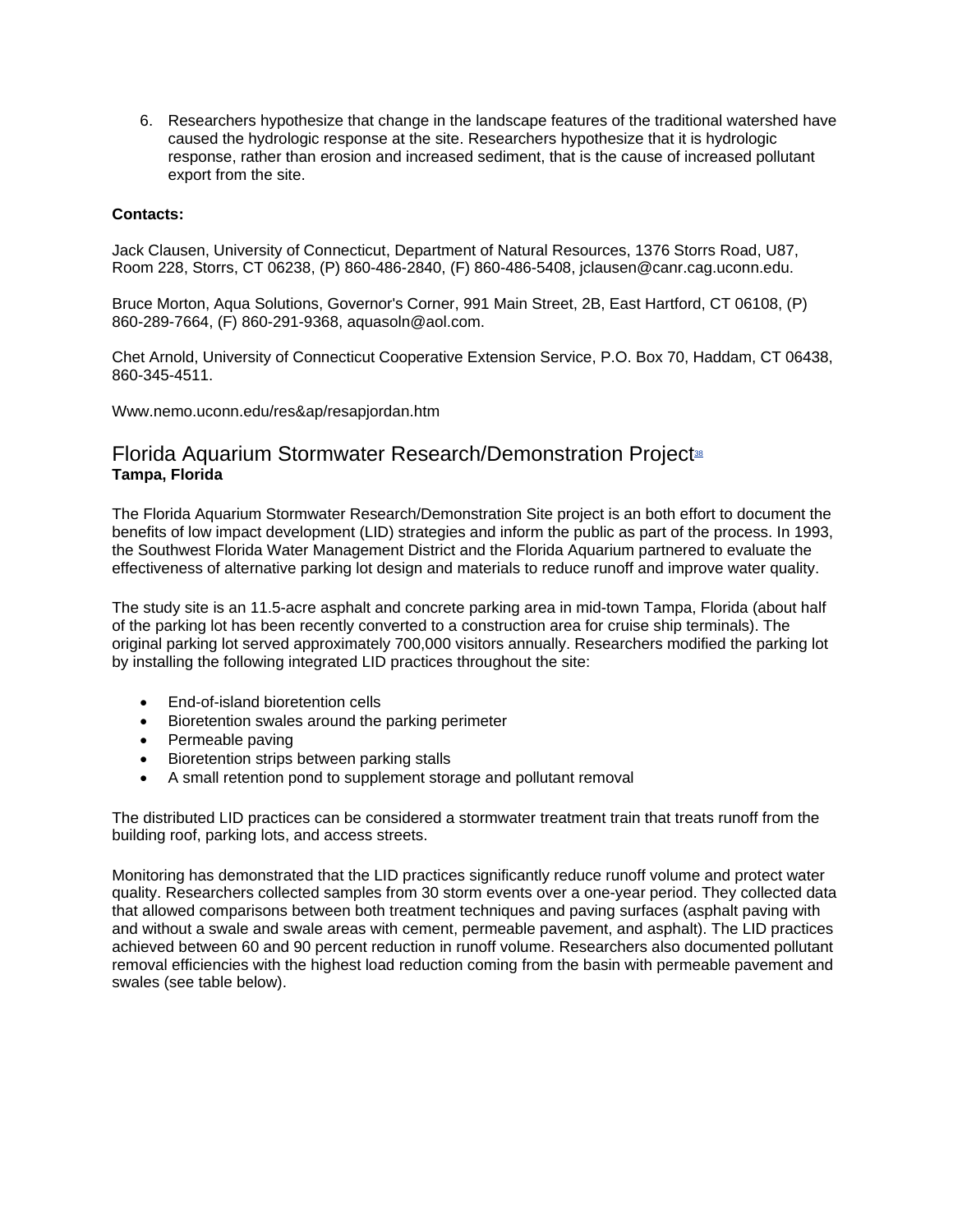| <b>Pollutant Removal Efficiencies for Various Treatment Types</b> |                                                                    |                   |                      |  |  |  |
|-------------------------------------------------------------------|--------------------------------------------------------------------|-------------------|----------------------|--|--|--|
|                                                                   | Percent pollutant reduction compare to the asphalt non-swaled area |                   |                      |  |  |  |
| Constituent                                                       | Asphalt with Swale                                                 | Cement with Swale | Permeable with Swale |  |  |  |
| Ammonia                                                           | 45                                                                 | 73                | 85                   |  |  |  |
| Nitrate                                                           | 44                                                                 | 41                | 66                   |  |  |  |
| <b>Total Nitrogen</b>                                             | 9                                                                  | 16                | 42                   |  |  |  |
| Ortho Phosphorus*                                                 | $-180$                                                             | $-180$            | $-74$                |  |  |  |
| Total Phosphorus*                                                 | $-94$                                                              | $-62$             | 3                    |  |  |  |
| <b>Suspended Solids</b>                                           | 46                                                                 | 78                | 91                   |  |  |  |
| Copper                                                            | 23                                                                 | 72                | 81                   |  |  |  |
| Iron                                                              | 52                                                                 | 84                | 92                   |  |  |  |
| Lead                                                              | 59                                                                 | 78                | 85                   |  |  |  |
| Manganese                                                         | 40                                                                 | 68                | 92                   |  |  |  |
| Zinc                                                              | 46                                                                 | 62                | 75                   |  |  |  |

\*The efficiencies for phosphorus are negative, indicating an increase in phosphorus loads in the swaled basins. The permeable swale continues to exhibits the best performance. Researchers believe that grass clippings leftover from swale maintenance are the likely source of phosphorus since there is no phosphorus in rainfall or asphalt and very little in automobile products.

Researchers compared loads from this site to other studies done in Florida and found that the loads were much lower than reported at other urban sites using conventional stormwater management.

Throughout this project, public involvement has been an important attribute. Aquarium visitors receive information about the project and the connection between rain, urban development, and water quality. A brochure gives tips on how residents can prevent pollution on a daily basis. Students and general aquarium visitors are encouraged to visit the research station to learn more about the project and stormwater runoff.

**Contact:** Betty Rushton, Resource Management Department, Southwest Florida Water Management District, Brooksville, Florida, 34609, 352-796-7211, Betty.Rushton@swfwmd.state.fl.us, www.swfwmd.state.fl.us

### Gap Creek Subdivision<sup>39</sup> **Sherwood, AR**

A low impact development (LID) approach can yield significant benefits to developers as well as the environment and community. Terry Paff, developer of the 130-acre Gap Creek subdivision in Sherwood, Arkansas, looked to create something unique in the marketplace. He decided to take a "green" approach by implementing a variety of practices to reduce the environmental impact of development. The approach he took resulted in significant economic benefits derived from a combination of lower development costs, higher lot yield, and greater lot values. The developer had not counted on any cost savings but has since learned that "that just comes with the territory."

Gap Creek is one of the fastest growing neighborhoods in the North Little Rock area. Developers attribute its growth and popularity to the sustainable design that buyers prefer over the traditional, "cookie-cutter" suburban development. Specific features include streets that flow with the existing landscape, minimal site disturbance and preservation of native vegetation, preservation of natural drainage features, and a network of buffers and greenbelts that protect sensitive areas. However, Paff still used some conventional stormwater management practices at this development for conveying and removing street runoff. These LID features allow stormwater to flow naturally and be controlled close to the source, as well as providing passive recreation and aesthetic benefits. The developer took advantage of this conservation approach to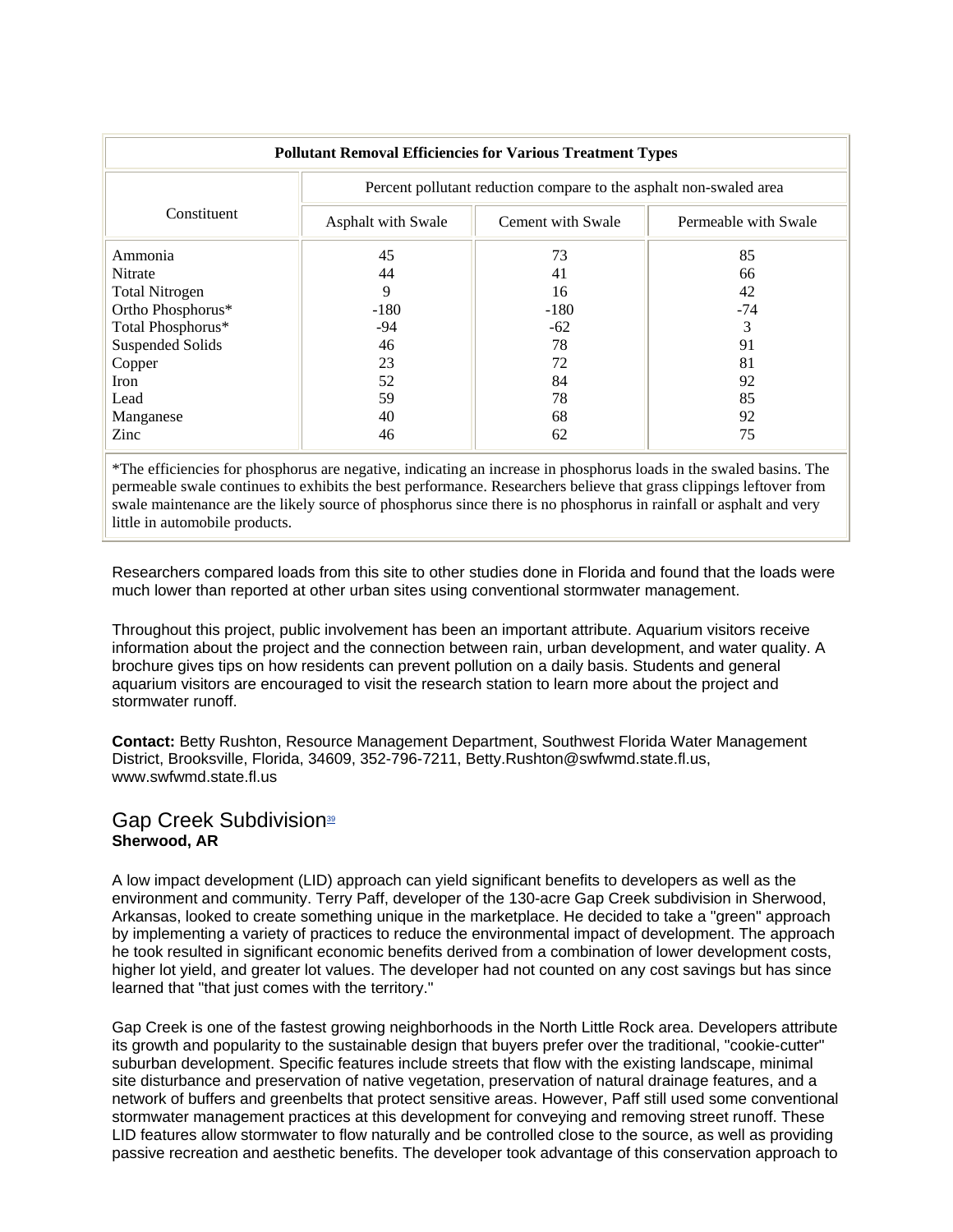maximize the number of lots that abut open space areas, thus enhancing marketability and increasing property values.

The LID approach also yielded substantial savings and financial success for the developer. Its sustainable plan required significantly less site clearing and grading, which cut down on site preparation costs. The use of natural drainage features meant less money spent on drainage infrastructure (i.e. piping, curbs, gutters, etc.) Shorter and narrower streets reduced imperviousness and also saved money. For example, Paff reduced street width from 36 to 27 feet and retained trees close to the curb line realizing savings of almost \$4,800 per lot -- a saving higher than originally expected. The greater lot yield and high aesthetic curb appeal also resulted in larger profits. Paff was able to sell lots for \$3,000 more than larger lots in competing areas and sold nearly 80 percent of the lots within the first year. He estimates that the economic benefits will exceeding \$2 million over projected profits. Additional benefits of the LID design include lower landscaping and maintenance costs and more common open space and recreational areas.

| <b>Projected Results From Total Development</b>      |                          |                         |  |  |
|------------------------------------------------------|--------------------------|-------------------------|--|--|
| <b>Total Site</b>                                    | <b>Conventional Plan</b> | <b>Sustainable Plan</b> |  |  |
| Lot Yield                                            | 358                      | 375                     |  |  |
| Linear Feet Street                                   | 21,770                   | 21,125                  |  |  |
| Linear Feet Collector Street                         | 7,360                    | 0                       |  |  |
| Linear Feet Drainage Pipe                            | 10,098                   | 6,733                   |  |  |
| <b>Drainage Structures</b><br>Inlets/Boxes/Headwalls | 103                      | 79                      |  |  |
| <b>Estimated Total Cost</b>                          | \$4,620,600              | \$3,942,100             |  |  |
| Estimated Cost per Lot                               | \$12,907                 | \$10,512                |  |  |

### **LOW IMPACT DEVELOPMENT A COMPARISON OF TWO DIFFERENT LAND PLANS\***

| <b>Actual Results from First Phase of Development</b> |                                                                                                           |           |  |  |
|-------------------------------------------------------|-----------------------------------------------------------------------------------------------------------|-----------|--|--|
| <b>Phase 1</b>                                        | <b>Sustainable Plan</b><br><b>Conventional Plan</b><br>(Engineer's Estimated Figures)<br>(Actual Figures) |           |  |  |
| Lot Yield                                             | 63                                                                                                        | 72        |  |  |
| <b>Total Cost</b>                                     | \$1,028,544                                                                                               | \$828,523 |  |  |
| <b>Total Cost Per Lot</b>                             | \$16,326                                                                                                  | \$11,507  |  |  |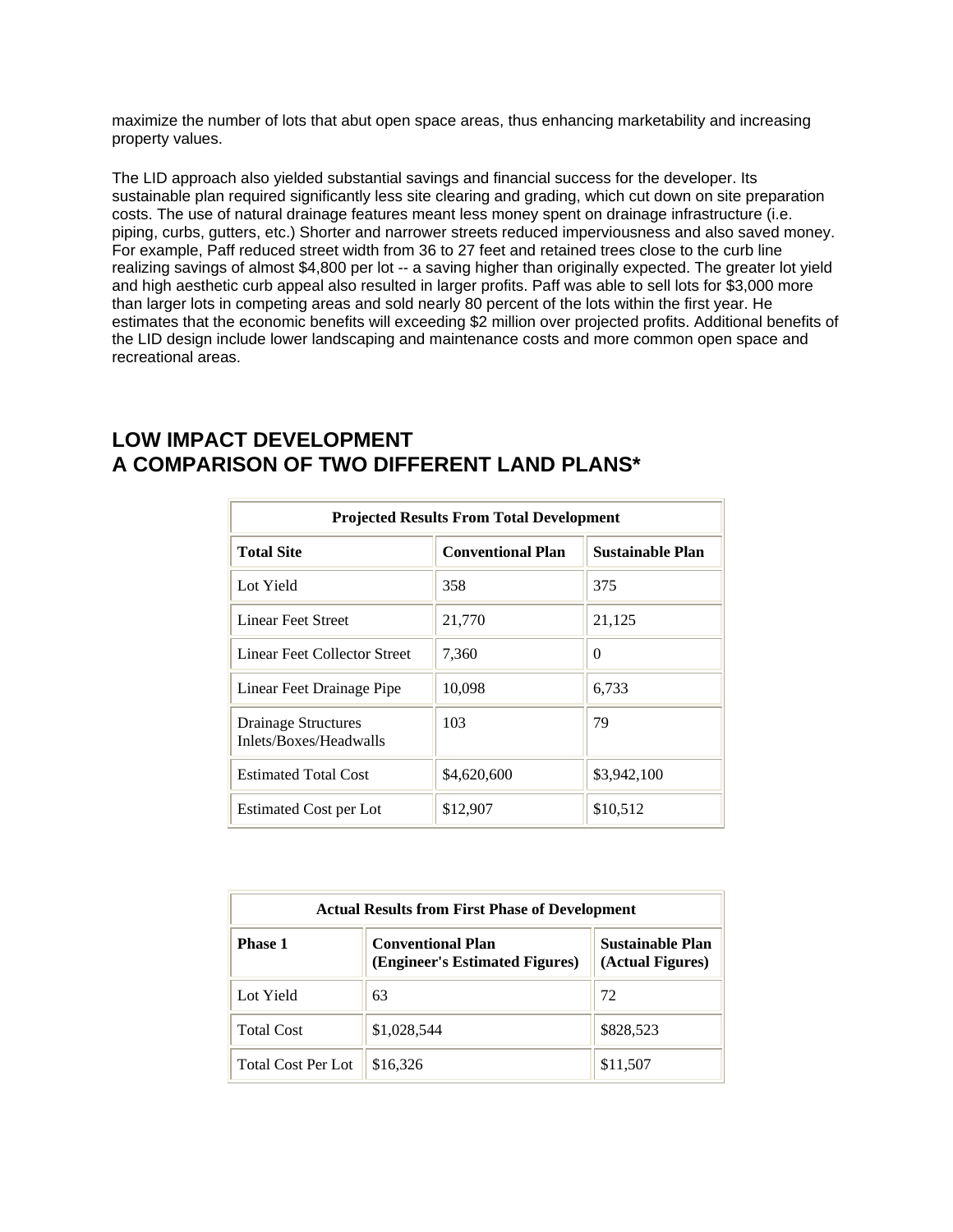| <b>Economic and Other Benefits From Low Impact Development</b> |                                          |  |  |
|----------------------------------------------------------------|------------------------------------------|--|--|
| Higher Lot Yield                                               | 17 additional lots                       |  |  |
| <b>Higher Lot Value</b>                                        | \$3,000 more per lot over competition    |  |  |
| Lower Cost Per Lot                                             | \$4,800 less cost per lot                |  |  |
| <b>Enhanced Marketability</b>                                  | 80 percent of lots sold in first year    |  |  |
| Added Amenities                                                | 23.5 acres of green-space/parks          |  |  |
| Recognition                                                    | National, state, and professional groups |  |  |
| <b>Total Economic Benefit</b>                                  | More than \$2,200,000 added to profit    |  |  |

\* Tyne & Associates, North Little Rock, Arkansas

**Contact:** Ron Tyne, Tyne & Associates, 8332 Windsor Valley Drive, North Little Rock, AR 72116, roty@aol.com.

### LID for Optimum Water Quality Protection of Water Supply Reservoir<sup> $\omega$ </sup> **High Point, NC\***

Due to its proximity to a proposed regional water supply reservoir, the City of High Point, North Carolina is faced with the implementation of very stringent water quality controls related to nutrients control (i.e., phosphorus) and limitations on total impervious area. As part of a watershed wide assessment and development of a comprehensive stormwater management plan, $41$  an evaluation of the benefits of using LID technology was conducted.

The evaluation revealed that the use of LID, particularly the incorporation of bioretention techniques, could optimize the removal of phosphorus by approximately 50 percent over conventional pond based BMPs. The bioretention cells can achieve phosphorus removal levels ranging from 75 to 90 percent compared to the reported levels for stormwater management ponds, which range from 40 to 50 percent.

The LID evaluation also reinforced another advantage of the LID technology with respect to the total impervious area limitation requirement. A number of jurisdictions have begun to place total impervious area limitations on a watershed scale as a surrogate for water quality control. This approach is based on the total impervious area threshold concept reported in a number of publications.<sup>42</sup> For a specific site, however, the LID concept can provide a win/win strategy, which optimizes water quality objectives while allowing higher impervious cover for a given site. This dual strategy is accomplished in two ways. First the LID design methodology provides procedures and techniques to hydraulically disconnect impervious areas so that, for example, a site with 70 percent impervious cover will be hydrologically equivalent to a site with 40 to 50 percent impervious cover. The second part of this strategy results from the fact that the LID micromanagement practices can be incorporated into elements of the landscape providing a dual function for site features and thus preclude the need to dedicate and disturb (clear, grub, etc.) 8 to 10 percent of the total site for a stormwater management pond.

\* This case study was provided by Michael Clar, President, Ecosite, Inc., 2001.

**Contact:** Michael Clar, President, Ecosite, Inc., 3222 Old Fence Road, Ellicott City, MD 21042, 410-804- 8000, mclar@smart.net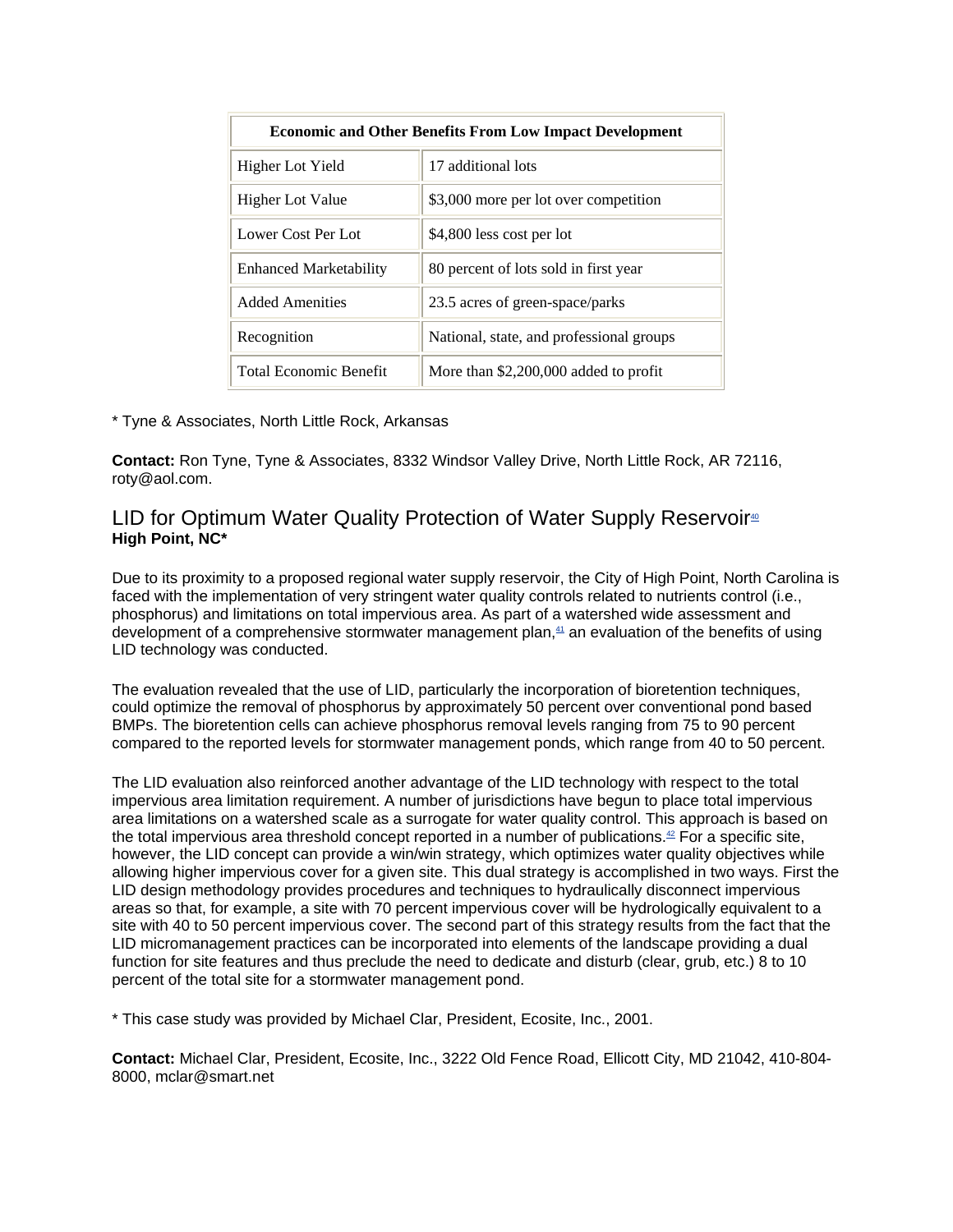### Zero Impact Development Ordinance<sup>43</sup> **Lacey, WA\***

Recently, several communities have developed innovative ordinances to eliminate legal and institutional barriers to and facilitate the use of lot level stormwater controls. Lacey, Washington is one such community. Lacey adopted a Zero Impact Development Ordinance in August of 1999 -- the direct result of a conference called "Salmon in the City." The conference was sponsored by the American Public Works Association and thirty other local, state, and federal entities. The conference called attention to the impact of development on aquatic life -- a message that was of particular relevance due to the fact that the National Marine Fisheries Service had just announced that northwest chinook salmon were "threatened" under the Endangered Species Act. The ordinance facilitates waivers of requirements that conflict with the use of LID practices. The ordinance is still in early stages of implementation and to date, no developers have taken advantage of it.

The primary goal of the Zero Impact Development Ordinance is to retain the hydrologic functions of forests after a site is developed such that there is near "zero effective impervious surface." The ordinance works by providing developers with the opportunity to demonstrate zero effective impervious surfaces and to use watershed-sensitive urban residential design and development techniques. The ordinance makes LID a legal alternative to conventional site design. However, actions are voluntary and to date, no other incentives exist to encourage zero impact developments in Lacey.

The Lacey ordinance is designed to protect receiving waters and aquatic resources. It established criteria that a development project must meet in order to qualify for deviations from certain current development standards. The city used criteria taken directly from the "Salmon in the City" conference research, which describe the fundamental characteristics of a healthy watershed. The Lacey ordinance criteria have since become known as the 60/0 standard. In other words, at least 60 percent forest must remain after development and impervious surface must be made "ineffective" or established as zero effective impervious surface area (also known as the "zero impact" standard). Developers can make impervious surfaces ineffective by disconnecting them from conventional drainage infrastructure and installing LID integrated management practice to capture and treat runoff. The ordinance also requires monitoring and evaluation designed to measure the performance of steps taken to ensure zero impact.

Lacey's innovative low impact development law is based on specific monitoring criteria that documents the negatives effects development has on water resources and aquatic life. The Zero Impact Development Ordinance is specifically intended to provide post-development conditions that stay below the threshold of impacts on aquatic life.

\* This case study was modified from original information provided by Tom Holz, SCA Consulting Group, August, 2001.

**Contact:** Tom Holz, SCA Consulting Group, P.O. Box 3485, Lacey, Washington, 98509, 360-493-6002, tholz@scaconsultinggroup.com.

#### **Notes**

<sup>1.</sup> U.S. Environmental Protection Agency, Office of Water and Low Impact Development Center, *Low Impact Development (LID); A Literature Review* , EPA-841-B-00-005, Washington, DC, October, 2000.

<sup>2.</sup> Clar, M. and Coffman, L., "Low Impact Development Applications For Ultra Urban Areas," unpublished paper.

<sup>3.</sup> Prince George's County, Maryland Department of Environmental Resources Programs and Planning Division, *Low-Impact Development Design Strategies: An Integrated Design Approach* , June 1999; Shaver, E., *Low Impact Design Manual for the Auckland Regional Council* , Auckland Regional Council, New Zealand, April, 2000.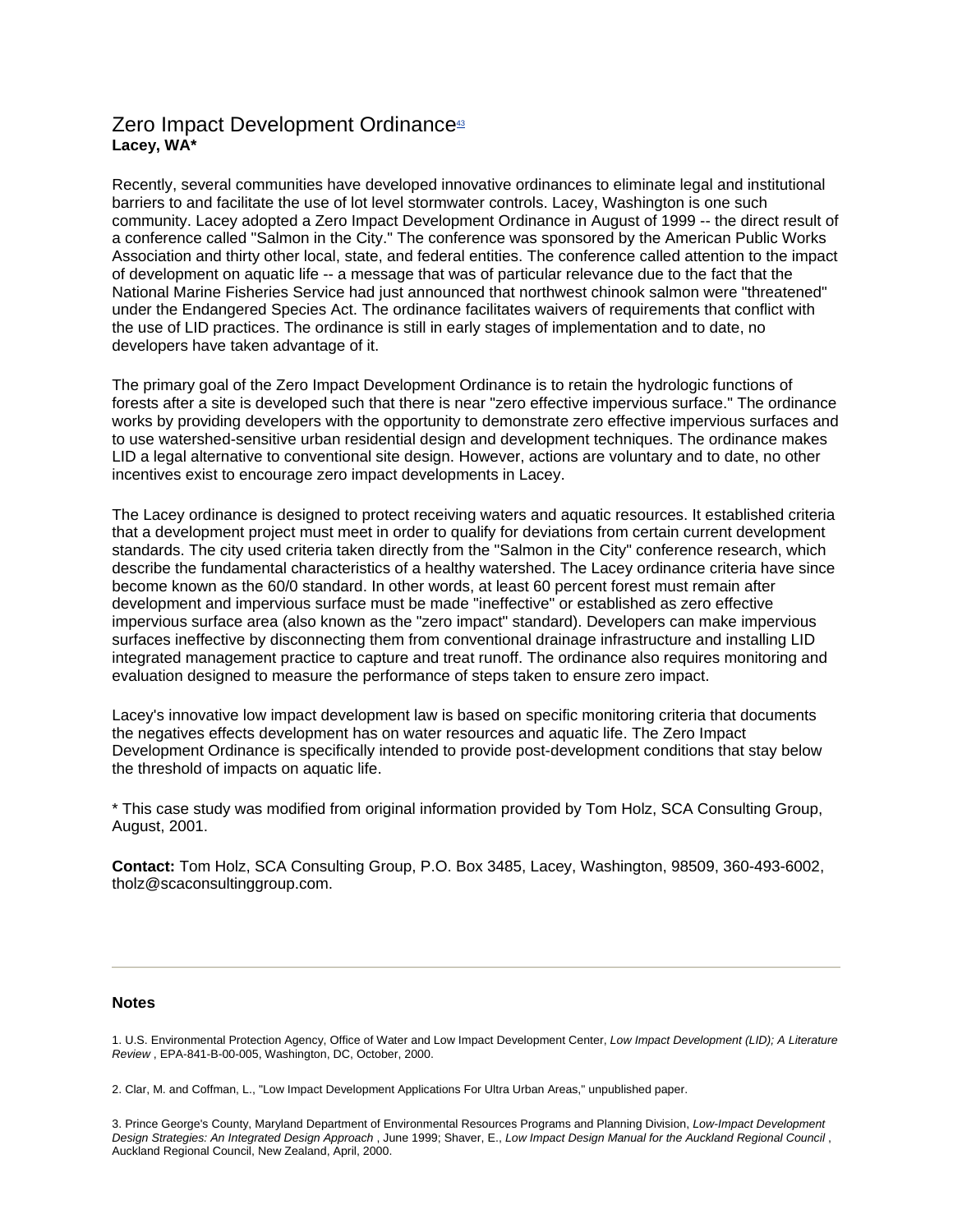4. Weinstein, N., *Feasibility Study Assessing Low Impact Development Lot Level Controls in Urban Areas with Combined Sewer Systems* , U.S. Environmental Protection Agency, Office of Water and Low Impact Development Center, *Low Impact Development (LID); A Literature Review* , EPA-841-B-00-005, Washington, DC, October, 2000.

5. Prince George's County, Maryland Department of Environmental Resources Programs and Planning Division, *Low-Impact Development Design Strategies: An Integrated Design Approach* , June 1999; Shaver, E., *Low Impact Design Manual for the Auckland Regional Council* , Auckland Regional Council, New Zealand, April, 2000.

6. Prince George's County, Maryland Department of Environmental Resources Programs and Planning Division, *Low-Impact Development Design Strategies: An Integrated Design Approach* , June 1999; Shaver, E., *Low Impact Design Manual for the Auckland Regional Council* , Auckland Regional Council, New Zealand, April, 2000.

7. Prince George's County, Maryland Department of Environmental Resources Programs and Planning Division, *Low-Impact Development Design Strategies: An Integrated Design Approach* , June 1999; Shaver, E., *Low Impact Design Manual for the Auckland Regional Council* , Auckland Regional Council, New Zealand, April, 2000; Weinstein, N., *Feasibility Study Assessing Low Impact Development Lot Level Controls in Urban Areas with Combined Sewer Systems* , Low Impact Development Center, Date etc.

8. Prince George's County, Maryland Department of Environmental Resources Programs and Planning Division, *Low-Impact Development Design Strategies: An Integrated Design Approach* , June 1999, p. 2-2; Shaver, E., *Low Impact Design Manual for the Auckland Regional Council* , Auckland Regional Council, New Zealand, April, 2000, p. 4-1.

9. Coffman, L., *Bioretention / Rain Gardens: Low Impact Development Technology*, Prince George's County, Maryland, presentation given January 16, 2001.

10. Coffman, L., *Bioretention / Rain Gardens: Low Impact Development Technology*, Prince George's County, Maryland, presentation given January 16, 2001; Siglin, D., *Low Impact Development in the Anacostia Waterfront Initiative: Improving Water Quality in the District of Columbia's Hometown River* , Sustainable Communities Initiative of Washington, DC, May, 2000.

11. Weinstein, N., *Feasibility Study Assessing Low Impact Development Lot Level Controls in Urban Areas with Combined Sewer Systems* , Low Impact Development Center, Date etc.;U.S. Environmental Protection Agency, Office of Water and Low Impact Development Center, *Low Impact Development (LID); A Literature Review* , EPA-841-B-00-005, Washington, DC , October, 2000.

12. Weinstein, N., *Feasibility Study Assessing Low Impact Development Lot Level Controls in Urban Areas with Combined Sewer Systems* , Low Impact Development Center, Date etc.; U.S. Environmental Protection Agency, Office of Water and Low Impact Development Center, *Low Impact Development (LID); A Literature Review* , EPA-841-B-00-005, Washington, DC, October, 2000.

13. Clar, M. and L. Coffman, "Low Impact Development Applications For Ultra Urban Areas", unpublished manuscript, p. 1.

14. Weinstein, N., *Feasibility Study Assessing Low Impact Development Lot Level Controls in Urban Areas with Combined Sewer Systems* , Low Impact Development Center, Date etc.; U.S. Environmental Protection Agency, Office of Water and Low Impact Development Center, *Low Impact Development (LID); A Literature Review* , EPA-841-B-00-005, Washington, DC, October, 2000.

15. U.S. Environmental Protection Agency, Office of Water and Low Impact Development Center, *Low Impact Development (LID); A Literature Review* , EPA-841-B-00-005, Washington, DC, October, 2000.

16. U.S. Environmental Protection Agency, Office of Water and Low Impact Development Center, *Low Impact Development (LID); A Literature Review* , EPA-841-B-00-005, Washington, DC p.3, October, 2000.

17. U.S. Environmental Protection Agency, Office of Water and Low Impact Development Center, *Low Impact Development (LID); A Literature Review* , EPA-841-B-00-005, Washington, DC, October, 2000.

18. U.S. Environmental Protection Agency, Office of Water and Low Impact Development Center, *Low Impact Development (LID); A Literature Review* , EPA-841-B-00-005, Washington, DC, October, 2000, p. 5; J. F. Sabourin and Associates, *An Evaluation of Roadside Ditches and Other Related Stormwater Management Practices* , February 1997, Stormwater Assessment and Management Program (SWAMP). Includes diskette and selection Tool in MS Excel; J. F. Sabourin and Associates, *Alternative Road Drainage System Selection Tool (Addendum to original report) of Roadside Ditches and Other Related Stormwater Management Practices* , February 2000, Stormwater Assessment and Management Program (SWAMP) available as a download at http://www.trca.on.ca/pdf/addenduma.pdf.

19. U.S. Environmental Protection Agency, Office of Water and Low Impact Development Center, *Low Impact Development (LID); A Literature Review* , EPA-841-B-00-005, Washington, DC, p. 3, October, 2000

20. Weinstein, N., *Feasibility Study Assessing Low Impact Development Lot Level Controls in Urban Areas with Combined Sewer Systems* , Low Impact Development Center, Date etc

21. Prince George's County, Maryland Department of Environmental Resources Programs and Planning Division, *Low-Impact Development Design Strategies: An Integrated Design Approach* , June, 1999, p. 1, 3-4.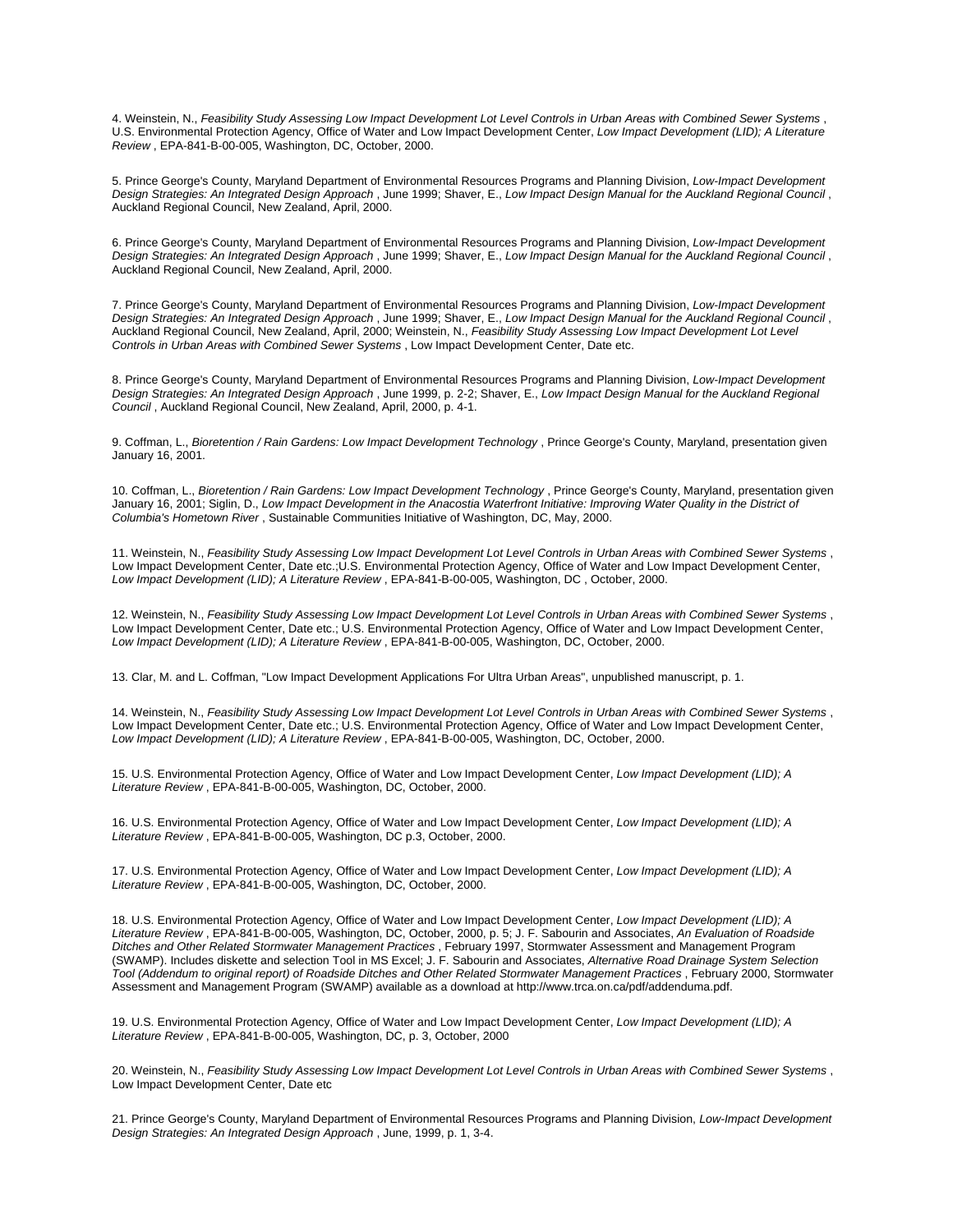22. U.S. Environmental Protection Agency, Office of Water and Low Impact Development Center, *Low Impact Development (LID); A Literature Review* , EPA-841-B-00-005, Washington, DC, p. 8, October, 2000.

23. U.S. Environmental Protection Agency and Low-Impact Development Center, *Vegetated Roof Cover, Philadelphia, PA* , Office of Water, Washington, DC, EPA-841-B-00-005D, October 2000; U.S. Environmental Protection Agency and Low-Impact Development Center, *Low Impact Development (LID): A Literature Review* , Office of Water, Washington, DC, EPA-841-B-00-005, October 2000, pp. 23-24.

24. Scholz-Barth K., Green Roofs: Stormwater Management From the Top Down, Environmental Design & Construction, January/February Feature, 2001, http://www.edcmag.com/archives/01-01-4.htm.

25. Clar, M., *Applications of Low Impact Development Techniques* , paper presented at the International Symposium on "Water Sensitive Ecological Planning & Design," Harvard Graduate School of Design, Cambridge, MA, February 25-26, 2000, Robert France, Symposium organizer.

26. Naval District Washington, Low Impact Development Pilot Projects: Naval District Washington, August, 2001; Paul Miller, Manager, Environmental Services, PrSM Corporation, personal communication, August 21, 2001; Captain Steven Martsolf, Chief, Environment and Safety, Naval District Washington, personal communications, August 15, 2001.

27. U.S. EPA, 1998 Section 303(d) List Fact Sheet for D.C., www.epa.gov.owow/tmdl/states/dcfact.html; District of Columbia Water and Sewer Authority, *Combined Sewer System Long Term Control Plan* , Draft Report, June 2001.

28. District of Columbia, Department of Health, *Storm Water Guidebook* , p. 1.3, May 2001

29. District of Columbia Water and Sewer Authority, *Combined Sewer System Long Term Control Plan* , Draft Report, June 2001, p. ES-4.

30. District of Columbia Water and Sewer Authority, *Combined Sewer System Long Term Control Plan* , Draft Report, June 2001, p. 4-9.

31. District of Columbia Water and Sewer Authority, *Combined Sewer System Long Term Control Plan* , Draft Report, June 2001, p. ES-1.

32. The Environmental Center of the Rockies, *Urban Stormwater Control Project* , www.lawfund.org/ecr/ecrlandscape.htm, July 30, 2001, pp. 1-5; Wright Water Engineers, Inc., *Water Balance Study for a Water-Efficient Landscape System at the Environmental Center of the Rockies Water Year 1999* , www.lawfund.org/ecr/ecrstudy.htm, July 30, 2001, pp. 1-8;

33. TreePeople, *T.R.E.E.S. Project Overview* , www.treepeople.org/trees/, accessed July 18, 2001, TreePeople, T.R.E.E.S. *Demonstration Site* , www.treepeople.org/demo.htm, accessed July 18, 2001; O'Donnell, D., T.R.E.E.S. Project Associate, personal communication, June 11, 2001 and August 24, 2001.

34. Seattle Public Utilities, Conservation & Environment Department, Urban Creeks Legacy Program Web site informational pages: http://cityofseattle.net/util.urbancreeks/background.htm, Last Updated, May 16, 2001, http://cityofseattle.net/util.urbancreeks/seastreets/history.htm, Last Updated, May 21, 2001, http://cityofseattle.net/util.urbancreeks/seastreets/design.htm, Last Updated, May 31, 2001; Terrene Institute, "Innovative Seattle Project Controls Storm Water," *NonPoint News-Notes* , March 2001, Issue #64, pp. 9-10.

35. Portland Bureau of Environmental Services, *It Pays to Manage Your Stormwater* , undated informational flyer; Henry Stevens, Willamette Stormwater Control Program, Bureau of Environmental Services, Portland, OR, personal communication, August 23, 2001.

36. Upper Swede Hollow Neighborhoods Association, "Community Members Invited to Maria Bates Rain Garden Dedication," *Upper Swede Hollow News*, Vol. 12, No. 5, June 2000; Amy Middleton, consultant, MMC Associates, personal communication, June 25, 2001; Fred Rozumalski, Landscape Architect, Barr Engineering, personal communication, August 24, 2001.

37. Project Update, Jordan Cove Urban Watershed Section 319 National Monitoring Program Project, undated, NEMO, *Studies in the Jordan Cove Watershed, Waterford* , www.nemo.uconn.edu/res&ap/resapjordan.htm, University of Connecticut Cooperative Extension, 2000, revised December 5, 2000; Section 319 National Monitoring Program, *Jordan Cover Urban Watershed Project Summar*y , Summer 2001.

38. U.S. Environmental Protection Agency and Low-Impact Development Center, *Bioretention Applications, Inglewood Demonstration Project, Largo, Maryland, Florida Aquarium, Tampa, Florida* , Office of Water, Washington, DC, EPA-841-B-00-005A, October 2000; U.S. Environmental Protection Agency and Low-Impact Development Center, *Low Impact Development (LID): A Literature Review* , Office of Water, Washington, DC, EPA-841-B-00-005, October 2000, pp. 18-22; Southwest Florida Water Management District, *News Release* , "District Receives Award for Stormwater Research Project," March 29, 2000, www.swfwmd.state.fl.us/news/2000/032900a.shtml.

39. Tyne, R., "Bridging the Gap: Developers Can See Green, Economic Benefits of Sustainable Site Design and Low-Impact Development," *Land Development* , Spring 2000, pp. 27-31.

40. Clar, M., Applications of Low Impact Development Techniques, paper presented at the International Symposium on "Water Sensitive Ecological Planning & Design," Harvard Graduate School of Design, Cambridge, MA, February 25-26, 2000, Robert France, Symposium organizer.